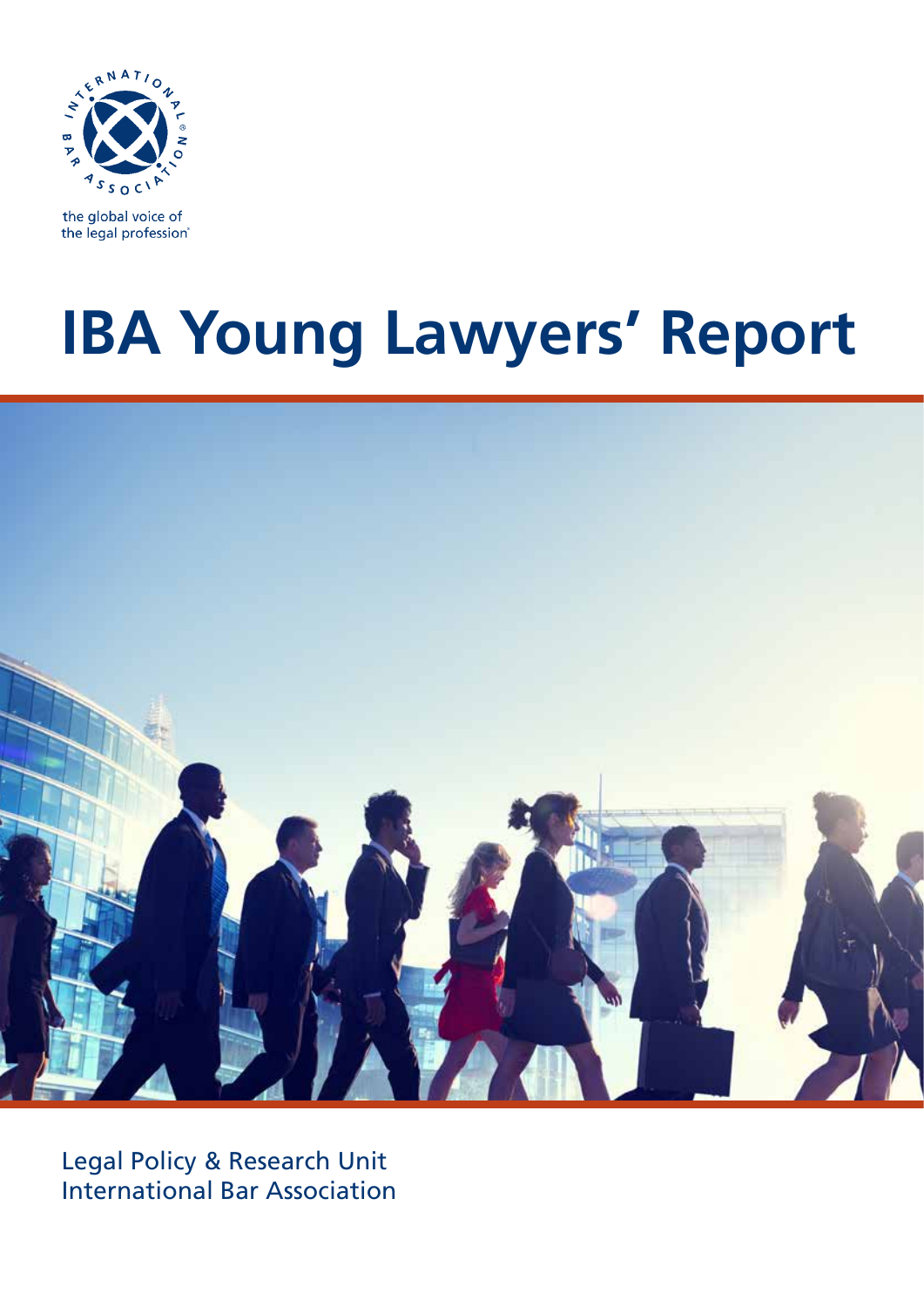The International Bar Association (IBA), established in 1947, is the world's leading international organisation of legal practitioners, bar associations, law societies, law firms and in-house legal teams. The IBA influences the development of international law reform and shapes the future of the legal profession throughout the world. It has a membership of more than 80,000 lawyers, 190 bar associations and law societies and 200 group member law firms, spanning over 170 countries. The IBA is headquartered in London, with offices in São Paulo, Seoul, The Hague and Washington, DC.

The IBA Legal Policy & Research Unit (LPRU) undertakes research and develops initiatives that are relevant to the rule of law, the legal profession and the broader global community. The LPRU engages with legal professionals, law firms, law societies and bar associations, governments, non-governmental organisations and international institutions to ensure innovative, collaborative and effective outcomes.

This report considers sensitive issues, which may cause distress among some readers. Readers are encouraged to seek appropriate support. In many countries, free telephone and online counselling services are available.

© 2022

International Bar Association 5 Chancery Lane London WC2A 1LG United Kingdom [www.ibanet.org](http://www.ibanet.org)

All reasonable efforts have been made to verify the accuracy of the information contained in this report. The International Bar Association accepts no responsibility for reliance on its content. This report does not constitute legal advice. Material contained in this report may be quoted or reprinted, provided credit is given to the International Bar Association.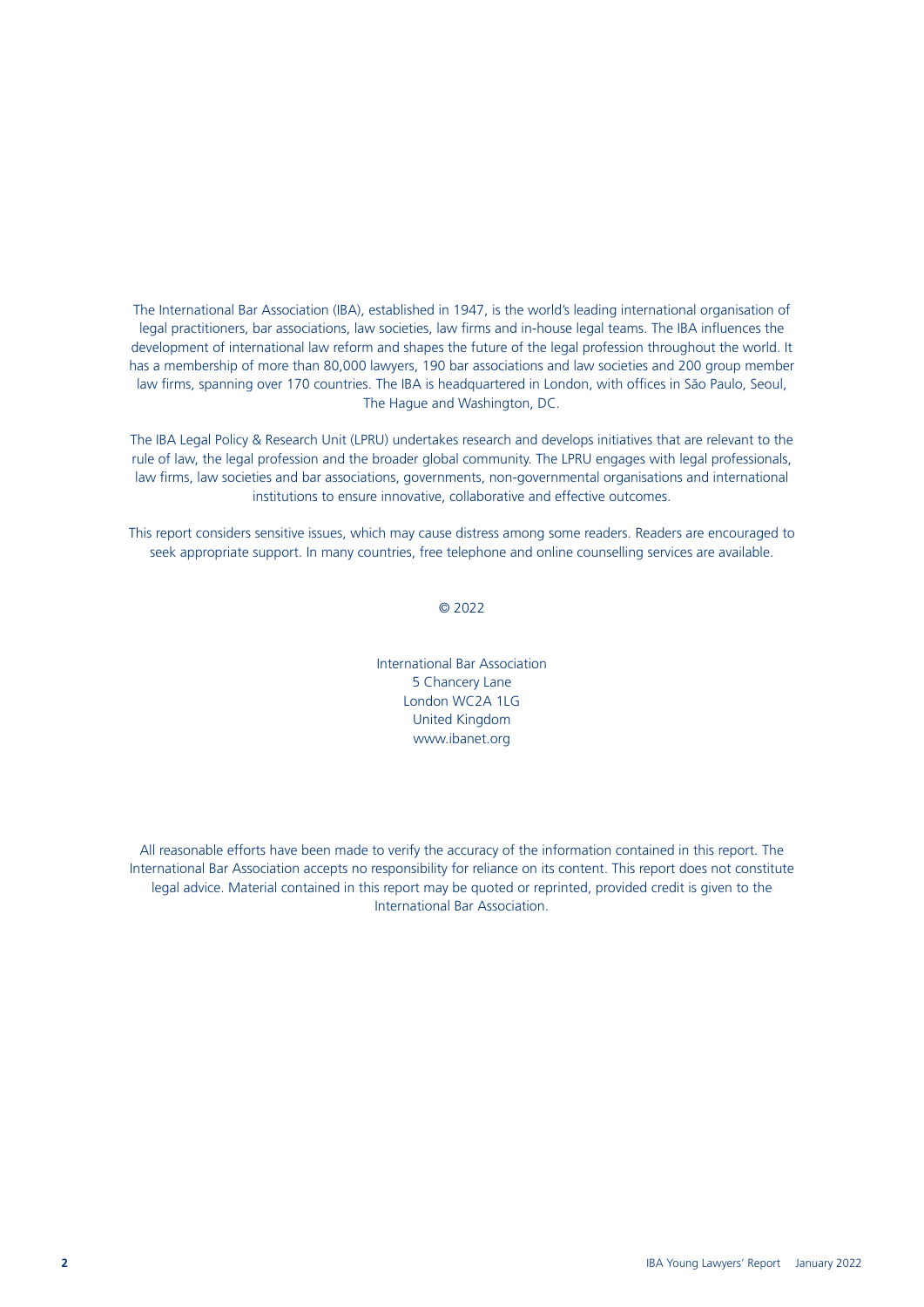### **Contents**

| <b>Forewords</b>                                                    | 4  |
|---------------------------------------------------------------------|----|
| <b>Executive summary of key findings</b>                            | 6  |
| <b>Introduction</b>                                                 | 7  |
| Context                                                             | 7  |
| Methodology                                                         | 8  |
| Demographics                                                        | 9  |
| 1. What is happening in the legal sector?                           | 17 |
| Young lawyers' academic background and attraction to the profession | 17 |
| Current career changes in the legal sector                          | 17 |
| Young lawyers leaving their current roles                           | 18 |
| What are the problems and why are young lawyers leaving?            | 18 |
| What concerns young lawyers about their future?                     | 20 |
| 2. The future of the legal profession                               | 22 |
| What are young lawyers looking for?                                 | 22 |
| What excites young lawyers about their future in the law?           | 23 |
| Career opportunities and progression                                | 24 |
| Diversity and inclusion                                             | 25 |
| 3. Regional results                                                 | 27 |
| African Regional Forum                                              | 27 |
| Arab Regional Forum                                                 | 27 |
| Asia Pacific Regional Forum                                         | 29 |
| European Regional Forum                                             | 30 |
| Latin American Regional Forum                                       | 31 |
| North American Regional Forum                                       | 32 |
| 4. Young lawyers and Covid-19                                       | 35 |
| <b>Conclusion</b>                                                   | 37 |
| <b>Areas for action and future focus</b>                            | 38 |
| <b>Working Group</b>                                                | 42 |
| <b>Acknowledgments</b>                                              | 43 |
| <b>Appendix 1: IBA Young Lawyers' Survey</b>                        | 44 |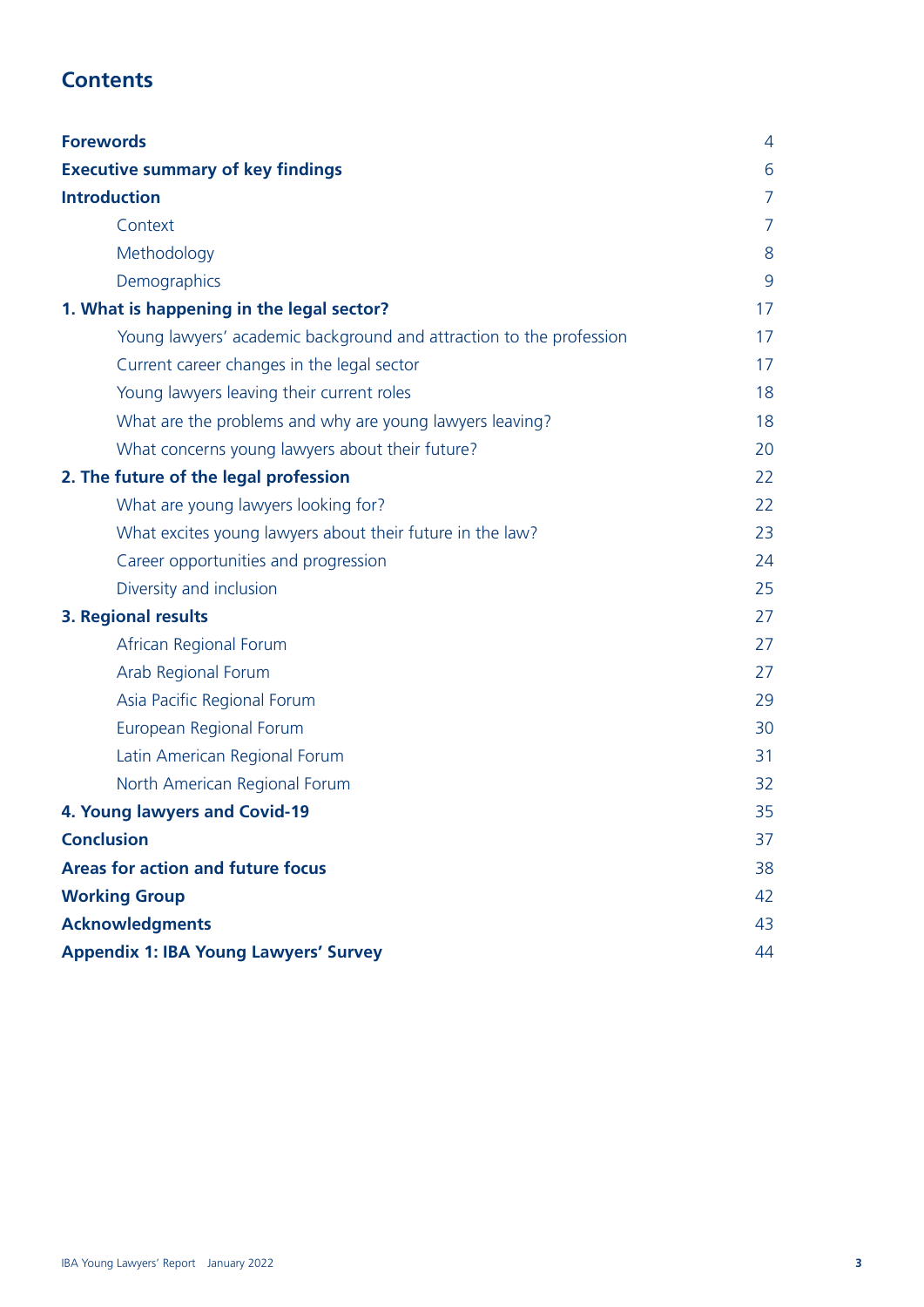## **Forewords**

The young lawyers of today are the senior leaders of tomorrow, so understanding their concerns today will help to shape the profession for the future. Relevant across the globe, this research should be carefully considered with action in mind.

As society develops at an unprecedented pace, the strains and pressures facing those entering the legal profession, and indeed those who will enter it in the near future, are often novel but certainly developing. The challenge of achieving equal gender representation, maintaining mental and physical health and creating and implementing the sustainable strategies so critical for the future of the planet reflect wider societal concerns. This reflection of social concerns certainly enhances their relevance to the legal profession. The sudden change in circumstances brought by the Covid-19 global pandemic exacerbated the strains felt by young lawyers in some areas of the profession, but arguably demonstrated their capacity for flexibility in the face of necessity. Accommodation was essential while operating through the Covid-19 pandemic, just as evolving to meet needs of young lawyers will be key to the future success of the profession.

Global stability and peace can be achieved through the administration of justice, but only if the legal profession fits within the modern society that it serves. This report acts as a starting point for analysing the changes that are required to attract and retain talented young lawyers within the legal profession. It is these young lawyers who will continue to defend and promote the fundamental values upon which our global society is based into the future.

I congratulate the IBA Young Lawyers' Committee for its efforts, and encourage the whole legal profession to carefully read the findings of this report. I hope that it will form the basis for future change within the profession.

**Sternford Moyo** *President, International Bar Association*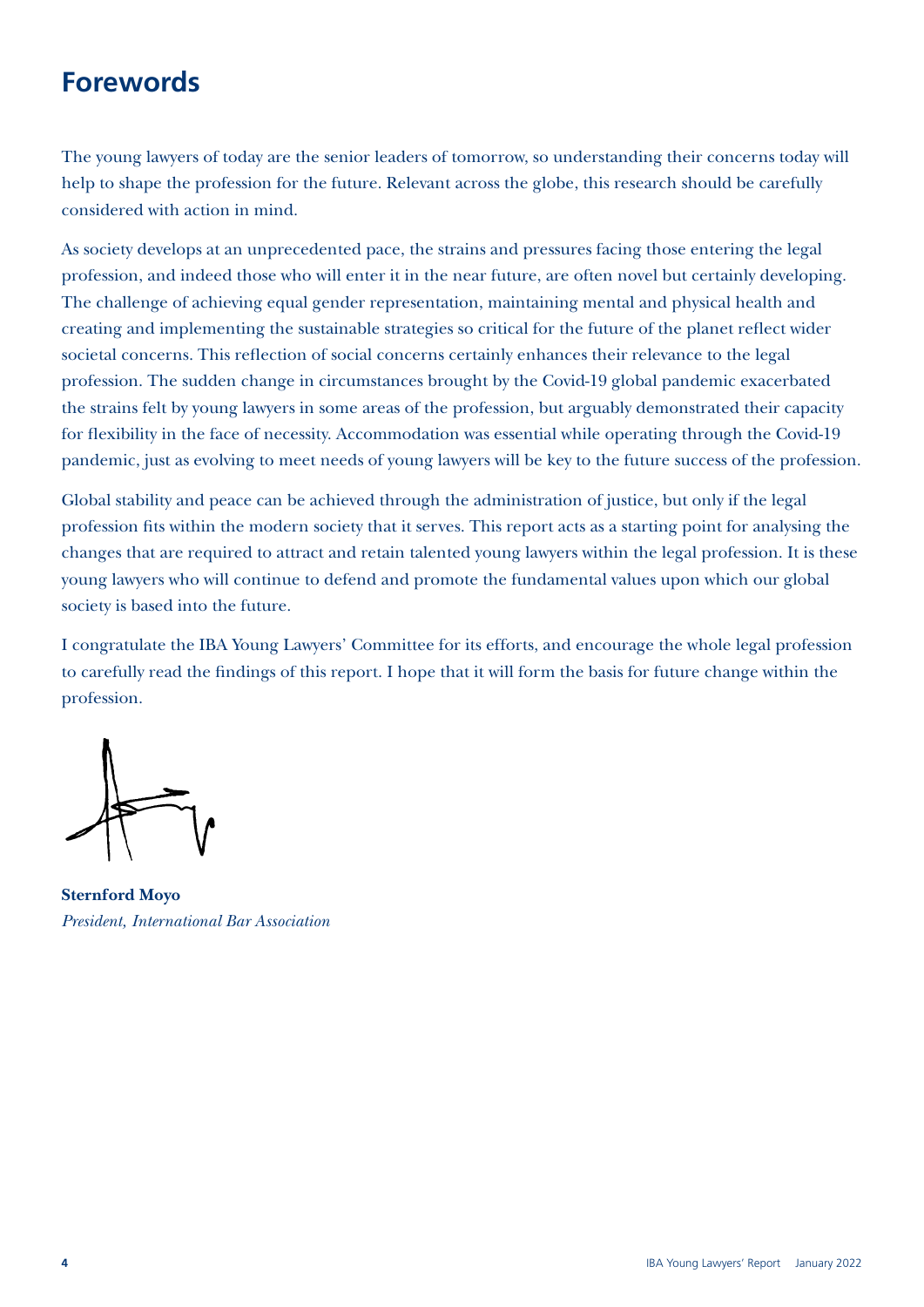### *In Their Own Words:*

# It may sound trite, but young people really are the future.

It is no secret that the future of the legal profession is in the hands of the younger generation. All legal institutions need to understand the concerns, motivations and positions of the younger members of their community to retain talent and remain competitive. High turnover of young lawyers can cause problems on many levels, including the disruption of productivity and damage to client relationships. By understanding what drives young lawyers and by building a culture of support and engagement, legal institutions will benefit from an inspired and motivated workforce.

This survey report is the IBA's contribution to aid this discussion and process. It should enable the voices of younger members of the legal profession to be heard, persuade more senior members to listen and, we hope, take the necessary action to ensure the continuity of their business or activities.

The IBA Legal Policy & Research Unit (LPRU) and the IBA Young Lawyers' Committee have worked with Acritas to compile this report, which provides valuable insight for decision-makers in the legal profession. It shows the concerns and priorities of young lawyers across different jurisdictions on topics such as:

- what motivates them:
- what they want and need;
- what troubles them about the legal profession;
- their view of the future and the expectations they have from their working environment; and
- what about senior colleagues? The dynamics between young lawyers and senior colleagues?

Management of legal institutions tend to believe that catering for this demographic is complex. Nonetheless, this report shows uniformity in the topics of interest and makes practical suggestions for action to ensure that the workplace is healthy, energised and relevant for future generations.

There is no doubt that in order to succeed and thrive in the long term, organisations have to look ahead and plan now for that future. The human aspect of this planning is paramount for the business' success in the coming years. This report will be a very useful tool for law firms and businesses in planning the management and retention of their talent.

### **Marco Monaco Sorge and Marie Caroline Brasseur**

*Co-Chairs of the IBA Young Lawyers' Committee*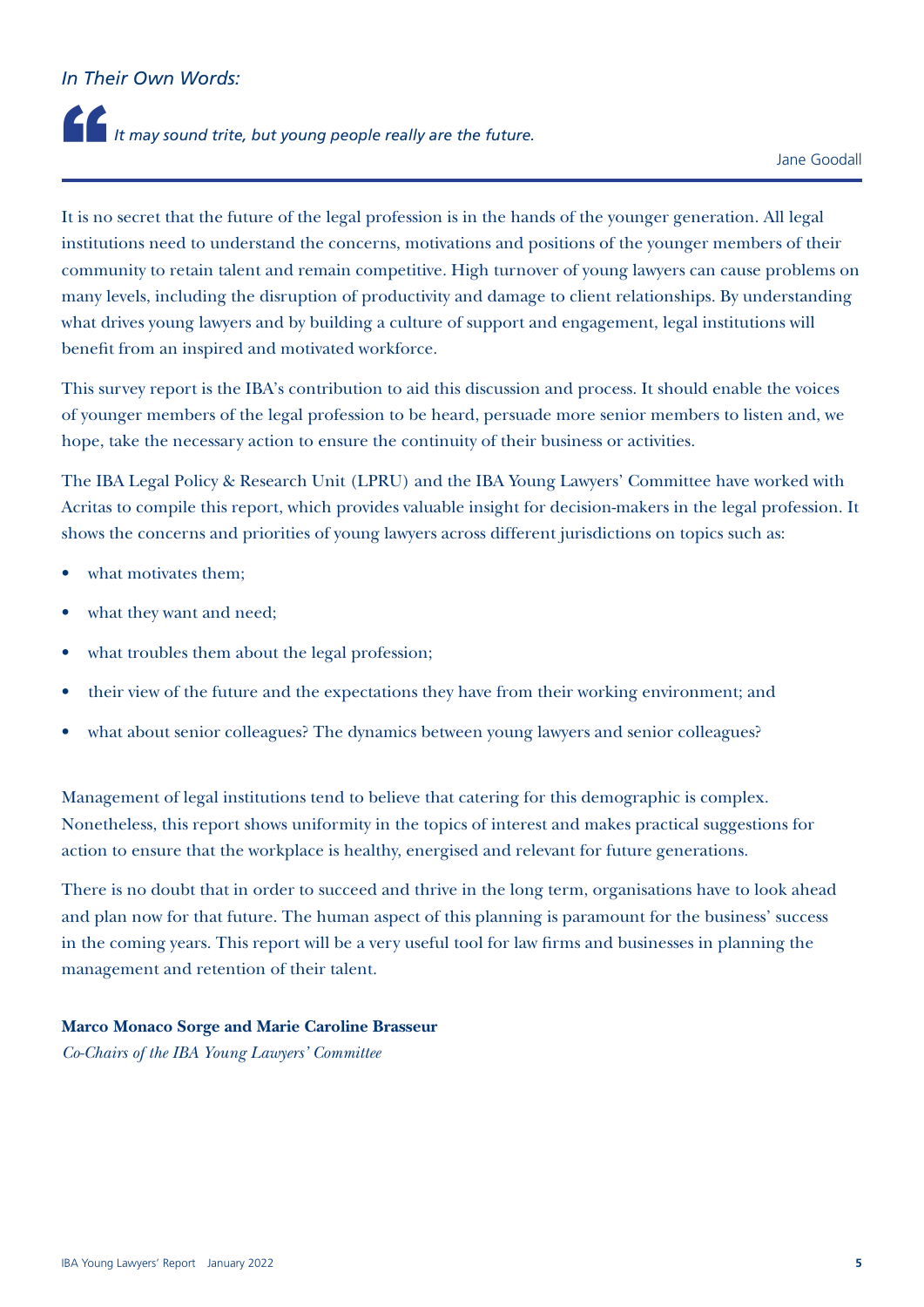# **Executive summary of key findings**

The Young Lawyers' Survey Report identifies a number of key findings on the subject of young lawyers' interests and concerns. These can be relied upon as a basis for further discussions about the future of the legal profession and the maintenance of meaningful engagement with young lawyers. The key findings from the survey are summarised below.

In the next five years, half of young lawyers are somewhat likely, or highly likely, to move to a new but comparable workplace, a third to a new legal profession and a fifth to leave the legal profession entirely.

As to their reasons for leaving their current roles, solicitors are more likely to cite work-life balance and mental health than their in-house counterparts. According to the survey, in-house lawyers struggle the most with finding mentors and promotion opportunities and tend to have a desire to work abroad.

Across all regions, salary is the most-cited factor pushing young lawyers out of their current roles. It is also worth noting that salary is also the biggest factor responsible for drawing young lawyers towards a new legal role across all regions.

Over a third of those surveyed view balancing commitments as a hindrance to their career progression, and this is even more pronounced in young solicitors and female respondents. Only one in ten of the young lawyers who responded reported that they have not experienced any barriers to their progression.

A lack of work-life balance is a concern for over 60 per cent of young lawyers. This concern was the greatest for those lawyers in the 25 and under age bracket – with 71 per cent citing this as an issue. Sixty six per cent of female lawyers and 68 per cent of solicitors also find work-life balance a concern.

Approximately two thirds of respondents agree completely that a high level of English is essential to a career in law. Furthermore, 53 per cent of Spanish-speaking respondents completely agree that a high level of English is essential for their future careers.

While 27 per cent of male respondents expressed concern about the lack of action within legal workplaces to address toxic workplace cultures, this rose to 43 per cent amongst female respondents. Equally, 44 per cent of the 25 and under age group found this a concern, in comparison to just 28 per cent of the 36–40 age group. The failure of employers to address toxic workplaces is also a great concern for academics and researchers (53 per cent).

Fifty-four per cent of respondents felt that flexible working arrangements were key to the long-term continuity of the legal profession and 40 per cent viewed artificial intelligence (AI) and legal technology training as critical for their future.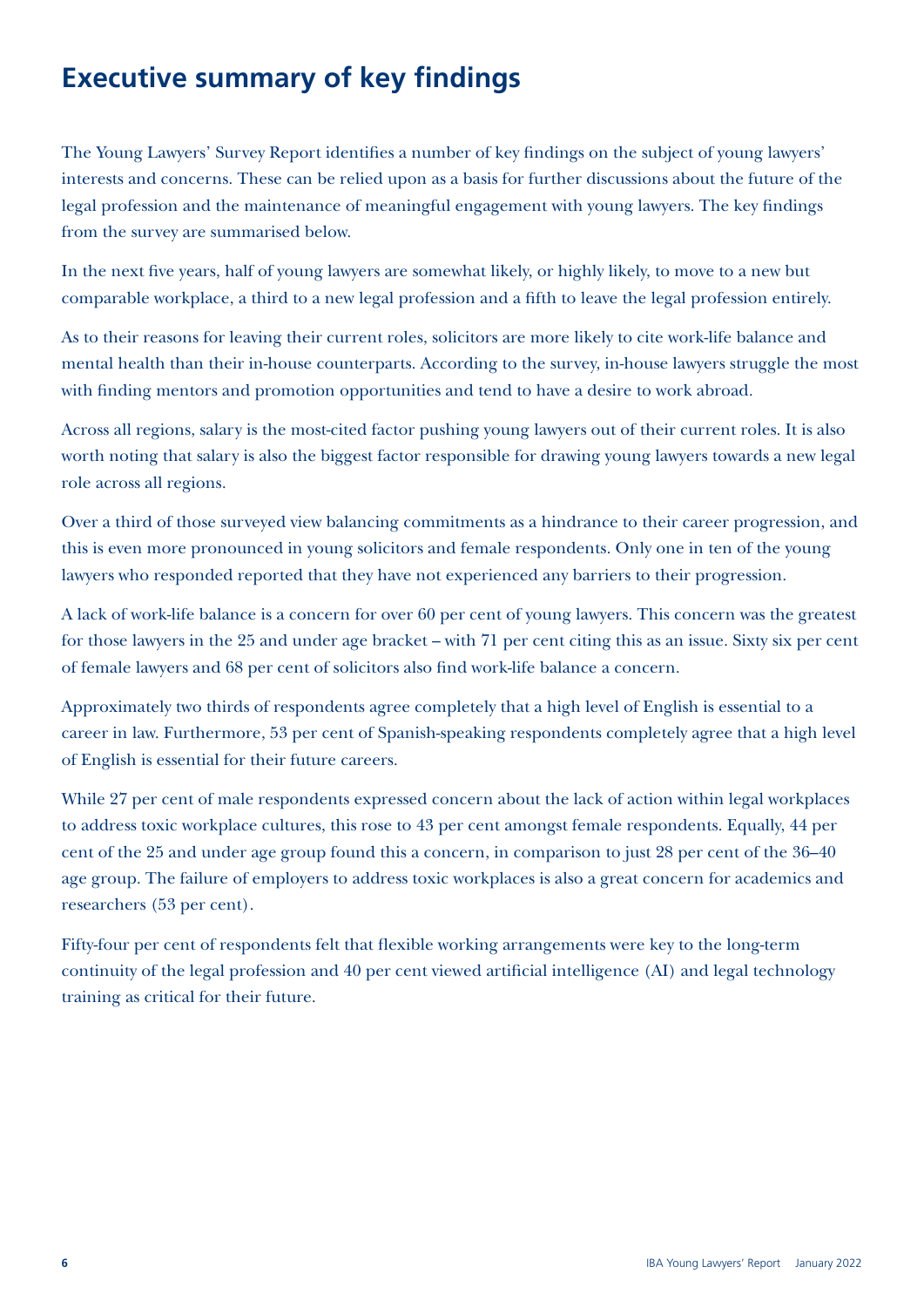## **Introduction**

### **Context**

In recent years, the IBA has sought to improve its understanding of the issues affecting global legal practitioners on a personal level, and not just as experts in their field of practice. Noting trends and areas of broader workplace and societal concern, it has undertaken a range of projects looking at issues of: gender diversity, workplace behaviour, mental wellbeing and issues affecting younger members of the profession. Typically, recommendations are then made based upon empirical evidence, often in the form of survey data, which provides a more robust basis for determining action.

In 2017, the IBA undertook a survey of almost 6,000 legal professionals for its *Women in Commercial Legal Practice* report.<sup>1</sup> This research was undertaken to understand why, despite the achievement of entry-level gender-parity in many jurisdictions, women remained significantly underrepresented at senior levels in commercial law firms. One of the more concerning results showed that one in three female respondents reported being sexually harassed in their current workplace, while one in two female respondents had been bullied.<sup>2</sup>

This led the IBA to focus on the phenomenon of bullying and sexual harassment in the legal profession. In 2018, it carried out the largest ever international survey on this topic, with nearly 7,000 responses providing empirical confirmation that bullying and sexual harassment were and are rife within the global legal profession.<sup>3</sup> Furthermore, it showed that these conducts disproportionately affect younger members of the profession, with younger respondents reporting more experience of bullying and sexual harassment and less satisfaction with workplace approaches to addressing such conduct.<sup>4</sup> Extensive stakeholder engagement followed publication of the report, which flagged a growing divergence between attitudes of the older and younger members of the profession. Previously tolerated or ignored behaviours are no longer regarded as acceptable by younger professionals, who are increasingly prepared to recognise and call out reprehensible conduct.

This generational disconnect between the profession's current and future leaders needs to be addressed, both on this issue and on wider workplace matters. This was one of several factors that led the IBA to focus on the priorities, interests and concerns affecting junior lawyers.

 Similarly, in 2019 the Junior Lawyer's Division of the Law Society of England and Wales conducted a survey of young lawyers, finding that a third reported feeling stress on a regular basis as a result of work within the

<sup>1</sup> Legal Policy & Research Unit, 'Women in Commercial Legal Practice' (International Bar Association, 2017) [www.ibanet.org/LPRU/Women](http://www.ibanet.org/LPRU/Women-business-Lawyers-Initiative-Front-page.aspx)[business-Lawyers-Initiative-Front-page.aspx](http://www.ibanet.org/LPRU/Women-business-Lawyers-Initiative-Front-page.aspx) accessed 10 May 2021.

<sup>2</sup> *Ibid* 34.

<sup>3</sup> Legal Policy & Research Unit, 'Us Too? Bullying and Sexual Harassment in the Legal Profession' (International Bar Association, 2019) [www.](http://www.ibanet.org/bullying-and-sexual-harassment) [ibanet.org/bullying-and-sexual-harassment](http://www.ibanet.org/bullying-and-sexual-harassment) accessed 10 May 2021.

<sup>4</sup> These findings were similar to studies carried out by the Law Society of Scotland in 2011 and the New Zealand Law Society's 2018 survey. *See* Law Society of Scotland, 'Bullying and Harassment in the Legal Profession' (2011) www.lawscot.org.uk/media/10166/preventing -bullying- and [harassment\\_-report-\\_june\\_2011.pdf](http://www.lawscot.org.uk/media/10166/preventing_-bullying-_and_-harassment_-report-_june_2011.pdf) accessed 21 June 2021; New Zealand Law Society, 'The 2018 Legal Workplace Environment' (2018) [www.](file:///C:\Users\sara.carnegie\AppData\Local\Microsoft\Windows\INetCache\Content.Outlook\MRG7MV0U\www.lawsociety.org.nz\news\lawtalk\issue-919\the-2018-legal-workplace-environment-survey\) [lawsociety.org.nz/news/lawtalk/issue-919/the-2018-legal-workplace-environment-survey/](file:///C:\Users\sara.carnegie\AppData\Local\Microsoft\Windows\INetCache\Content.Outlook\MRG7MV0U\www.lawsociety.org.nz\news\lawtalk\issue-919\the-2018-legal-workplace-environment-survey\) accessed 21 June 2021.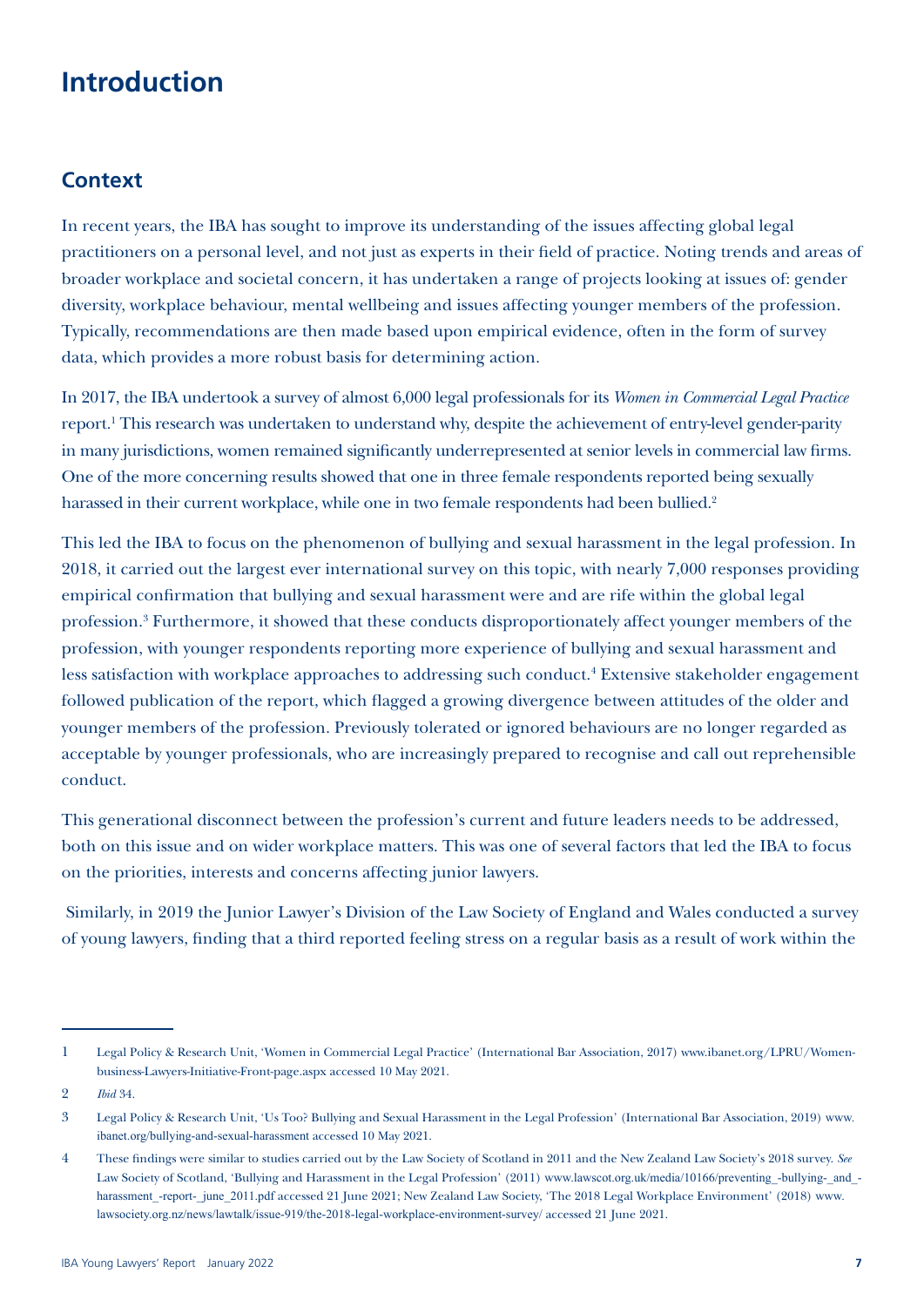month prior to taking the survey.<sup>5</sup> In 2018, the Law Society of South Africa conducted its own young lawyers survey, and nearly half of the respondents said that work had negatively impacted upon their quality of life.6 The IBA has itself embarked upon a global project aimed at addressing the mental wellbeing of legal professionals. The IBA Presidential Taskforce on Mental Wellbeing in the Legal Profession was formed in 2019 by former President Horacio Bernardes Neto and has continued to be a priority for the IBA under Sternford Moyo's presidency (2021–22). According to the recent IBA report, *Mental Wellbeing in the Legal Profession: A Global Study*, one in ten respondents aged under 30 have experienced suicidal thoughts as a result of work.7

We need to understand why the profession is losing talent, what creates obstacles and areas of concern. For those who decide to stay, we must also understand whether they are lacking opportunity or satisfaction in their current roles and, ultimately, what changes should be made to create improved working conditions and reduce attrition rates.

In 2020, the IBA Young Lawyers' Committee and the IBA Legal Policy & Research Unit (LPRU) worked together to draft a survey aimed at young lawyers, to answer these questions. The survey was available over the summer of 2020, during the Covid-19 pandemic lockdowns in many jurisdictions. The data gathered reflects the priorities, interests and concerns of young lawyers around the world, and across various areas of the profession. While much contemporary debate has focused solely on private practice, this survey was designed to include advocates, solicitor-advocates, barristers, in-house lawyers, legal advisors/officers, academics, paralegals and judges.

Young lawyers are the future leaders of the legal profession. It is therefore in the best interests of the profession that talented individuals remain committed and engaged in the law so that they may contribute to its advancement, reform and the championing of the rule of law. Their experience and how their interests are managed in the workplace will undoubtedly affect their future at the workplace, in the sector or within the legal profession more generally.

### **Methodology**

In early 2020, the IBA, in conjunction with market research company, Acritas,<sup>8</sup> launched a global online survey to gather quantitative and qualitative data from young lawyers practicing in the legal profession around the world.

This online survey was open between April and August 2020 and was available in English and Spanish. A total of 3,056 young lawyers took part.

<sup>5</sup> Junior Lawyers Division, 'Resilience and wellbeing survey 2019' (The Law Society, 2019) [https://communities.lawsociety.org.uk/Uploads/b/](https://communities.lawsociety.org.uk/Uploads/b/y/k/resilience-wellbeing-survey-report-2019.pdf) [y/k/resilience-wellbeing-survey-report-2019.pdf](https://communities.lawsociety.org.uk/Uploads/b/y/k/resilience-wellbeing-survey-report-2019.pdf) accessed 29 September 2021.

<sup>6</sup> Law Society of South Africa, 'Results of a survey of young lawyers' (Law Society of South Africa, 2019) [www.lssa.org.za/wp-content/](http://www.lssa.org.za/wp-content/uploads/2019/11/Presentation-LSSA-Young-Lawyers-Survey-results-March-2019.pdf) [uploads/2019/11/Presentation-LSSA-Young-Lawyers-Survey-results-March-2019.pdf](http://www.lssa.org.za/wp-content/uploads/2019/11/Presentation-LSSA-Young-Lawyers-Survey-results-March-2019.pdf) accessed 29 September 2021.

<sup>7</sup> Legal Policy & Research Unit, 'Mental Wellbeing in the Legal Profession: A Global Study' (International Bar Association, 2021) [www.ibanet.](http://www.ibanet.org/Mental-wellbeing-in-the-legal-profession.aspx) [org/mental-wellbeing-in-the-legal-profession.aspx](http://www.ibanet.org/Mental-wellbeing-in-the-legal-profession.aspx) accessed 29 September 2021.

<sup>8</sup> Now part of Thomson Reuters.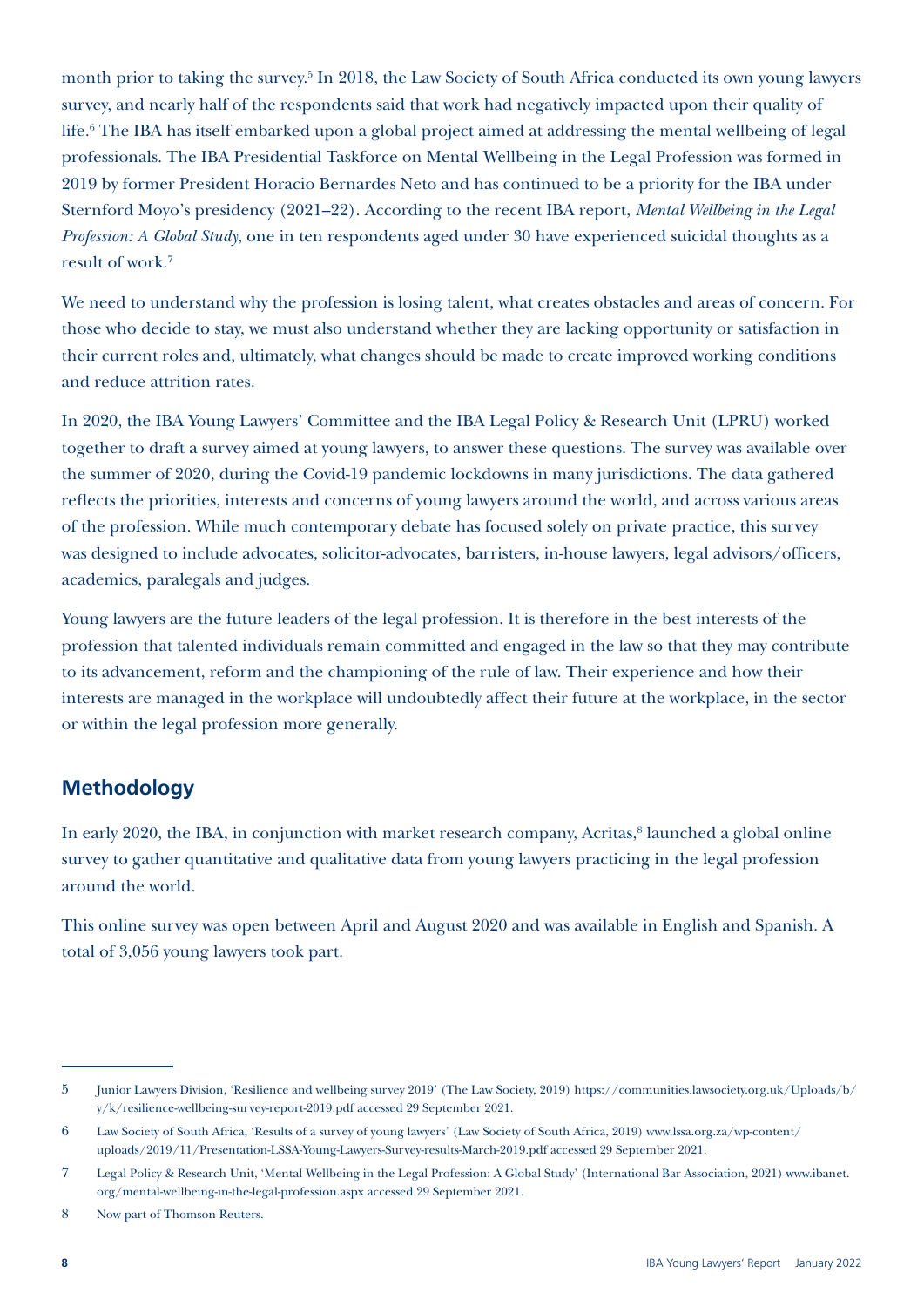The survey (see **Appendix 1**) began by asking for demographic information: age, primary profession, gender, jurisdiction and whether respondents were IBA members.<sup>9</sup> Respondents were then asked about their current working situation, academic background and the career changes undertaken until the survey.

The core questions in this survey concerned young lawyers' future career plans: whether they were contemplating leaving their current roles for a new but comparable workplace; whether they were considering a different legal profession; or whether they were thinking of leaving the legal profession entirely. Respondents were also asked which factors would make them leave their current role and which factors were attractive to them when thinking about moving to a new workplace. Questions were also asked about the necessity of having a good level of English to succeed in the legal profession and about whether technology is playing a role in their workplaces.

The survey included both closed and open questions. Closed questions provided respondents with a list of responses to choose from. Open questions offered respondents a text box in which to write their answers.

The survey was distributed widely via: the IBA website, emails to IBA members, social media posts (LinkedIn, Twitter and Facebook) and through promotional material. The IBA also contacted every IBA member bar association and law society, asking them to distribute the survey, especially within the young lawyers' divisions and committees within their organisations.

The survey was open to all members of the profession aged 40 or under (IBA membership was not required). The survey was anonymous and neither the IBA, nor Acritas was able to identify individual respondents or their workplaces.

### **Demographics**

### *Age*

Respondents were instructed to complete the survey if aged 40 or under. There were a higher number of respondents in the mid-range brackets (26–30 year-olds and 31–35 year-olds). The least represented group was the under 25 year-olds, which may be due to the qualifications required to enter the profession. For example, some jurisdictions do not provide law as a course at undergraduate level and some require further professional qualifications beyond a law degree. As such, many people under 25 are still studying or have only just entered the profession, leading to a lower response rate.

<sup>9</sup> The survey was available to both IBA members and non-members. However, IBA members were asked to complete nine extra questions. This report does not include those IBA-related responses.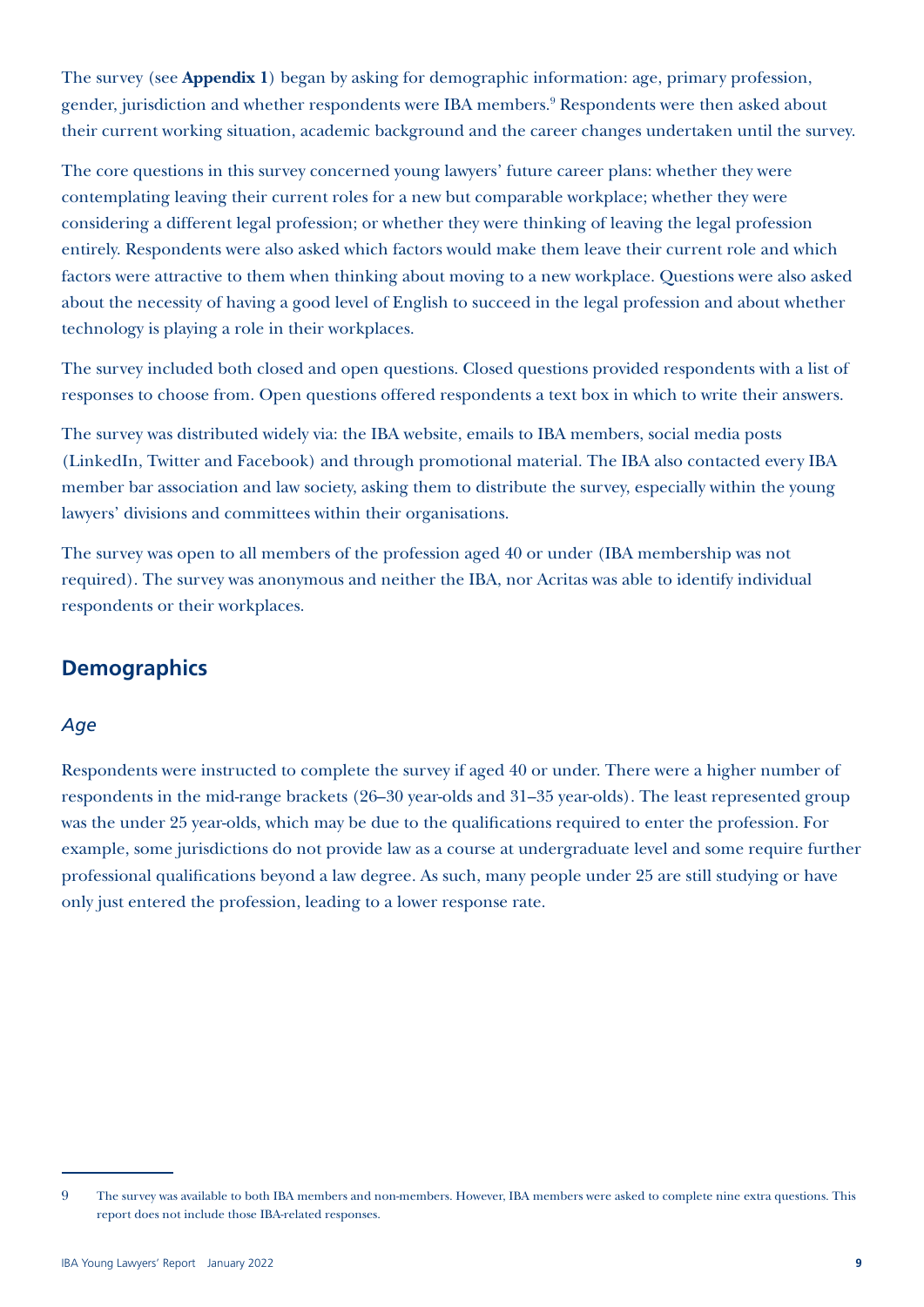### Figure 1: age of survey respondents **Figure 1: age of survey respondents**



There is slight variation among the IBA regional fora, but in all of them the age groups answered in roughly the same proportions (see Figure 2).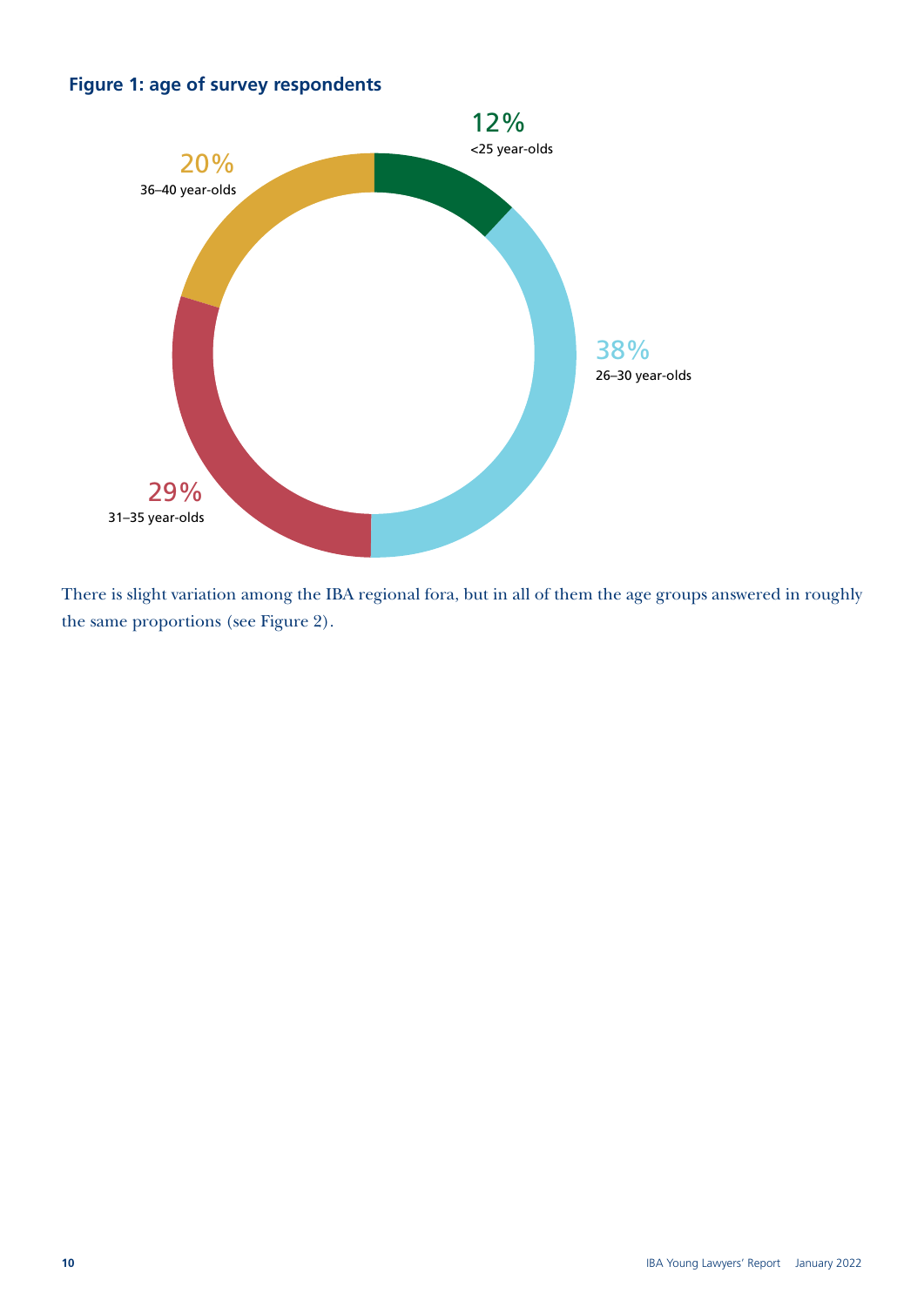### Figure 2: age and region of survey respondents: **Figure 2: age and region of survey respondents**

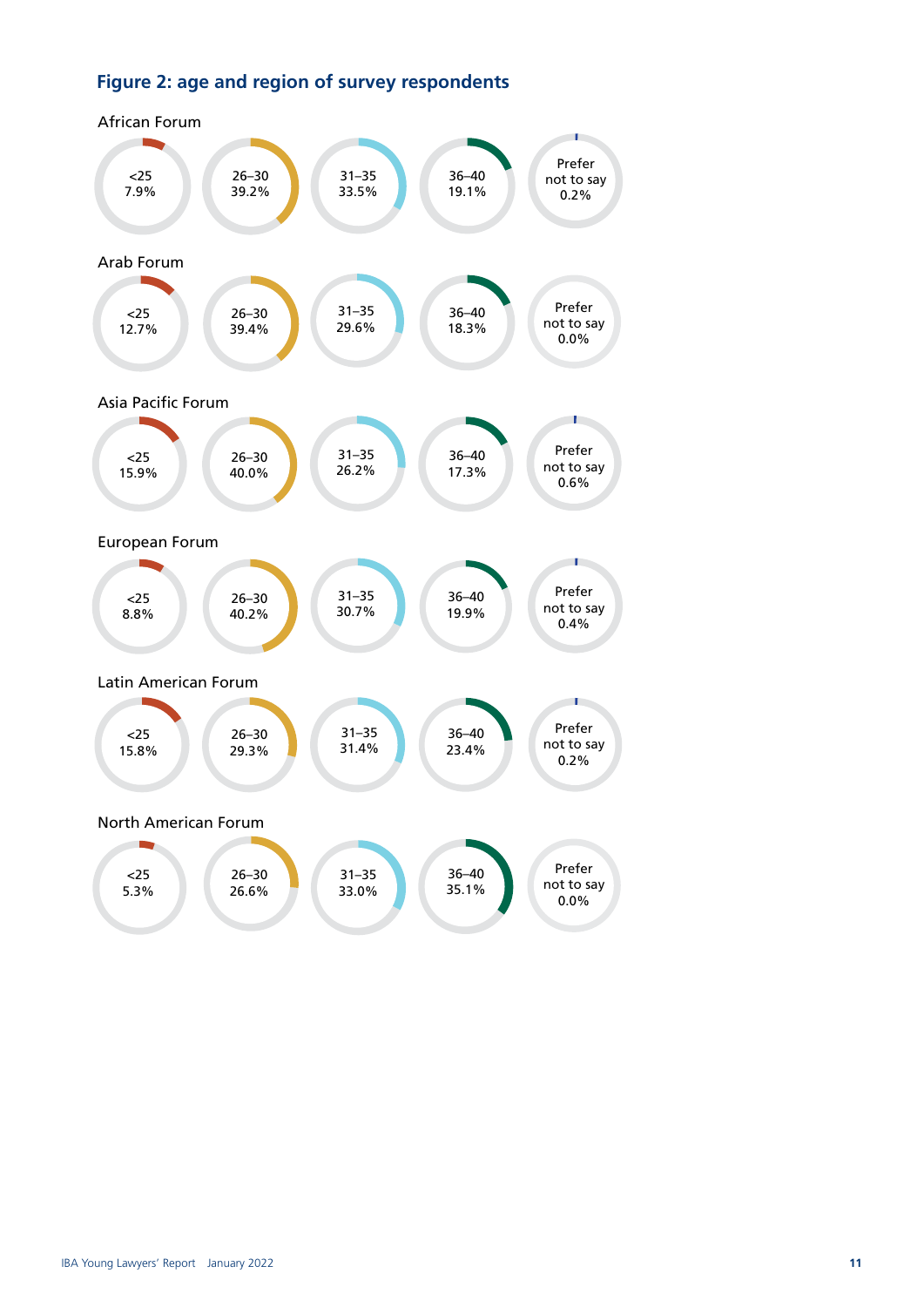### *Gender*

A total of 3,056 young lawyers completed the survey, of whom 1,719 respondents were female, 1,321 were male, 12 preferred to self-define and four preferred not to specify. Overall, the proportions of male and female respondents were reasonably balanced, with slightly more female lawyers answering the survey.

### Figure 3: gender of survey respondents **Figure 3: gender of survey respondents**



However, it is noteworthy that these proportions were not consistent across regions. Significantly more female lawyers than male lawyers answered the survey across the Asia Pacific, Europe and North America. The Arab region was the only one from which more male lawyers responded (see Figure 4).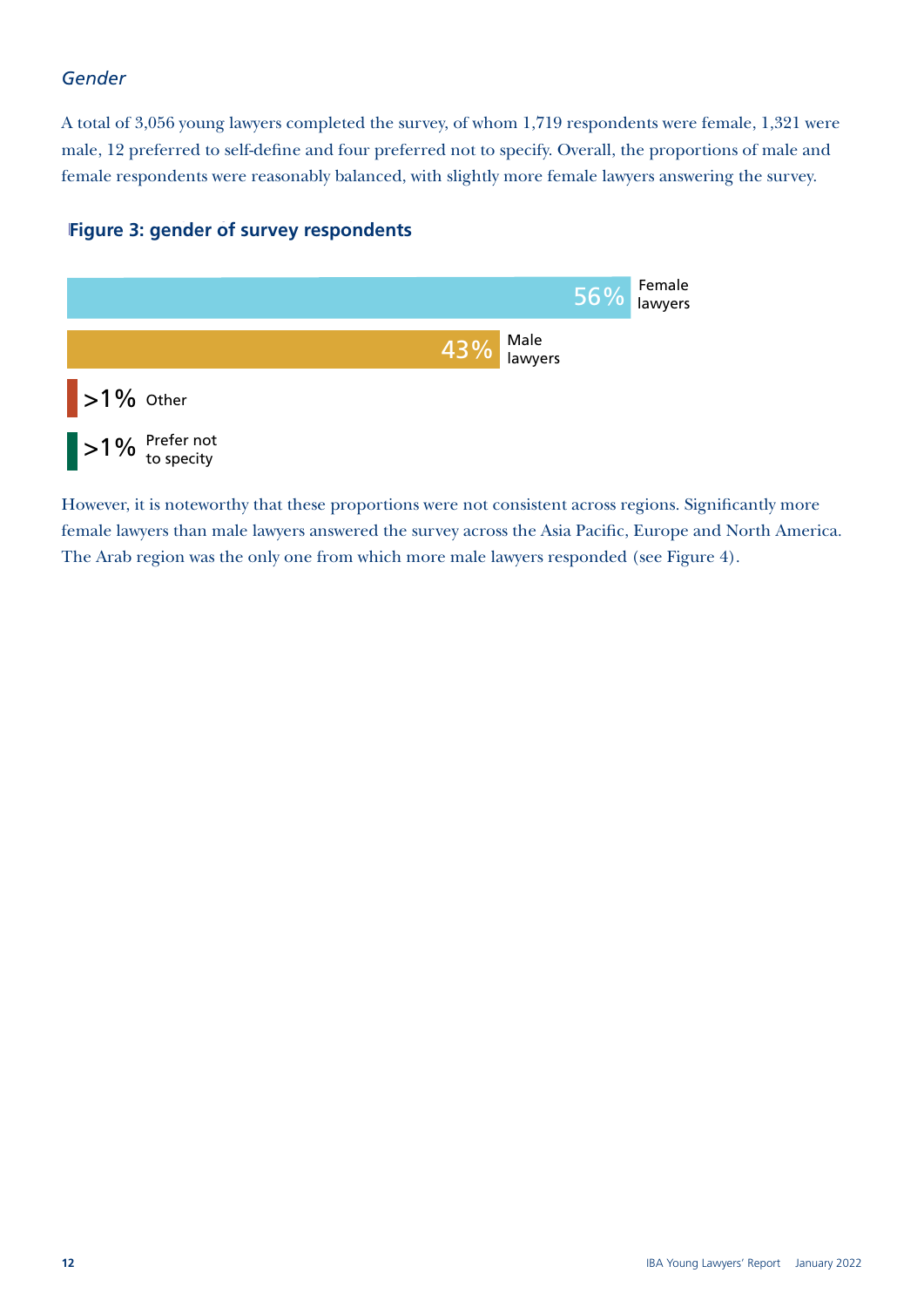### Figure 4: gender and region of survey respondents **Figure 4: gender and region of survey respondents**

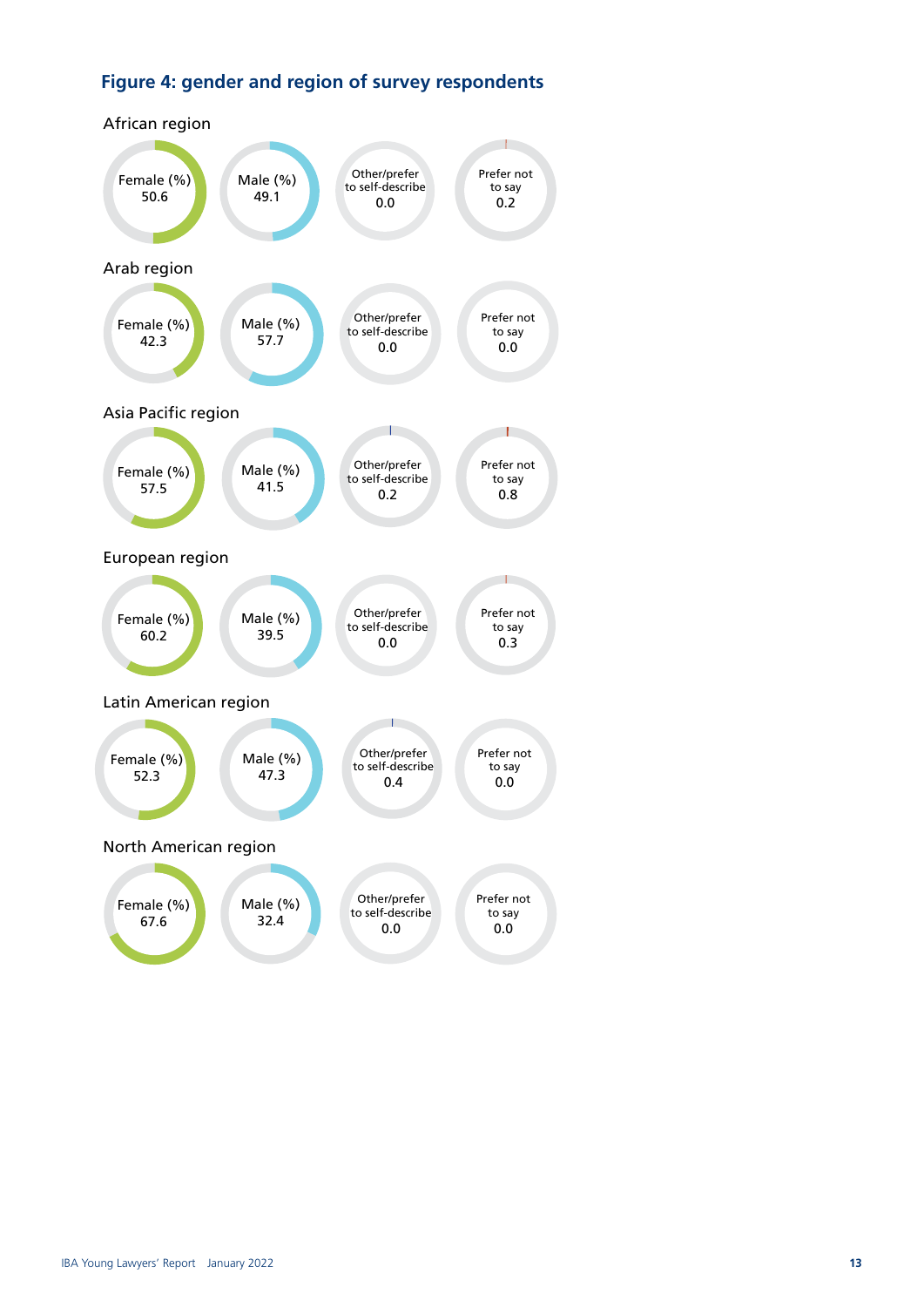### *Profession*

The survey received a good spread of responses across the different subsections of the broader legal profession, although there were a particularly high level of responses from solicitors. This has been noticed in previous IBA surveys, and it is not unusual given the demographics of the IBA's membership. The present membership is comprised largely of: international lawyers, law firms, law societies and bar associations. This is also unsurprising given the channels used to disseminate the survey: the National Representatives of the IBA Young Lawyers' Committee and bulk emails to the IBA membership. While the legal profession is unified in many jurisdictions, a separate category was used for barristers to reflect the experiences of respondents working in jurisdictions with bifurcated legal professions. Respondents from this category also made up a significant proportion of the responses. Other significant categories included in-house counsel and legal officers.

The lowest levels of responses include the judiciary and academics, which is perhaps not surprising as these professions are associated with and/or require a high level of seniority and experience in many jurisdictions.



### Figure 5: profession of survey respondents **Figure 5: profession of survey respondents**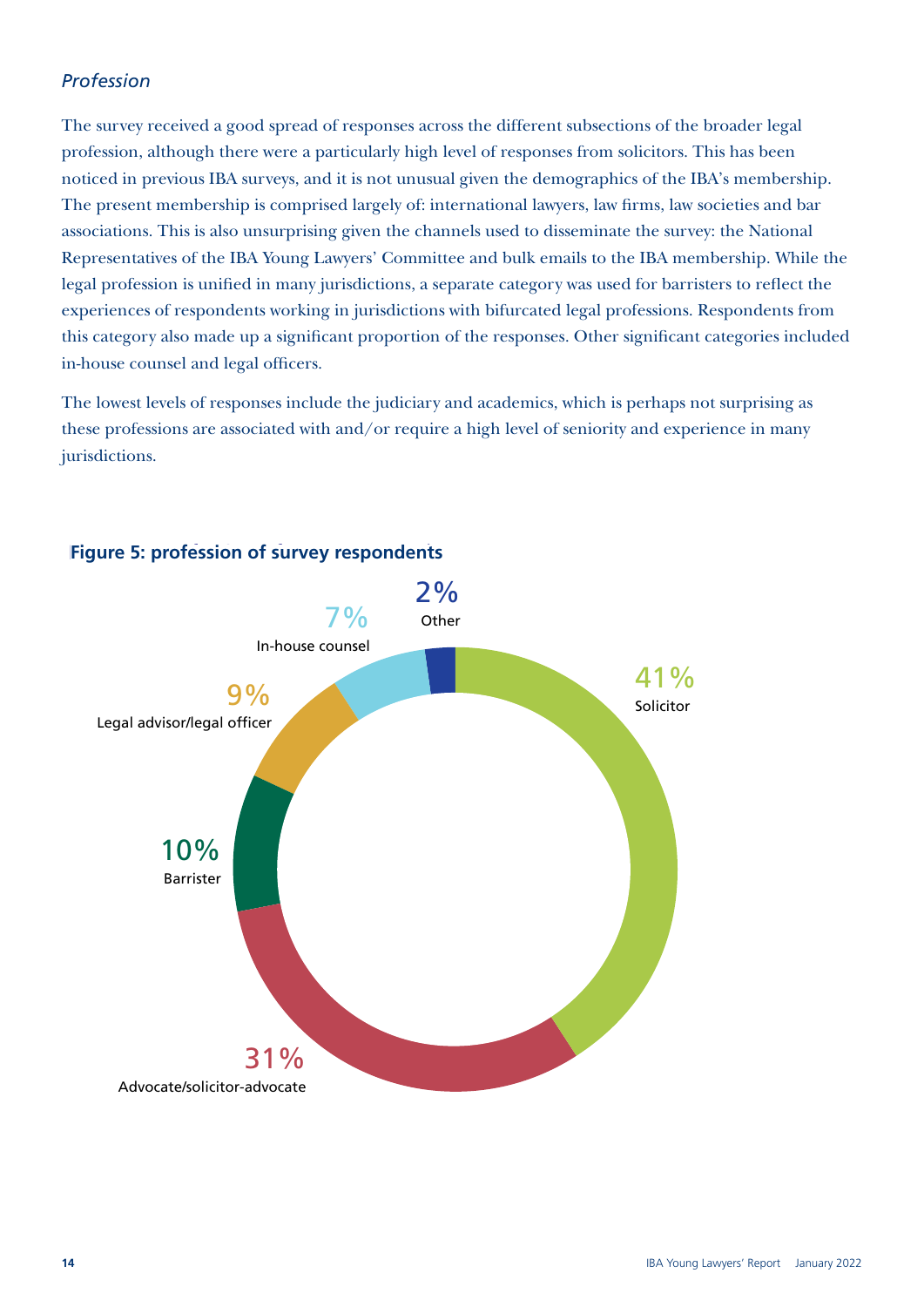### *Language*

This survey was available in English and Spanish. English remained the primary language of completion.

### Figure 6: language of completion **Figure 6: language of completion**



### *Region*

Taken together, just over 60 per cent of responses came from Europe and Asia Pacific regions. The lowest response rates were from North America and Arab regions.



### Figure 7: region of survey respondents **Figure 7: region of survey respondents**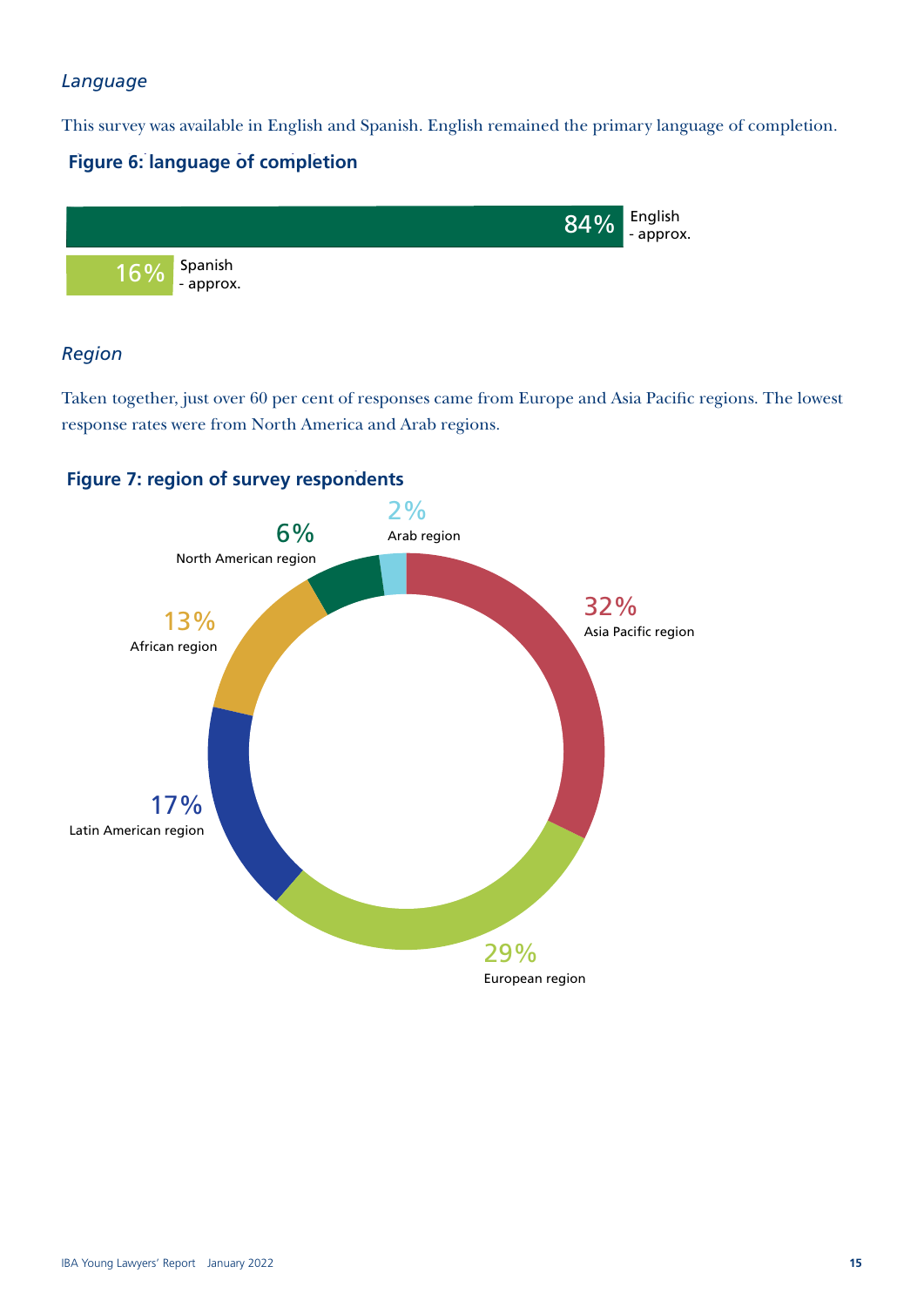### *Top countries*

Eight countries crossed the threshold of having more than 100 respondents (see Figure 8). This is the threshold required to have sufficient data to make country-level findings.

### Figure 8: country of survey respondents **Figure 8: country of survey respondents**

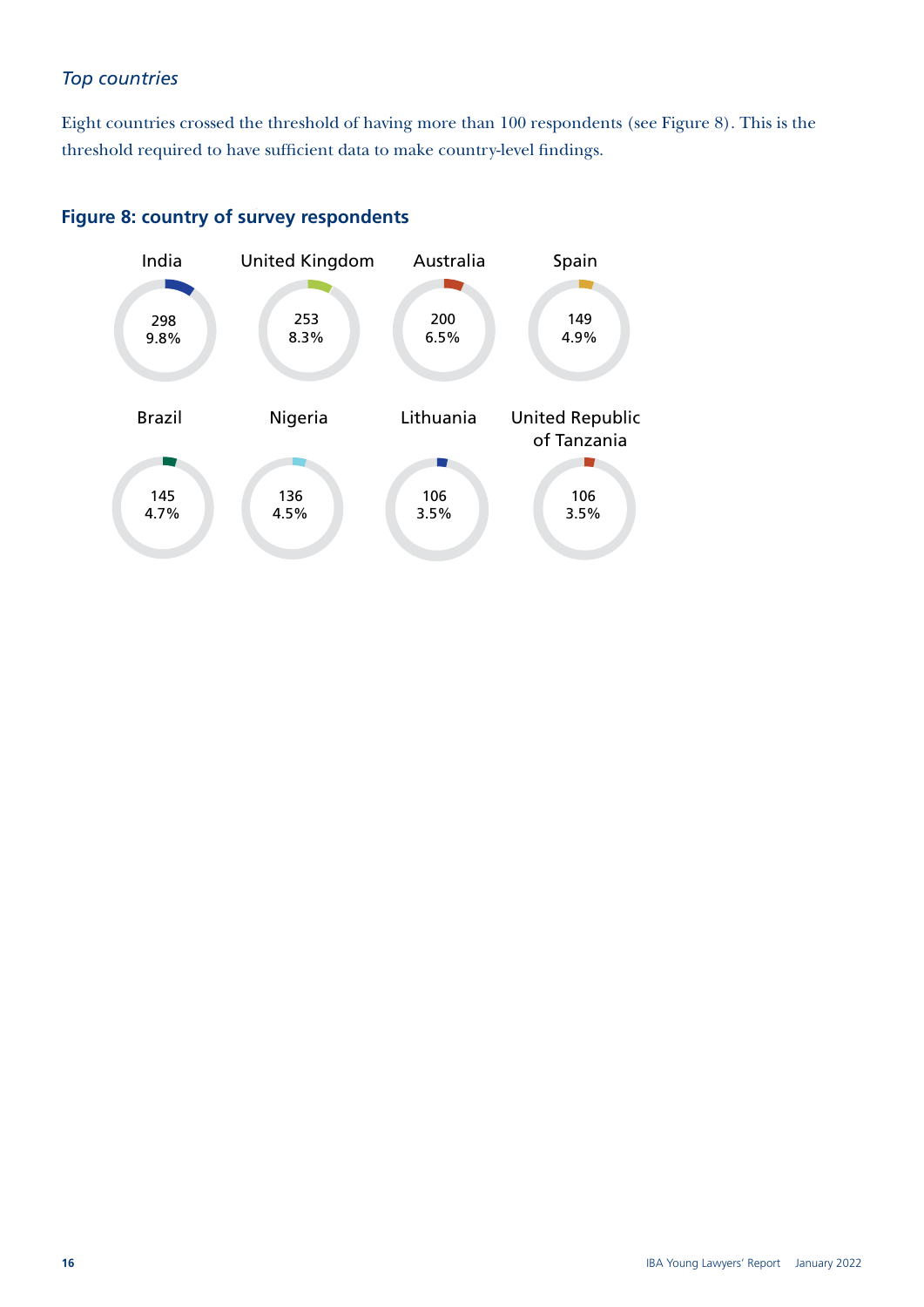# **1. What is happening in the legal sector?**

This chapter explores the reasons why young lawyers decide to enter the legal profession. These reasons are personal interest; to achieve academic excellence; and to be able to focus on a particular practice area. Building upon the factors of attraction to the profession, it was a pivotal part of the survey to inquire about the probability of the respondents moving out of their current legal roles. This section also explores: the reasons why young lawyers are considering leaving; the aspects of their current job that they believe have impacted negatively upon their careers; and the concerns they have moving forward.

### **Young lawyers' academic background and attraction to the profession**

Respondents were asked whether they had entered the legal profession straight after law school. A total of 96 per cent of respondents entered the profession within five years after graduation. Of these, 83 per cent of respondents entered the profession immediately after graduating, nine per cent within two years of graduating and four per cent within five years of graduating.

Respondents were then asked the top three factors that had influenced their decision to enter their current profession within the law:

- 54 per cent of respondents were motivated by personal interest;
- 38 per cent were motivated by academic excellence and interest in a given practice area;
- 34 per cent were motivated by work experience;
- 31 per cent were motivated by the opportunity to earn a large salary;
- 26 per cent cited the desire to work in a courtroom and job stability;
- 16 per cent referenced expectations from family, friends and peers; and
- 14 per cent mentioned experience at law school.

### **Current career changes in the legal sector**

Respondents were then asked a series of questions relating to their job mobility: whether or not they had moved law-based workplaces during their career; how many law-based workplaces they had worked at before their current role; and how likely they were to move outside their current roles.

 Sixty-two per cent of respondents indicated they had moved between law-based workplaces during their career, with 50 per cent having moved within the same profession (eg, from one law firm to another) and 12 per cent having moved to a new profession within the law (eg, from an in-house role to academia). Of the 62 per cent who reportedly moved from one law-based workplace to another (within the same profession or to a different one), 26 per cent of respondents indicated that they moved between the private and the public sectors. Seventy-four per cent had therefore stayed within the private sector or the public sector exclusively.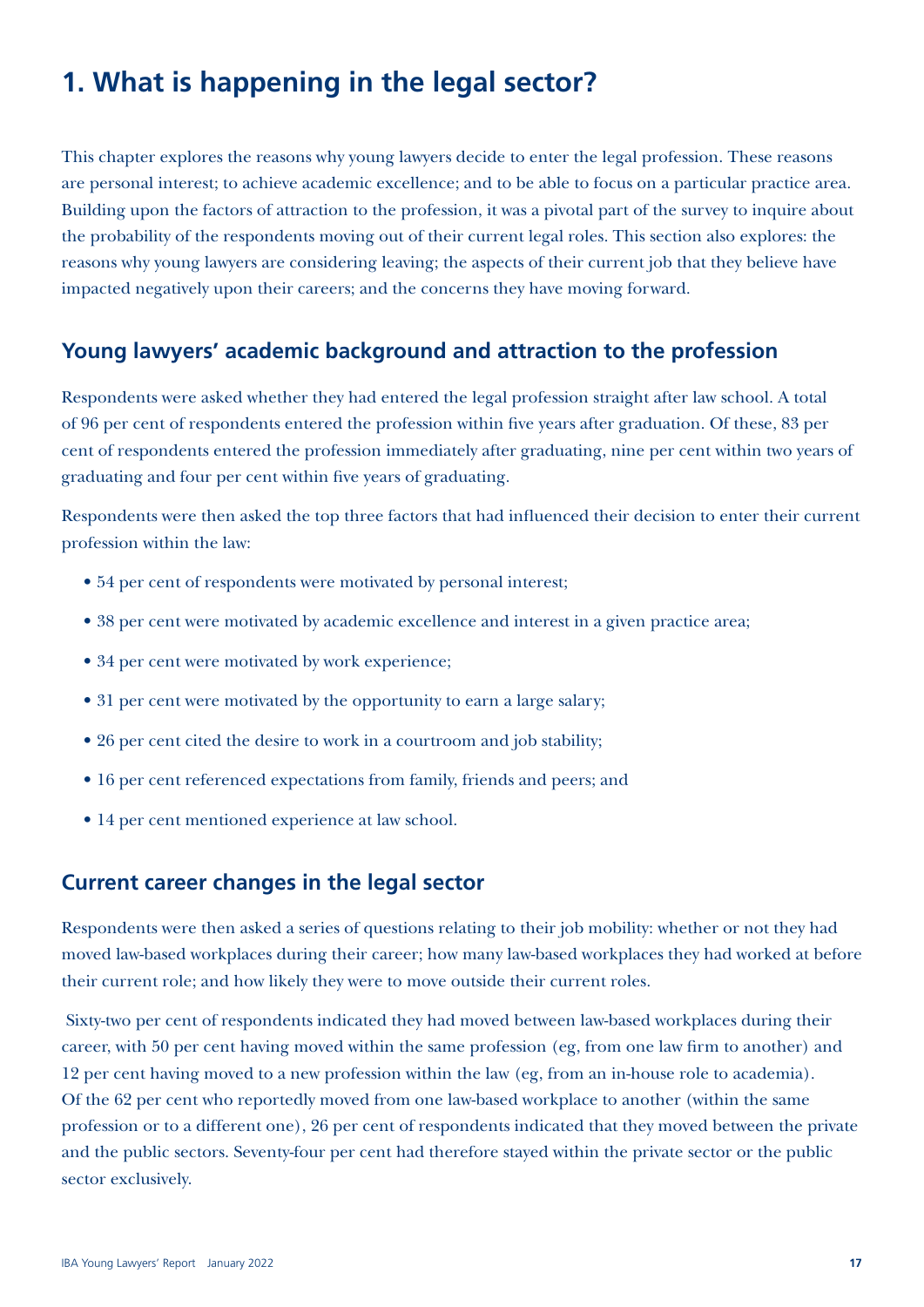Thirty-five per cent of respondents indicated that they had worked in one legal workplace before joining their current workplace, and 53 per cent of respondents have worked in two or three law-based workplaces before entering their current workplace. Eleven per cent of respondents have had four or five previous law-based workplaces and two per cent have had six or more. Therefore, 66 per cent of respondents have moved at least twice from one workplace to another.

### **Young lawyers leaving their current roles**

A significant majority of young lawyers are leaving or thinking about leaving their current legal job. In the next five years, 54 per cent of young lawyers are somewhat or highly likely to move to a new but comparable workplace, and 33 per cent feel they will be moving to a new legal profession. One in five (20 per cent) are somewhat or highly likely to leave the profession entirely. This is true especially among solicitors, advocates, in-house lawyers and legal advisors/officers. Barristers, academics and researchers and paralegals show the lowest reported percentages of prospective attrition beyond the legal profession.

The survey results indicate that those motivated to enter the profession by personal interest are significantly less likely to predict moving out of it in the next five years. However, those motivated by peer expectations and/or job stability are significantly more likely to be considering the profession entirely within the next five years.

### **What are the problems and why are young lawyers leaving?**

### *Barriers to career progression*

A significant number of respondents find it difficult to balance their professional and personal lives, and they therefore feel that they are hindering their opportunities for career progression. When asked about the factors having a direct negative impact upon their own career progression, over a third of young lawyers cited balancing commitments and the lack of mentorship as a hindrance to progression (37 per cent and 36 per cent respectively). Another perceived barrier to career progression was the lack of promotion opportunities, cited by 31 per cent of respondents. Only one in ten respondents report that they have not experienced any barriers at all to their progression.

According to the responses, solicitors struggle to balance commitments more commonly than other legal professionals. Forty-one per cent of solicitors cited balancing commitments as having a negative impact upon their career progression, whereas only 30 per cent of in-house lawyers cited this. In contrast, 42 per cent of in-house lawyer respondents cited a lack of promotion opportunities as having a negative impact upon progression, compared to just 28 per cent of solicitors.

### *In Their Own Words:*

The more senior you get the less opportunities there appear to be. In-house counsel budgets means that *companies will forgo experience over cost.*

Female, In-house counsel, Australia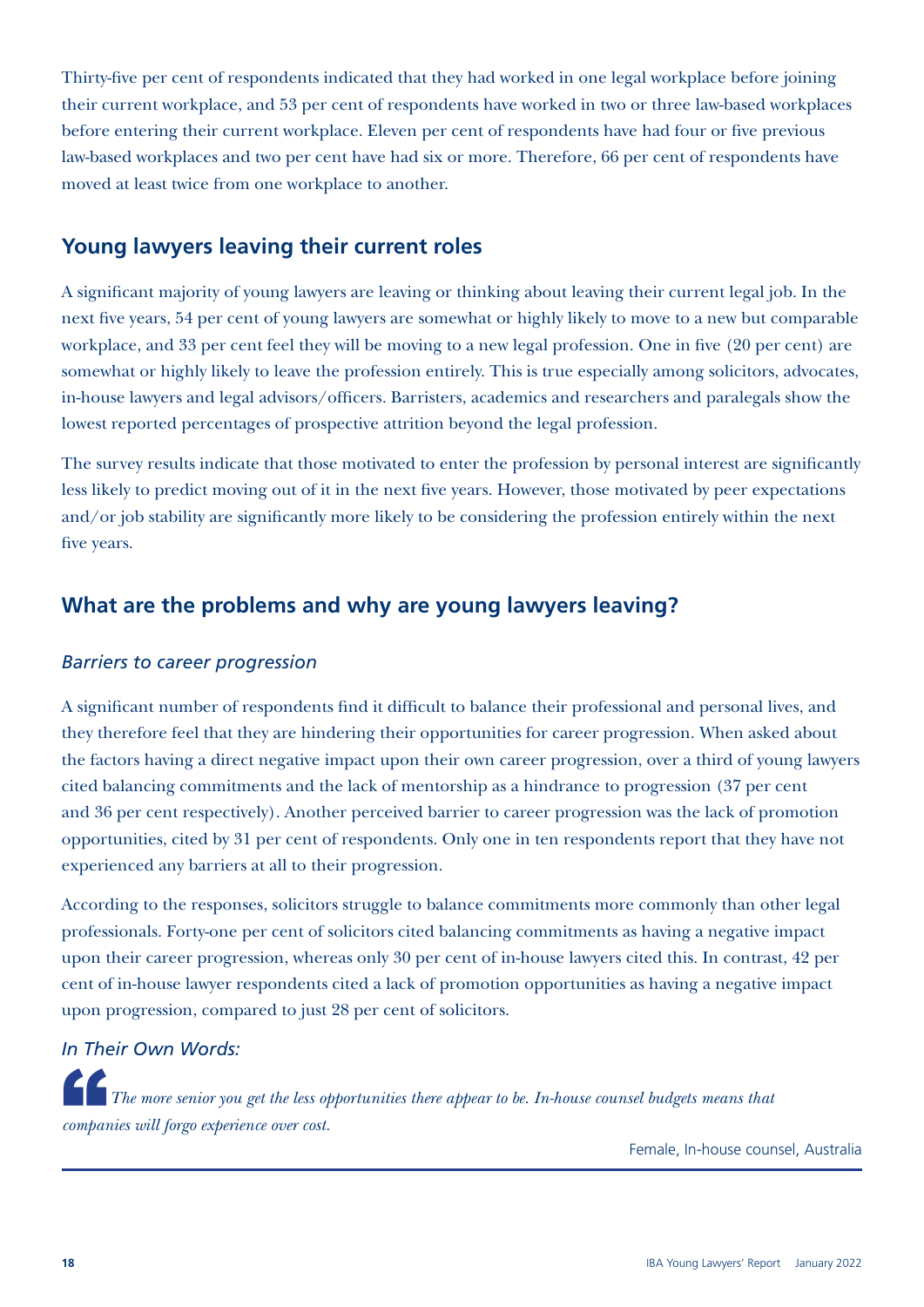In recent years, the role of the in-house lawyer has transformed from one of crisis management, to participation in the wider objectives and decision-making processes of the company. Legal in-house teams are also increasing in size. The growth first experienced by in-house legal teams in the United States and the United Kingdom has extended globally to create larger cohorts of, and greater dependence on, inhouse lawyers within corporate structures, not dissimilar to multi-jurisdictional firms.<sup>10</sup> This is reflected in New Zealand, for example, where 95 per cent of in-house legal teams were maintained or grew over the year 2019,<sup>11</sup> with similar trends highlighted by Deloitte in Portugal, and which are forcasted to continue.<sup>12</sup> In the UK almost one quarter of lawyers now work in-house – a number which has almost tripled over the last 20 years, according to the Law Society.13 However, notwithstanding these larger teams, the results from this survey show that a significant proportion of young, in-house lawyers feel the opportunities for promotion remain insufficient in comparison to working in a law firm. As such, they feel their careers are inhibited.

While a large proportion of young lawyers of both genders experience barriers to career progression, female lawyers appear to be disproportionately affected by many different factors including, but not limited to, direct discrimination. Forty per cent of female respondents, compared to 34 per cent of male respondents cited balancing commitments; 39 per cent of women, compared to 32 per cent of men, cited a lack of available mentorship and career guidance; and 31 per cent of women, compared to 21 per cent of men cited a lack of on-the-job assistance as factors which present a challenge to their career progression. However, the largest gender difference is seen in relation to direct discrimination, where 20 per cent of women and just 9 per cent of men cited this factor as having had a negative impact upon their career progression.

#### *In Their Own Words:*

The profession is too conservative and older lawyers don't understand the concept of active mentorship *despite several conversations on the topic.*

Female, Solicitor, United Kingdom

#### *Why are young lawyers leaving?*

Of those who are somewhat or highly likely to leave their current role in the next five years, almost half of respondents cited salary (49 per cent) as the most significant reason for wanting to leave their current roles. This consideration is followed by a lack of progression (38 per cent), and then by concerns over workload and work-life balance (36 per cent). Other factors pushing young lawyers out of their current roles include: a desire to work abroad (33 per cent), an interest in moving to another profession in the law (29 per cent), and the impact of work upon their mental health and wellbeing (28 per cent).

<sup>10</sup> Legal Club, 'In-House Legal Industry Report' (2019) 7, [www2.deloitte.com/content/dam/Deloitte/pt/Documents/about-deloitte/In\\_](https://www2.deloitte.com/content/dam/Deloitte/pt/Documents/about-deloitte/In_house_Legal_Industry_Report.pdf) [house\\_Legal\\_Industry\\_Report.pdf](https://www2.deloitte.com/content/dam/Deloitte/pt/Documents/about-deloitte/In_house_Legal_Industry_Report.pdf) accessed 10 June 2021.

<sup>11</sup> Deloitte, 'In-house legal: A force to be reckoned with – 2019 In-House Legal Counsel Survey' (2019) 18 [www2.deloitte.com/content/dam/](https://www2.deloitte.com/content/dam/Deloitte/nz/Documents/risk/ILANZ-Survey-Report-Presentation.pdf) [Deloitte/nz/Documents/risk/ILANZ-Survey-Report-Presentation.pdf](https://www2.deloitte.com/content/dam/Deloitte/nz/Documents/risk/ILANZ-Survey-Report-Presentation.pdf) accessed 10 Jun 2021.

<sup>12</sup> Legal Club, 'In-House Legal Industry Report' (2019) 60, [www2.deloitte.com/content/dam/Deloitte/pt/Documents/about-deloitte/In\\_](https://www2.deloitte.com/content/dam/Deloitte/pt/Documents/about-deloitte/In_house_Legal_Industry_Report.pdf) [house\\_Legal\\_Industry\\_Report.pdf](https://www2.deloitte.com/content/dam/Deloitte/pt/Documents/about-deloitte/In_house_Legal_Industry_Report.pdf) accessed 10 June 2021.

<sup>13</sup> Access the Law Society's Annual Statistics Report 2019 here: [www.lawsociety.org.uk/topics/research/annual-statistics-report-2019](http://www.lawsociety.org.uk/topics/research/annual-statistics-report-2019)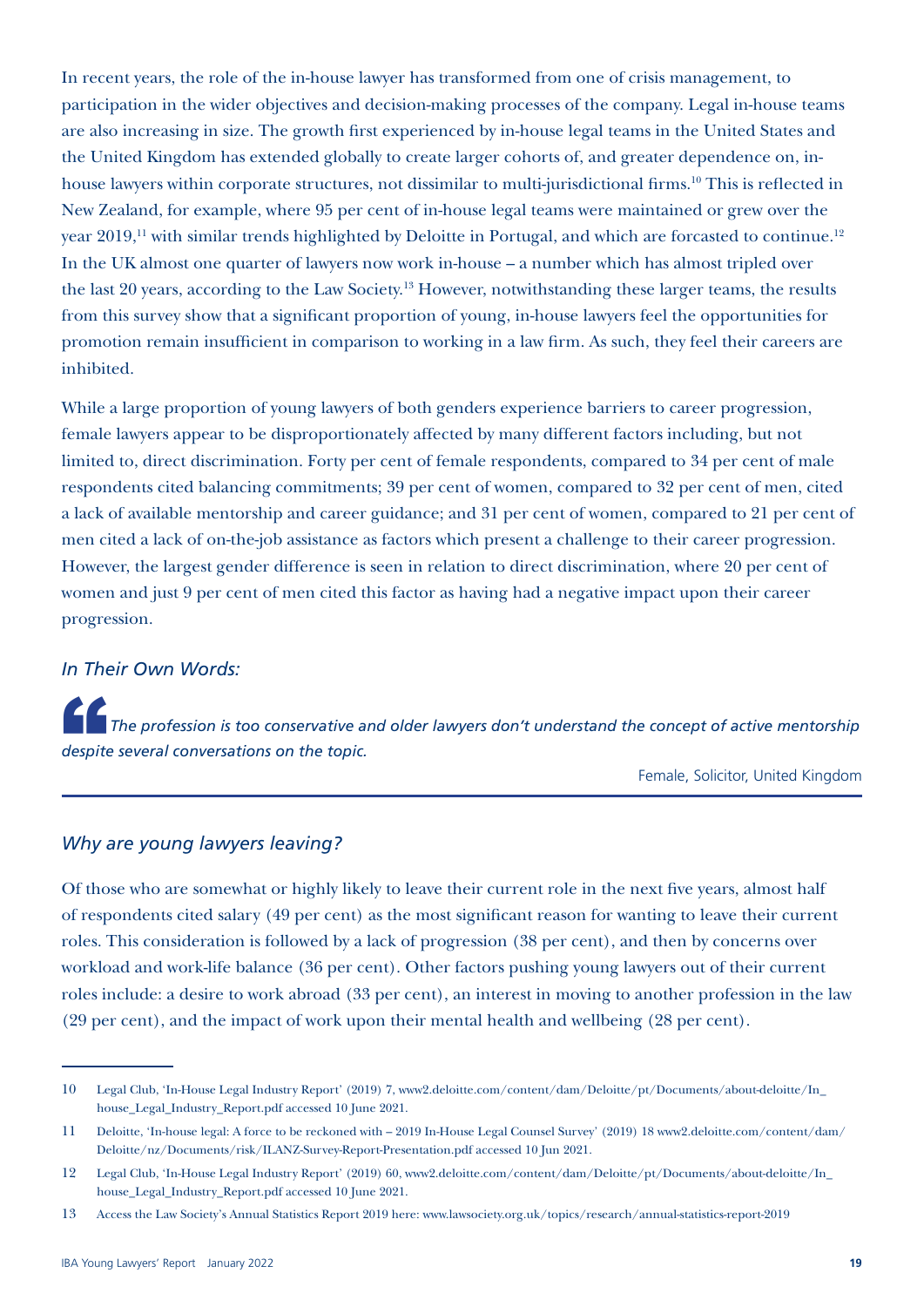### Figure 9: reasons to leave current role **Figure 9: reasons to leave current role**



Unsurprisingly, the percentages of some of the aforementioned factors are higher among the responses from those likely to leave the legal profession entirely. For instance, workload is cited by 41 per cent of those who are somewhat or highly likely to leave the profession entirely, as opposed to 36 per cent of those who are somewhat or highly likely to move to a comparable workplace, or to a new legal profession. Furthermore, the impact upon their mental health is cited by 39 per cent of respondents thinking about abandoning the profession entirely, compared to 28 per cent of those who are considering leaving their current roles in search of a comparable workplace, or a new role within the profession.

The results suggest that solicitors seek work-life balance and mental wellbeing in their careers; while in-house lawyers prioritise opportunities to work abroad and for professional development. According to the survey, 43 per cent of solicitors cited issues with workload and work-life balance as reasons to leave their current roles, while only 28 per cent of in-house lawyers cited these factors as an issue. Additionally, 33 per cent of solicitors cited a negative impact upon their mental health, compared with just 20 per cent of in-house lawyers. Conversely, 40 per cent of in-house lawyers reported wanting to work abroad as a factor leading them to consider other roles, compared to 31 per cent of solicitors. Thirty-five per cent of in-house lawyers also said that professional development was an important factor, compared to just 23 per cent of solicitors.

### **What concerns young lawyers about their future?**

Poor work-life balance is the greatest concern by an almost 20 per cent margin, with 62 per cent of young lawyers citing poor work-life balance as the main factor of concern for their future career in the law. This is especially true for those at the youngest end of the spectrum, as well as female lawyers and solicitors.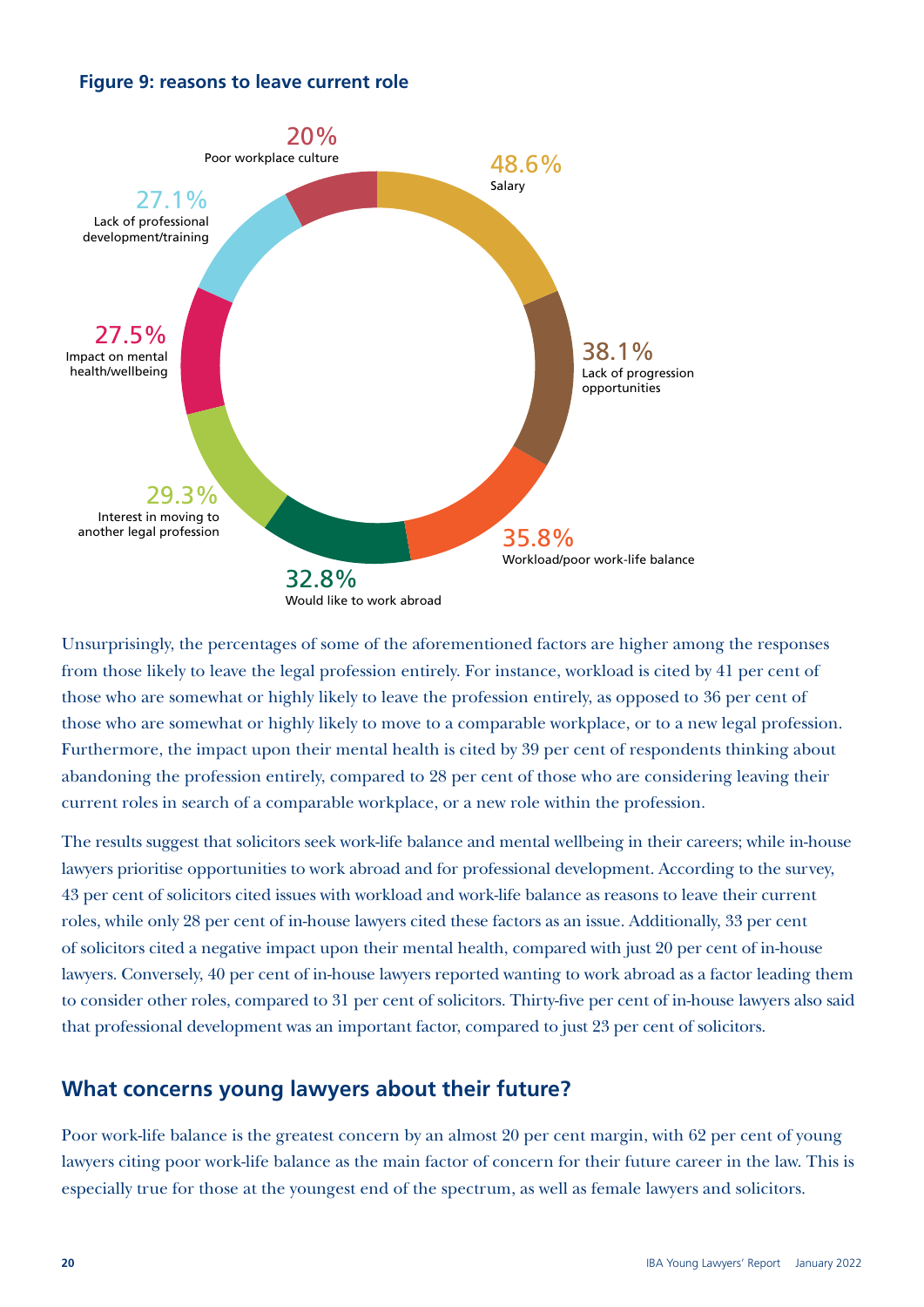Age groups also show trends in other areas. Younger respondents (71 per cent of those aged 25 and under) are several percentage points more likely to be concerned about work-life balance than those over the age of 35 (52 per cent). These figures reflect the resignation with which young lawyers ultimately face the work-life balance challenges they encounter throughout the early years of their careers. Women are more concerned about work-life balance than men, with 67 per cent of female respondents, compared to 54 per cent of male respondents, citing poor work-life balance as their biggest concern. Finally, 68 per cent of solicitors, compared to 54 per cent of in-house respondents, are concerned about not having a better worklife balance in the future.

Other concerns cited by respondents were:

- the lack of opportunities for growth (43 per cent);
- the oversaturation of the labour market with new law graduates (36 per cent);
- the failure of the legal profession to address toxic workplaces (36 per cent);
- difficulty in finding work (31 per cent);
- the commoditisation of legal services (24 per cent); and
- threats to the independence of the legal profession and the judiciary (24 per cent).

Concern over the toxicity of the workplace, the oversaturation of the market with law graduates and the difficulty in finding work also decreases with age. In contrast, the percentage of concern regarding the commoditisation of legal services and the independence of the legal profession increases with age.

Already, this survey demonstrates that a combination of work-life balance and career development challenges appear to be the factors pushing young lawyers out of their current roles and having a negative impact upon their careers. They also appear to be the factors raising the most concerns for their futures.

### *In Their Own Words:*

**Expecting an associate to bill over 2,000 hours and also regularly attend networking events to build <b>Expecting** *profile or reach new clients is unrealistic.*

Male, Solicitor, United Kingdom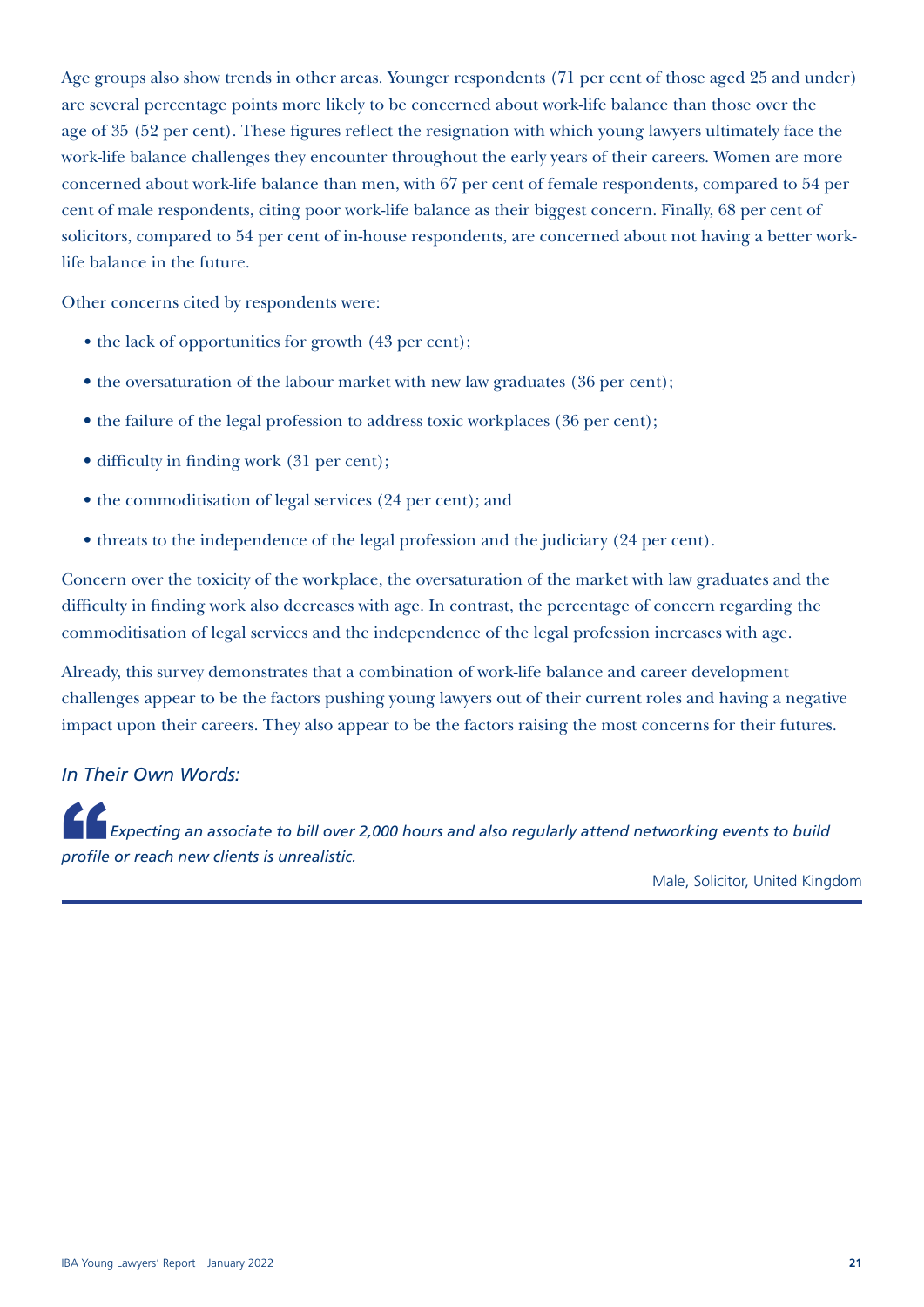# **2. The future of the legal profession**

### **What are young lawyers looking for?**

### *What attracts young lawyers to a different role?*

We now have a better insight into why young lawyers are leaving their roles and/or the profession, but what are they looking for from other legal workplaces? Perhaps, we expect to observe that young lawyers choose to leave their current legal roles for factors reflective of what they are seeking elsewhere within the profession or beyond it.

Broadly speaking, this report shows that young lawyers are most attracted by: career opportunities, salary and work-life balance. According to the survey, these factors are ranked as follows:

- 70 per cent of respondents cited salary as the biggest attraction of a new role;
- 51 per cent cited work-life balance elements;
- 35 per cent cited a greater variety of work; and
- 32 per cent cited opportunities to travel or work abroad (32 per cent).

Other factors with similar percentages include: flexible working schemes, location of the workplace, high staff retention rates, regular career support and having a high level of responsibility (see Figure 10).

### Figure 10: attractive moving factors **Figure 10: attractive moving factors**

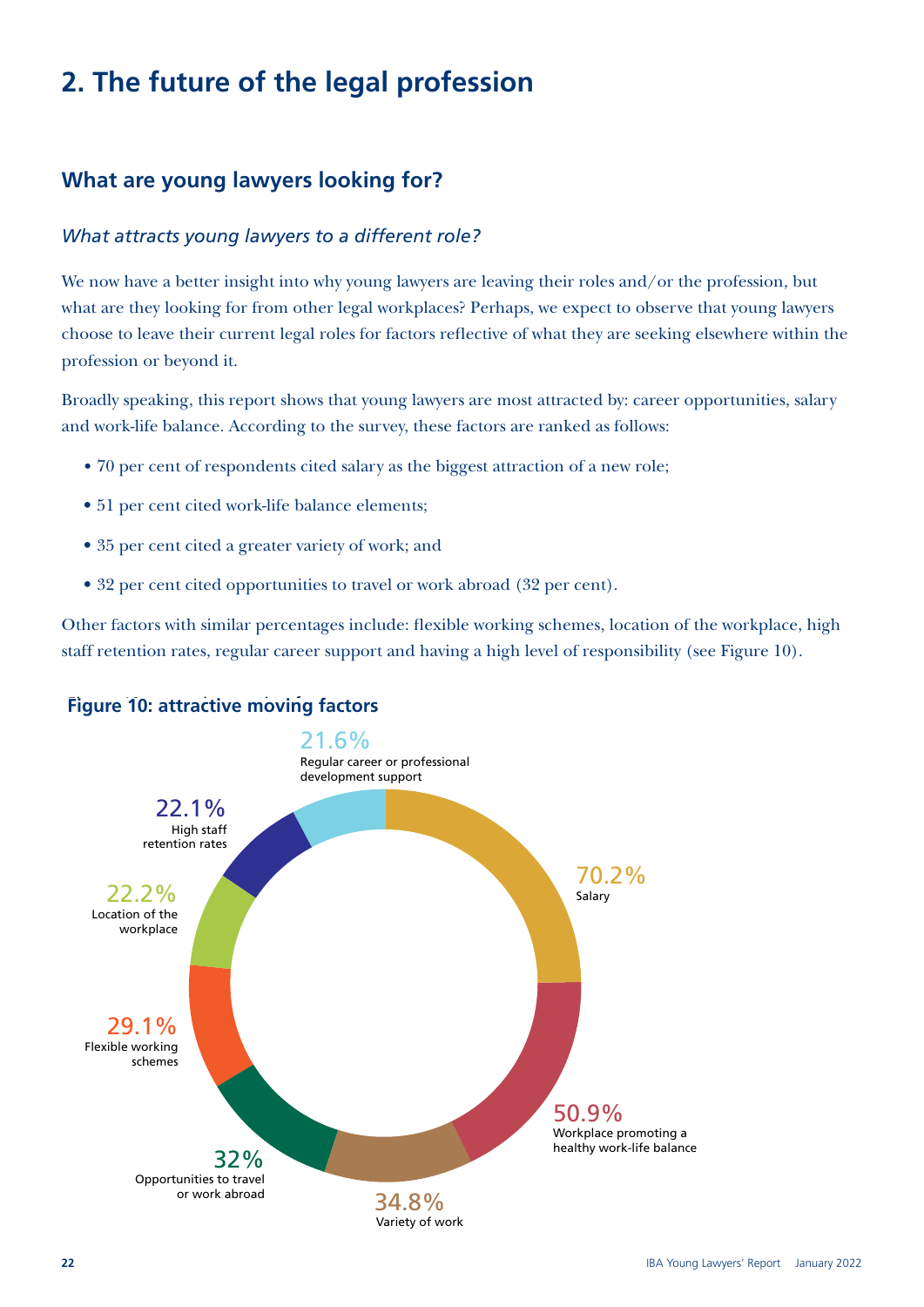### *In Their Own Words:*

"*I would like to reconcile more responsibilities with a healthier work-personal life balance.* Male, Solicitor-advocate, Spain

The youngest of lawyers are more interested in having opportunities to travel and regular career and mental health support. For example, opportunities to travel was cited by 37 per cent of those aged 25 and under, compared to just 28 per cent of those aged 36–40; and regular career support was cited by 31 per cent of those aged 25 and under, compared to just 18 per cent of those aged 36–40.

The gender distribution of attractive moving factors must also be noted. Women are more likely than men to seek work-life balance, flexibility and diversity; whereas male respondents are more likely to pursue a role with a higher level of responsibility and prominent clients. For example, when evaluating the merits of a new role, almost 25 per cent of young female professionals cited equal gender representation at management level, compared to only four per cent of men. Twenty-seven per cent of men, as opposed to 15 per cent of women, said that they were attracted by the idea of having a high level of responsibility.

### **What excites young lawyers about their future in the law?**

Respondents were asked to write about what excites them most about their future careers in the law. Young lawyers wrote that they were eager to continue learning, to challenge themselves and to develop their careers. In total 33 per cent of respondents wrote that they wanted to learn, expressing their desire to continue challenging themselves; 20 per cent were excited about their career development; and 17 per cent wrote that they were excited about witnessing and being part of the evolution of the law and were looking forward to seeing how technology and innovation changes the legal landscape.

### *In Their Own Words:*

"*I hope that with the developments we are seeing in technology, legal professionals can focus more on legal and commercial assessments than on clerical work.*

Male, Solicitor, Sweden

According to the survey, in-house lawyers are more enthusiastic about technology and innovation developments than solicitors. Over 16 per cent of in-house lawyers are excited about technology and innovation in the law, compared to just eight per cent of solicitor respondents. However, both professions are equally excited about being part of the law evolving (ten per cent).

Reported levels of enthusiasm to continue learning appears to decrease with age. Twenty-five per cent of respondents ages 25 and under stated that they were excited about the possibility of continuing their learning, compared to just 14 per cent of respondents from the 36–40 age bracket. However, the survey results show that excitement about the challenges ahead and being part of the law evolving increases with age.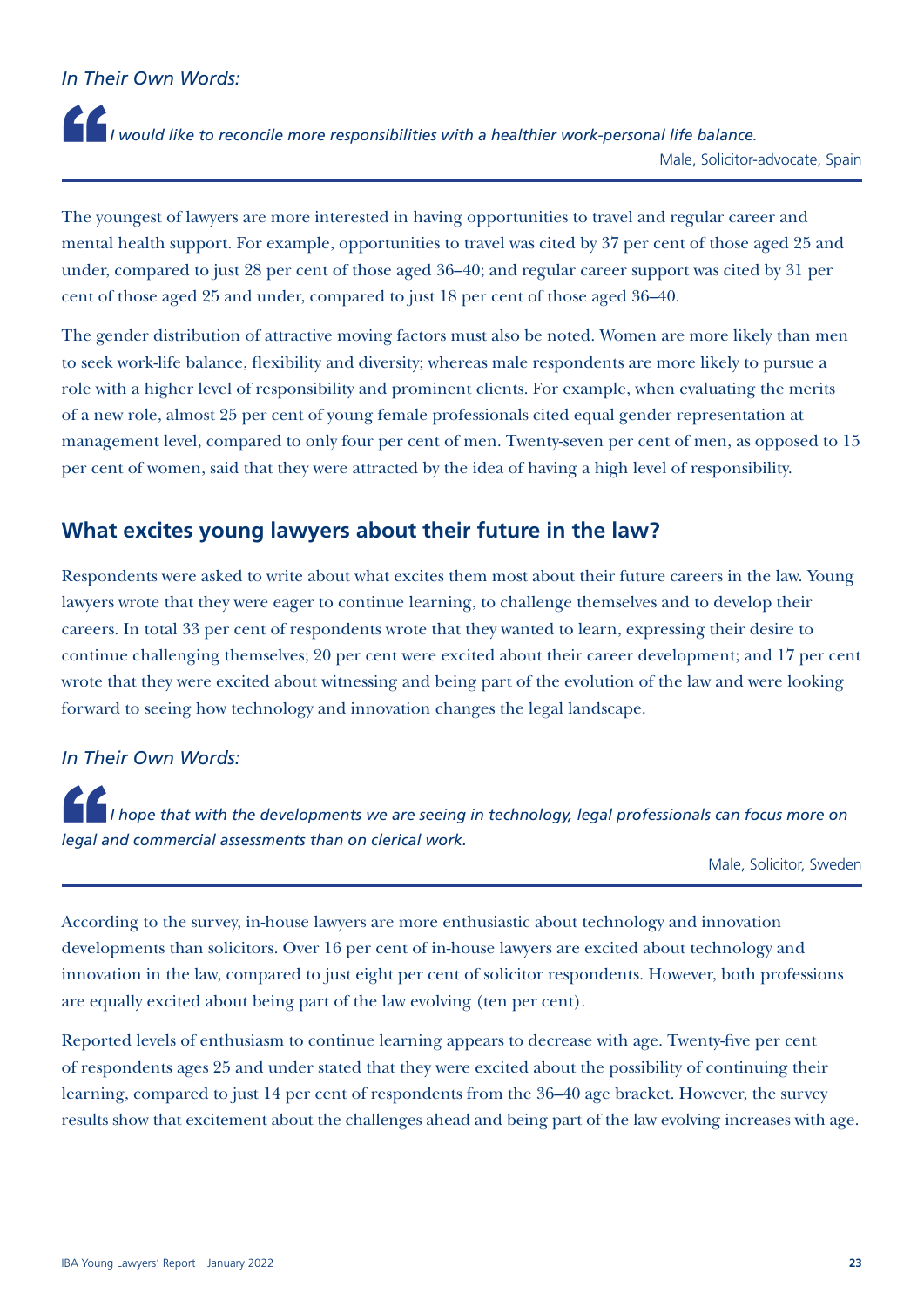### **Career opportunities and progression**

When considering the reasons for leaving their current roles, 38 per cent of respondents cited the lack of progression and 27 per cent felt disappointed that there was limited professional development. These statistics can be explained in light of the factors most valued by the respondents.

Specifically, young lawyers are motivated by the prospect of carrying a high level of responsibility and, as such, one in five respondents cited it as the most attractive factor in considering a new role. A similar interest is displayed with regards to career support, with one in five (22 per cent) citing regular career support as an advantage to the profession. Therefore, we expect to witness young lawyers' attrition among those not sufficiently guided or challenged in relation to their prospects of career development and progression.

The statistics on the barriers to career progression confirm this assumption. Discontented young lawyers cited the following factors as a hindrance to their progression:

- lack of mentorship and career guidance (36 per cent);
- lack of promotion opportunities (31 per cent);
- lack of on-the-job assistance (26 per cent); and
- a lack of performance appraisals (21 per cent).

According to the respondents, the appeal of the profession is further hindered by complicated promotion processes (23 per cent). The recently published IBA report on mental health and wellbeing in the legal profession<sup>14</sup> further corroborates the feeling of emptiness that young lawyers appear to experience when seeking guidance and advice in their daily work; more than one in three lawyers had experienced both a lack of clarity and a lack of support at work in the 12 months prior to the survey being conducted.

The evidence, therefore, suggests that the availability of progression in the legal profession and the support systems available are at odds with the expectations of the next generation of lawyers. Young lawyers appear to enter the profession with the intention of taking up a challenge and achieving academic excellence, and are then discouraged by the limited means by which they can achieve those aims.

Opportunities for flexible working and AI and legal technology training are seen as vital in order to stay relevant and appropriately skilled in the future. When asked which three areas were most critical for the future, 54 per cent of respondents cited flexible working arrangements, 40 per cent cited AI and legal technology training and 28 per cent cited networking opportunities.

The importance of flexibility varied significantly according to gender. Sixty-one per cent of female respondents, as opposed to 44 per cent of male respondents, viewed flexibility as key for the legal profession's long-term continuity. The survey also suggests that flexible working is particularly important among solicitors. Sixty-four per cent of solicitors view flexibility as key; compared to 49 per cent, 46 per cent and 45 per cent of barristers, in-house lawyers and advocates/advocate-solicitors, respectively.

<sup>14</sup> Legal Policy & Research Unit, 'Mental Wellbeing in the Legal Profession: A Global Study' (International Bar Association, 2021) [www.ibanet.](http://www.ibanet.org/Mental-wellbeing-in-the-legal-profession.aspx) [org/mental-wellbeing-in-the-legal-profession.aspx](http://www.ibanet.org/Mental-wellbeing-in-the-legal-profession.aspx) accessed 29 September 2021.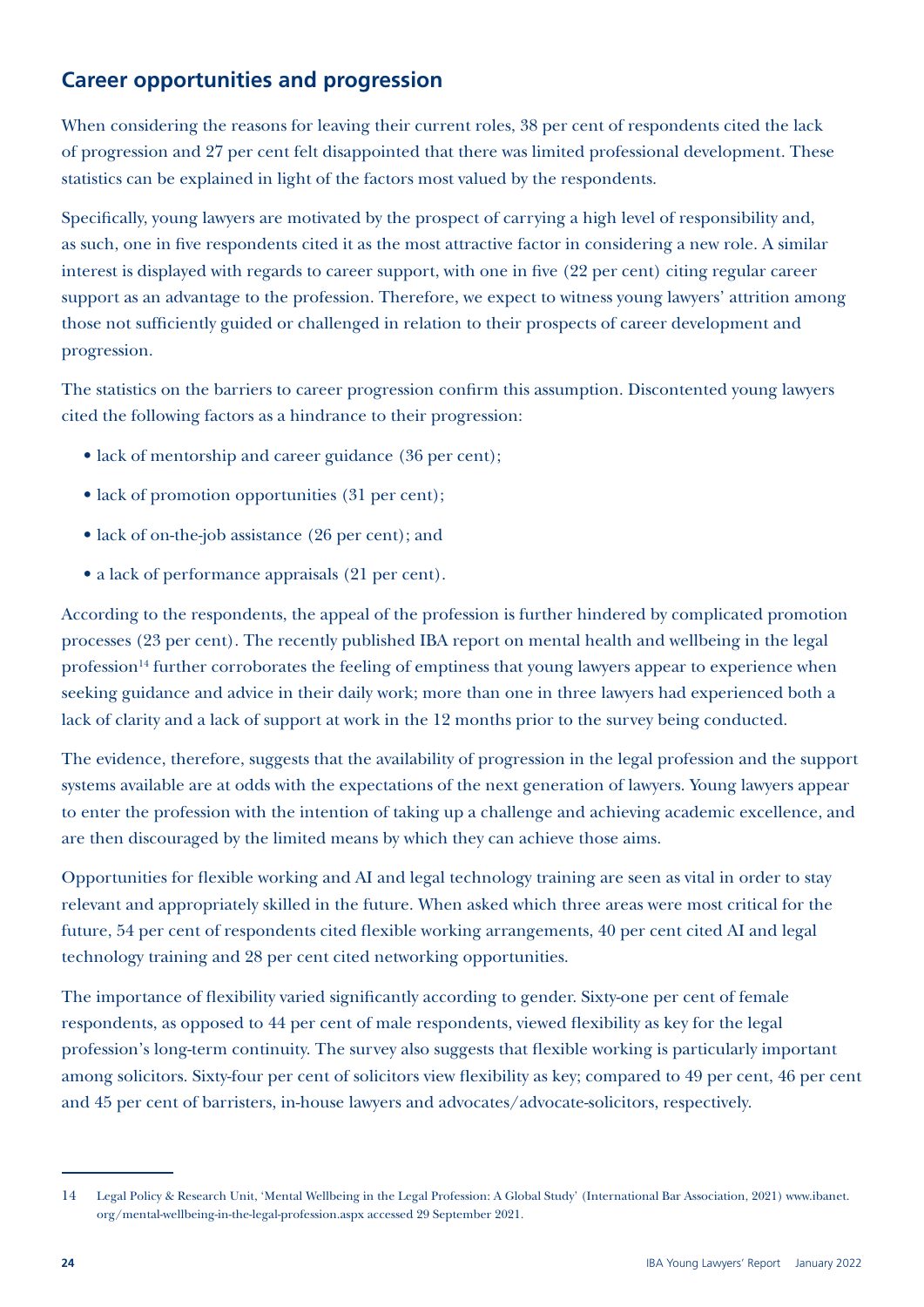Respondents were also asked about the necessity of speaking English. Notably, two thirds completely agreed that a high level of spoken and written English was essential to a successful career in the law, and approximately 28 per cent somewhat agreed with this. Furthermore, 53 per cent of Spanish-speaking respondents strongly agree that a high level of English is essential for their future career prospects.

### **Diversity and inclusion**

Workload, impact on mental health, diversity and harassment are some of the factors pushing young lawyers to leave the profession. Of those who are somewhat or highly likely to leave their current roles in the next five years:

- 36 per cent cited workload and poor work-life balance;
- 28 per cent cited impact on their mental health;
- 20 per cent indicated poor workplace culture;
- eight per cent indicated a lack of diversity and inclusion commitments; and
- five per cent indicated bullying and/or sexual harassment.

Over recent years, diversity has become an important factor for young lawyers when choosing their workplace. When asked what factors were most attractive in a new role, 38 per cent of respondents indicated factors relating to the ethics of employers. A significant proportion of respondents chose factors such as: equal gender representation among partners or at an executive level (16 per cent); a commitment to diversity and inclusion at all levels within the workplace (14 per cent); and the workplace addressing corporate social responsibility (ten per cent) as reasons to move into a role.

The emphasis young lawyers place upon diversity and inclusion is reflective of their concerns about working within the legal industry. When asked about their future in the law, 36 per cent of respondents said that they were concerned about the failure of both workplaces and the profession to address toxic workplace cultures; and 21 per cent said that they were concerned about the lack of progress made regarding diversity and inclusion within the legal profession.

A significant minority of 15 per cent reported that discrimination impeded their career progression. Discrimination in this survey was defined broadly, to include negative treatment on the basis of: gender, ethnicity, social background and sexual orientation, and so on. However, as the survey did not record the ethnicity, social background or the sexual orientation of respondents, it is not possible to determine the type of discrimination which was faced by them.

The reported prevalence of discrimination varies across professions. Fourteen per cent of in-house lawyers and 11 per cent of solicitors reported that their career progression has been affected by discrimination, which is lower than the average response rate. On the other hand, professions in which respondents are more likely to have experienced discrimination as a barrier to progression include legal academics (35 per cent), paralegals (33 per cent) and barristers (22 per cent).

The table below shows the proportion of respondents who reported that discrimination had a negative impact upon their career progression, using the responses from all the regional fora taken together as a baseline. Discrimination is a particular issue in the Arab, Asia Pacific and North American regions. Even in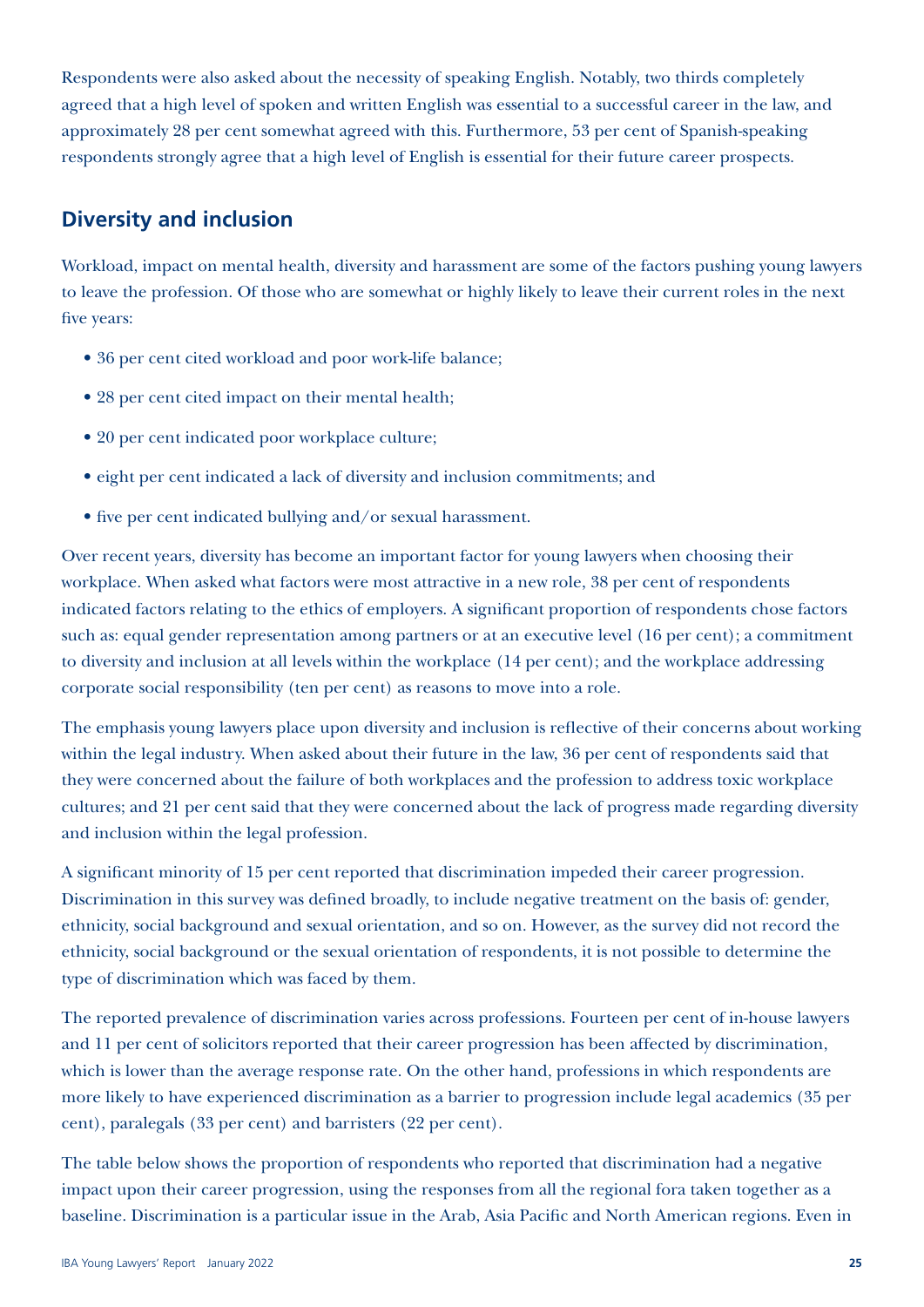regions where the rate of reported discrimination is generally higher, women are more likely to have their careers affected by discrimination than men.





The *IBA International Principles on Conduct for the Legal Profession* should be noted at this point. Principle number 2, on honesty, integrity and fairness, states that lawyers should neither discriminate against nor harass anyone in the course of their professional dealings. This Principle also states that a lawyer should 'approach recruitment and employment in a way that encourages equality of opportunity and respect for diversity',15 and that any complaint of discrimination should be dealt with 'promptly, fairly, openly, and effectively'.16

*In Their Own Words:*

"*Work environment "dominated by men", in which there is little room for leadership, ideas, interests and conceptions of success different from the traditional ones.*

Female, Solicitor, Mexico

<sup>15</sup> International Bar Association, IBA *International Principles on Conduct for the Legal Profession* (International Bar Association, 2018), available at [www.ibanet.org/MediaHandler?id=e067863f-8f42-41d8-9f48-d813f25f793c](http://www.ibanet.org/MediaHandler?id=e067863f-8f42-41d8-9f48-d813f25f793c) accessed 15 October 2021.

<sup>16</sup> *Ibid 16.*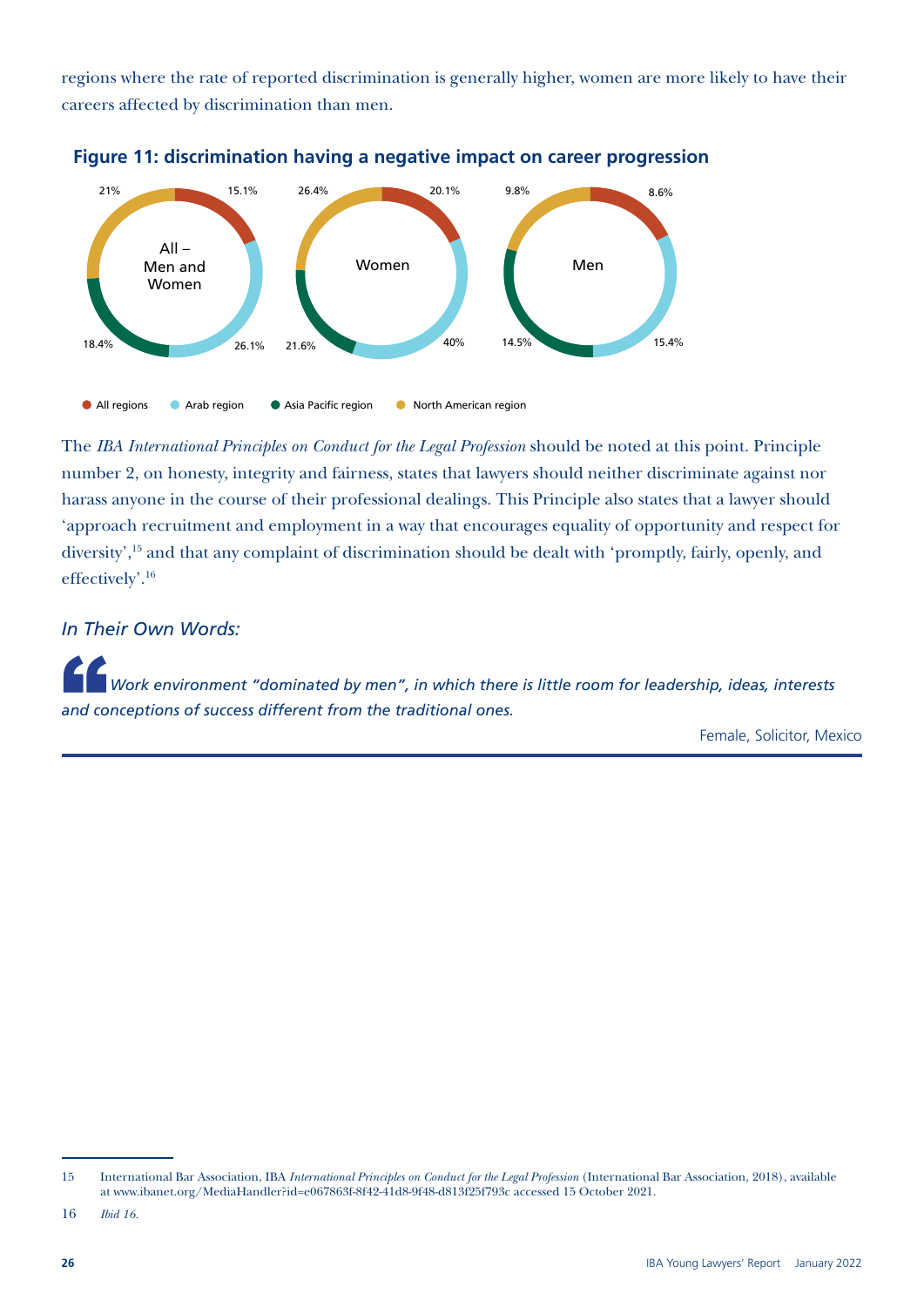# **3. Regional results**

### **African region**

Four-hundred-and-three responses were completed by young lawyers based in the African region, mostly from: Kenya, Nigeria, Tanzania, South Africa and Zimbabwe. Thirty-nine per cent of respondents were in the age bracket of 26–30, and 34 per cent were in the 31–35 age bracket. Almost half (49 per cent) of respondents are advocates or solicitor-advocates.

Among the top responses to the question regarding factors which have a negative impact upon their career progression: 39 per cent of respondents cited the lack of mentorship and/or career guidance and support in the workplace; 35 per cent cited a lack of promotion opportunities; and 32 per cent cited not being able to find the right work in the practice area of their choice.

Almost three out of five respondents from the African region cited salary as one of the five factors making them consider leaving their current role. A lack of progression opportunities in their current workplace and/or role was another significant reason cited by respondents from this region (49 per cent).Wanting to live abroad or in another location was also a major factor, cited by 39 per cent of respondents.

It was difficult to find a pattern in the responses to the question regarding factors which concern young lawyers in Africa about their future career in the law. A variety of responses, from career entry issues, to work-life balance concerns, to large-scale constitutional issues can be drawn from the results. The top responses included:

- threats to the independence of the legal profession and the judiciary (56 per cent);
- the lack of opportunities for growth (49 per cent);
- the difficulty in finding work (41 per cent);
- the oversaturation in the market because of an increase in law graduates (39 per cent); and
- poor work-life balance (39 per cent).

If they were to move to another workplace within the legal sector, 66 per cent of the young lawyers in this part of the world cited salary as an attractive factor; 42 per cent cited the opportunity to travel or to work abroad and 35 per cent cited having an employer who was able to sponsor them for courses relating to their professional qualifications.

According to the survey, young lawyers in the African region were most excited by: the possibility to continue learning and growing (14 per cent); by legal technology and innovation in the law (ten per cent) and by helping those in need (nine per cent).

When asked to select the three areas most critical for young lawyers to stay relevant in the future, AI and legal technology was cited by 45 per cent of respondents; followed by networking opportunities, which was selected by 44 per cent; and having practice area-specific training, selected by 34 per cent of respondents.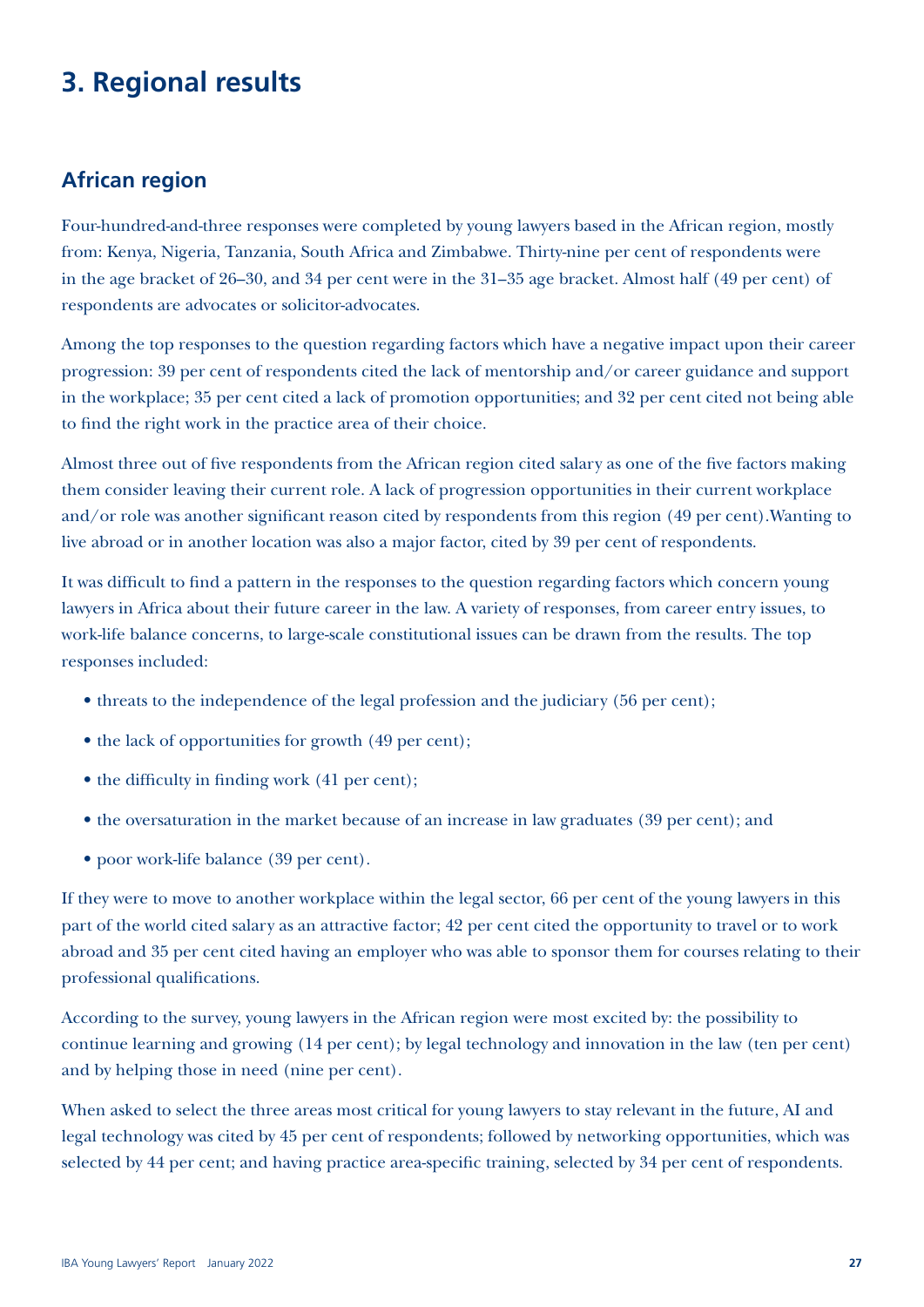### **Arab region**

There were only 71 responses from this region. Fourty-seven per cent of respondents were based in Iran, 23 per cent in Turkey, 11 per cent in Pakistan and 11 per cent in the United Arab Emirates (UAE). There were also single digit responses from Azerbaijan, Jordan and Lebanon. Consequently, the survey results will not be representative of the entire region. Of those who responded from this region, a significant proportion were advocates/solicitor-advocates (41 per cent), followed by solicitors (16 per cent) and barristers (14 per cent).

When asked about the factors having a negative impact upon their careers, 42 per cent of respondents cited the lack of promotion opportunities, 38 per cent cited a lack of available mentors and/or career guidance and support in the workplace, and 33 per cent cited a lack of continued legal education and/or training.

In response to the question regarding the factors making young lawyers consider leaving their current role, salary was undoubtedly the primary factor (54 per cent). Another very significant factor was the desire to work abroad or in another location (48 per cent). Other common factors cited by respondents were:

- an interest in moving to another legal profession, workplace or practice area (32 per cent);
- the impact upon their mental health (32 per cent);
- a poor workplace culture (30 per cent); and
- a lack of professional development in their current role (28 per cent).

Young lawyers' concerns about their careers in this region are a mixture of worries about career development, and large-scale structural and political issues. When asked about the factors that concern them about their future career in the law, the responses were as follows:

- difficulty in finding work (57 per cent);
- a lack of opportunities for growth (49 per cent);
- threats to the independence of the legal profession and the judiciary (48 per cent);
- the oversaturation of the market because of the increase in law graduates (42 per cent);
- the decrease in legal aid funding (31 per cent); and
- a poor work-life balance (31 per cent).

When asked about which factors were most attractive in considering a new job, the most alluring factor was salary, selected by 72 per cent of respondents. Other attractive factors cited by respondents were: the opportunity to travel or work abroad (47 per cent), having a high level of responsibility (34 per cent) and the promotion of a healthy work-life balance in the workplace (31 per cent).

When asked about what excited them about their future career in the law, 16 per cent of respondents reported that they were most excited about the possibility of excelling in their careers. Young lawyers in this region also said that they were excited about the job itself (14 per cent) and about making a difference to society (11 per cent).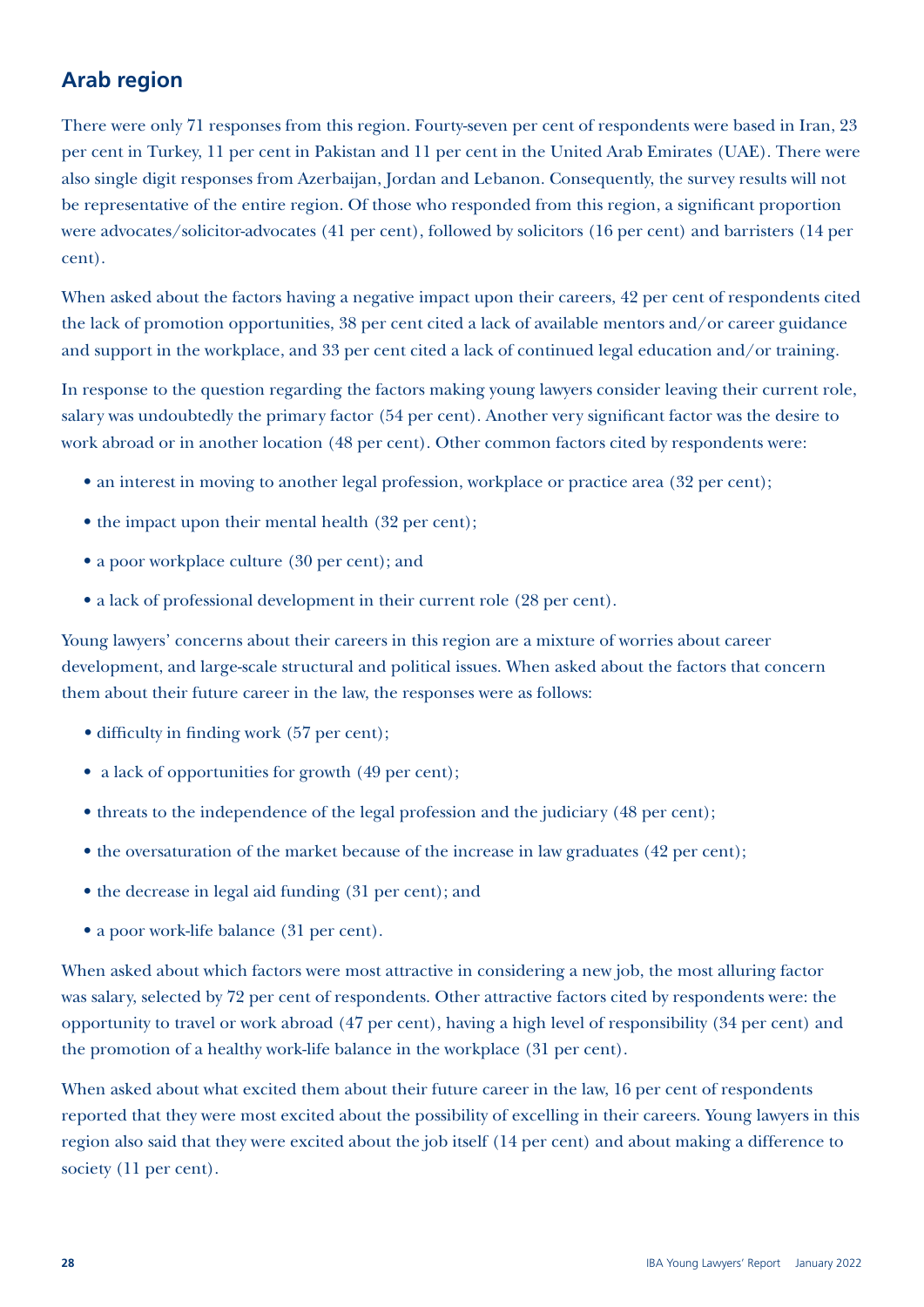In terms of the skills and opportunities which are critical for young lawyers to stay relevant in the future, legal professionals in this region reported a need for: networking opportunities (30 per cent), flexible working arrangements (34 per cent) and AI and legal technology training (29 per cent).

### **Asia Pacific region**

There were 966 responses from the Asia Pacific region, across Australia, China, India, Japan, Malaysia and Singapore. Most respondents were either advocates/solicitor-advocates (36 per cent) or solicitors (35 per cent). However, other professions, such as legal advisors (ten per cent) and barristers (nine per cent) are also well represented in the responses from this region.

In our inquiry about the factors young lawyers perceived as a hindrance to their career progression, the following issues were cited by the respondents:

- the difficulty in balancing commitments (40 per cent);
- the lack of available mentors (36 per cent);
- the lack of promotion opportunities (30 per cent);
- the limited availability of on-the-job assistance (32 per cent); and
- finding the right work in a practice area of their choice (28 per cent).

Interestingly, only 18 per cent of respondents in this region were displeased with the existence of discrimination in the workplace.

With regards to the factors making young lawyers in the Asia Pacific region consider leaving their current role, salary was once again the most cited factor, accounting for 49 per cent of the responses. Other factors cited by respondents were:

- the lack of progression opportunities in their current role or workplace (38 per cent);
- a poor work-life balance (37 per cent);
- the desire to live abroad or in another location (36 per cent); and
- an interest in moving to another legal profession, workplace or practice area (32 per cent).

The main challenges for the future of the legal profession, which are concerning young lawyers in this region are:

- a poor work-life balance (66 per cent);
- the failure of workplaces and the legal profession to address toxic workplace culture (45 per cent);
- a lack of opportunities for growth (41 per cent);
- the oversaturation of the market due to an increase in law graduates (33 per cent); and
- the difficulty of finding work (33 per cent).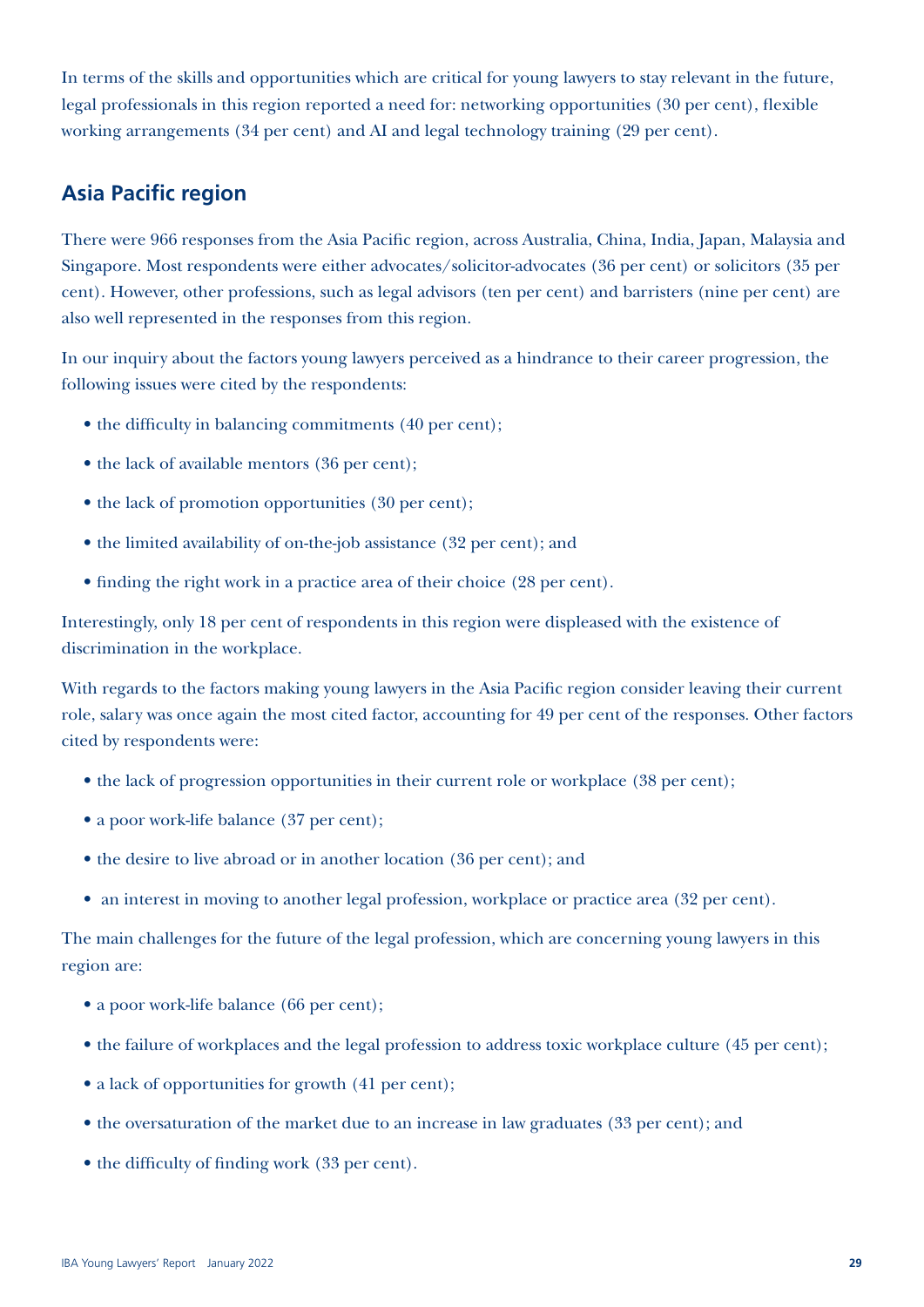The responses given to the question regarding which factors attract young lawyers to new roles mirror those given regarding which factors push young lawyers out of their current roles. According to the survey, the factors which attract young lawyers to new roles are ranked as follows:

- salary (68 per cent);
- a workplace which promotes a healthy work-life balance (50 per cent);
- the variety and type of work undertaken, alongside the intellectual challenge that this entails (35 per cent);
- the opportunity to travel or work abroad (34 per cent); and
- having flexible working schemes (28 per cent).

The main factors that seem to motivate and excite young lawyers in this region when thinking about their future career tend to be centered around the intellectual challenge the profession involves and the opportunities offered for further learning. Salary also appears to be a highly motivating factor. The factors that motivated and excited respondents in this area are ranked as follows:

- the opportunity to continue learning and growing (15 per cent);
- having a challenge is important (12 per cent);
- being part of the law's evolution (ten per cent); and
- having a good salary (nine per cent).

The desire for a better work-life balance is also reinforced by the top responses given to the question regarding the skills and opportunities that are critical to stay relevant in the future. The responses given to this question by young lawyers in this region are as follows:

- flexible working arrangements (53 per cent);
- AI and legal technology training (39 per cent);
- commercial acumen training and having increased and better networking opportunities (28 per cent);
- practice area-specific training (27 per cent cited);
- mentorship opportunities (26 per cent); and
- career guidance and support (22 per cent).

### **European region**

We received 891 responses from the European region; most of the respondents fall within the age brackets of 26 to 30 (44 per cent) and 31 to 35 (29 per cent). Most of the European respondents reported that their primary profession was solicitor (48 per cent). The UK, Spain, Lithuania, Poland and Portugal were the countries with the highest number of responses respectively.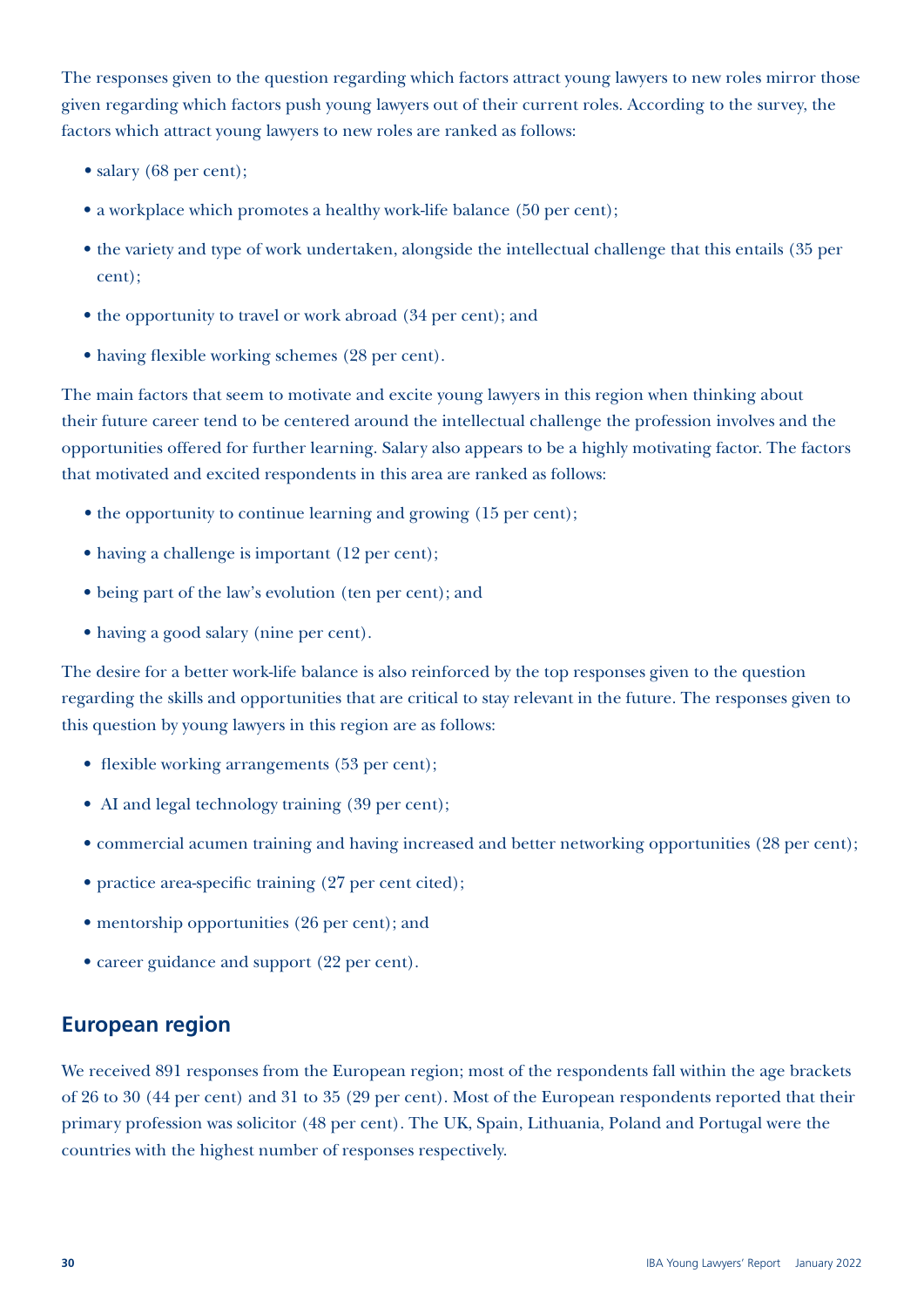When responding to the question regarding the factors that young lawyers feel are having a negative impact upon their career progression, the issues identified ranked as follows:

- difficulty in balancing commitments (41 per cent);
- a lack of available mentors (35 per cent);
- a lack of career guidance and support within the workplace (35 per cent); and
- a lack of promotion opportunities (31 per cent).

The most commonly cited reasons for young lawyers considering leaving their current roles were workload and a poor work-life balance. These reasons were chosen by 48 per cent of European respondents. Other reasons indicated were: salary (44 per cent); a lack of progression opportunities (37 per cent); a negative impact on their mental health and wellbeing (32 per cent); and a poor support system (also 32 per cent).

The following factors were cited by the young European lawyers in response to the question regarding their concerns about their futures in the legal profession:

- poor work-life balance (70 per cent):
- the lack of opportunities for growth (38 per cent);
- the oversaturation of the market because of the increase in law graduates (35 per cent); and
- employers' failure to address a toxic workplace culture (32 per cent).

In response to the question about which factors would be most attractive to them in moving to a new workplace, the vast majority of the young lawyers in this region indicated salary (71 per cent). The next two most-cited factors were workplaces promoting a healthy work-life balance (57 per cent) and having a greater variety of work (39 per cent).

Finally, when asked about the three areas that they believe will be most critical to stay relevant in the future, the lawyers in this region responded as follows: 66 per cent cited having flexible working hours and/or work arrangements; 37 per cent cited having AI and legal technology training; and 24 per cent cited mentorship.

### **Latin American region**

The survey received 526 responses from young lawyers in Latin America. These responses came mostly from Argentina, Brazil, Chile, Colombia and Mexico. Respondents between the ages of 31–35 made up 31 per cent of those taking part in this region, whereas those under the age of 25 accounted for just 16 per cent of the responses. Sixty-one per cent of all the respondents were recorded as practicing solicitors.

The respondents indicated the following factors as having a negative impact upon their career progression: difficulty in balancing commitments, cited by 36 per cent of respondents; a complicated or lengthy promotion process was cited by another 36 per cent; and the lack of available mentorship, career guidance and support, cited by 32 per cent of respondents.

Similarly to the other regions, salary was recorded as the primary factor driving respondents to consider leaving their current role (47 per cent). Another driving factor behind this desire to change roles was the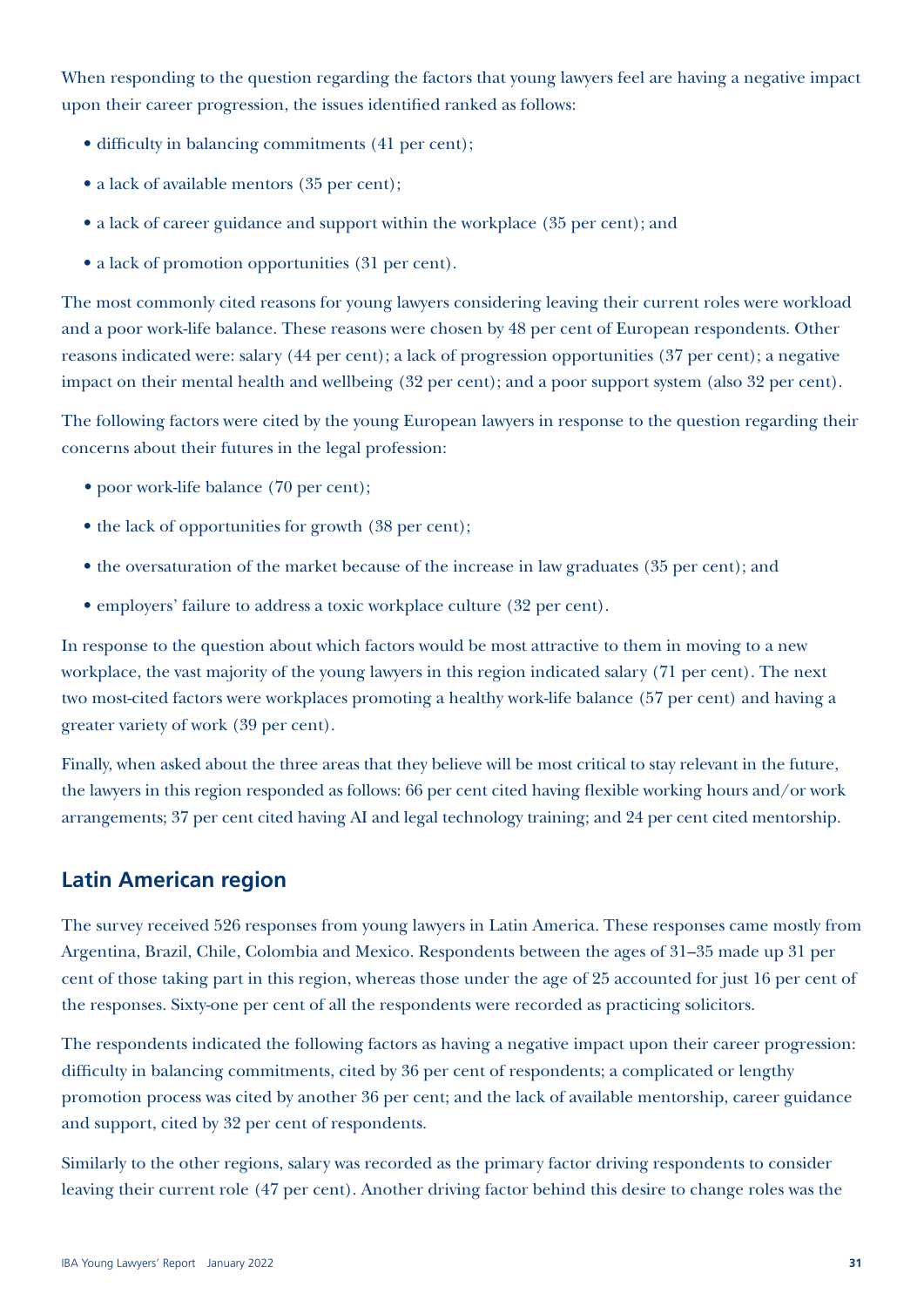possibility of working abroad (39 per cent). This was particularly pronounced in younger respondents, accounting for 53 per cent of responses in the 25 and under age bracket. Other common responses to this question were: workload or a poor work-life balance (38 per cent); a lack of progression (36 per cent); and a lack of professional opportunities and training (30 per cent).

When asked what factors concerned them most about their future careers in the law, the issue of work-life balance featured prominently across all age groups, with 61 per cent of respondents listing it as a concern. Other common concerns in this region were the lack of opportunities for growth (50 per cent) and the oversaturation of the market with new law graduates (42 per cent).

As in other regions, the most common answer to the question about what attracted young lawyers when moving to another legal role was salary, cited by 79 per cent of respondents. Other important factors cited were: having an employer that promotes a healthy work-life balance (56 per cent) and having a greater variety of work (36 per cent).

As to what excited respondents from this region the most about their future careers in the law, the most common answers were those concerned with personal growth and increased knowledge: 23 per cent cited continued learning and opportunities for growth; 14 per cent indicated having a challenge and 11 per cent cited technology and innovation in the law.

Young lawyers' desire for a better work-life balance was also reinforced by the most popular answer to the question regarding the skills and opportunities that are critical to stay relevant in the future; flexible working hours and working arrangements were cited by 51 per cent of respondents. Other popular responses for this region's young lawyers were: AI and legal technology training (47 per cent) and having greater networking opportunities (32 per cent).

### **North American region**

There were 188 responses completed by the North American region: primarily from Canada, the US and then Jamaica. A broad range of professions were represented in these responses: attorneys (67 per cent), advocates/solicitor-advocates (16 per cent), legal advisors/legal officers (eight per cent) and in-house counsels (seven per cent).

In response to the question regarding the factors having a negative impact upon their career progression the two most cited factors were: the lack of available mentors and career guidance and support within the workplace (40 per cent) and the difficulty in balancing commitments (39 per cent). Other factors cited were: the lack of promotion opportunities (28 per cent); limited assisstance or constructive feedback in the workplace (26 per cent); and the lack of flexible working arrangements (24 per cent).

In response to the question about the factors pushing young lawyers in this region out of their current role, the following factors were indicated:

- salary (52 per cent):
- interest in moving to another profession within the law (39 per cent);
- the lack of progression opportunities in their current role or workplace (30 per cent);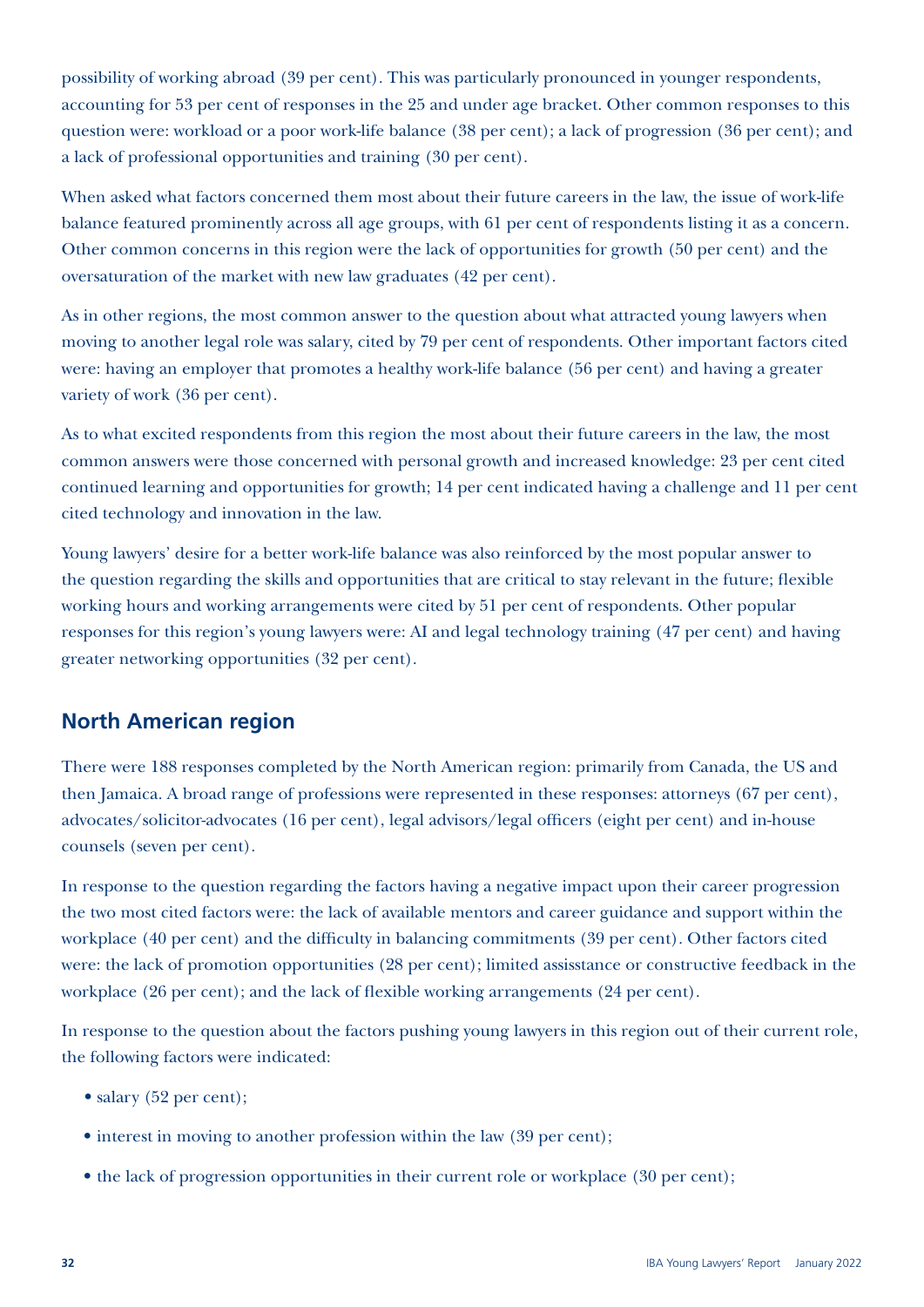- the impact upon mental health and wellbeing (26 per cent); and
- workload or a poor work-life balance (25 per cent).

According to the survey, young lawyers in this region are primarily concerned about a poor work-life balance (selected by 62 per cent of respondents) when looking to their futures in the law. Other common concerns reported were those related to workplace culture and diversity and to career progression:

- the failure of workplaces and the profession to address toxic workplaces (44 per cent);
- the lack of opportunities for growth (39 per cent);
- the oversaturation of the market with an increase in law graduates (31 per cent); and
- the lack of diversity and inclusion progression within the legal profession (31 per cent).

The responses given in this region regarding the question about the most attractive factors when moving into a new role are as follows:

- salary (68 per cent);
- workplace promoting a healthy work-life balance (57 per cent);
- variety and type of work undertaken (40 per cent);
- flexible working schemes (35 per cent); and
- location of workplace (32 per cent).

Respondents in this region also placed a lot of emphasis on diversity and inclusion when considering a new role. Commitment to diversity and inclusion at all levels within the workplace was selected by 23 per cent of respondents and equal gender representation at an executive or partner level was cited by another 23 per cent.

The most common answers to the question regarding what excites young North American lawyers about their future careers in the law show that respondents are particularly keen to continue learning and to have a positive impact upon society. The top four answers in this category were:

- to continue learning and have the opportunity for growth (16 per cent);
- to make a difference to society (14 per cent);
- technology and innovation in the law (11 per cent); and
- to help those who need it (11 per cent).

The need for a better work-life balance and for more resources for career development are reinforced by the answers given to the question regarding the skills and opportunities needed to stay relevant in the future. The responses were as follows:

- flexible work hours and/or work arrangements was cited by three out of four respondents from this region;
- mentorship was cited by 37 per cent;
- AI and legal technology training was cited by 33 per cent;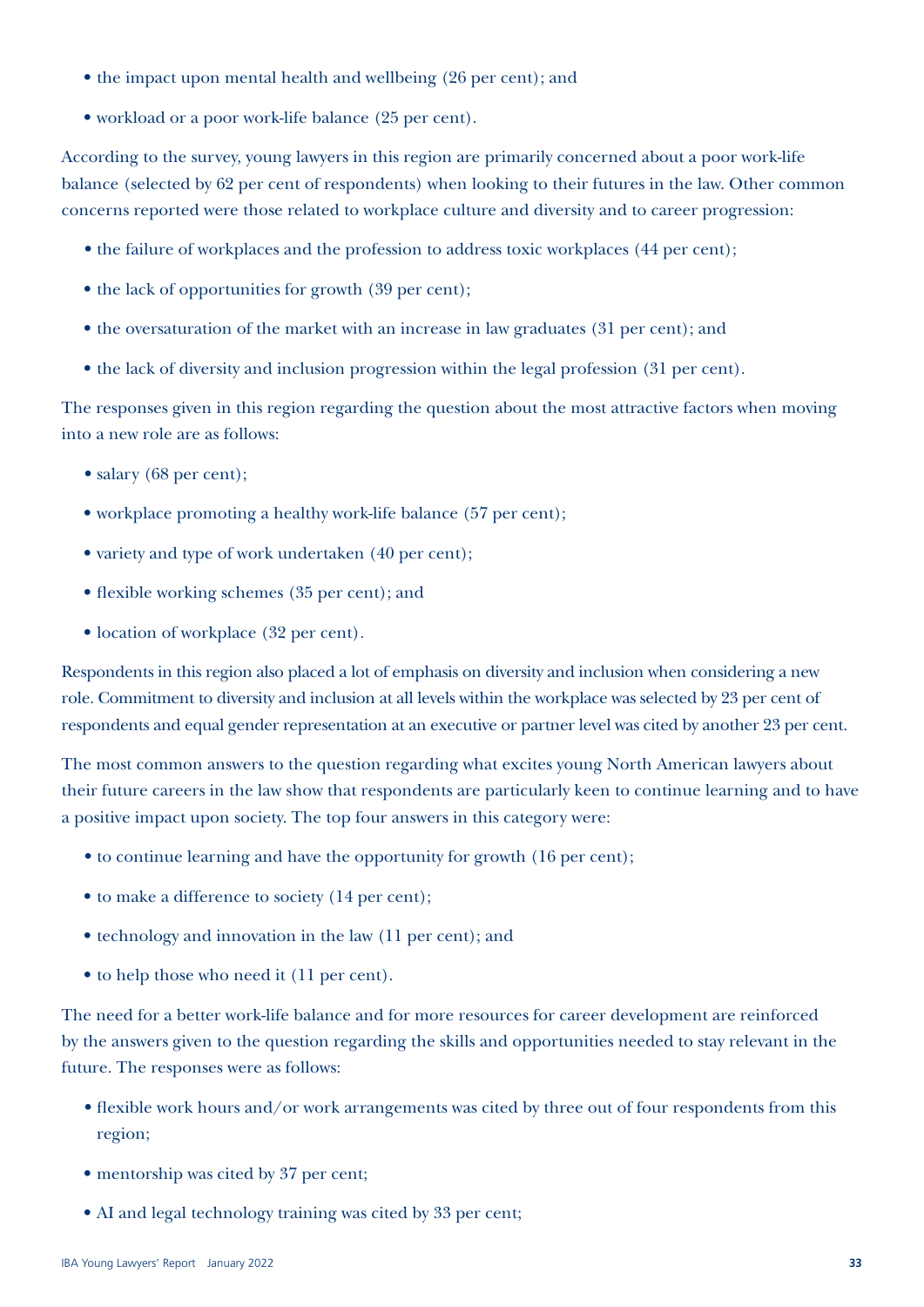- career guidance and support was indicated by 30 per cent; and
- practice-area-specific training was chosen by 26 per cent.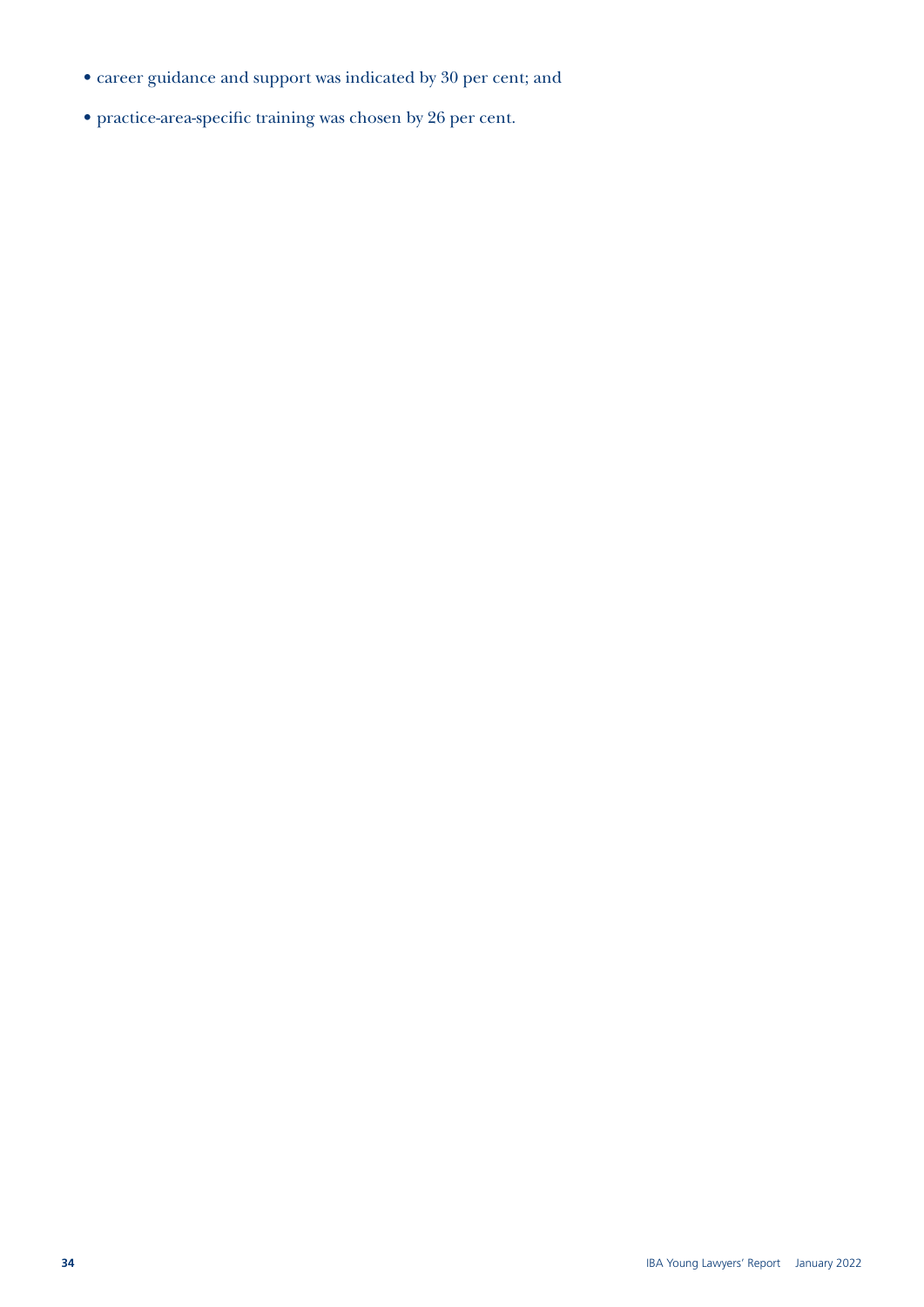# **4. Young lawyers and Covid-19**

The full effects of the Covid-19 pandemic are yet to be seen, both at a professional and personal level. However, we know from what has been published so far that there have been concerns about its impact on mental wellbeing, female progression in the workplace and on younger members of the profession. This survey was live between April and August 2020. As such, when the survey was released many jurisdictions were at a relatively early stage of the pandemic. As a result, the limited Covid-related questions were not meant to be exhaustive, but were rather meant to give a picture of the more immediate and short-term effects of lockdown.

It is undeniable that the pandemic has had a dramatic impact, creating new challenges for the profession and for society as a whole. The IBA, as a community of international lawyers, is interested in hearing how the pandemic has affected young lawyers personally: the short-term impacts upon their working situation; their relationships with clients and society; and the potential positive outcomes that may yet emerge from the crisis.

Young lawyers were first asked about how the Covid-19 crisis had affected their current working situation. Approximately one in four respondents (24 per cent) changed work location or moved to working from home in the first months of the pandemic; 22 per cent of respondents reported that their workload decreased, while 18 per cent reported that their workload increased. As previously mentioned, the survey was open during the early months of the pandemic. Due to this, some countries were under lockdown, while others were not. Therefore, the overall sense of workloads increasing and decreasing, and the possibility or necessity of working remotely captured by the survey is limited to the earlier window of the pandemic, perhaps not reflecting the reality of the experience of extended lockdowns and other pandemicrelated restrictions.

The survey showed that in-house lawyers were significantly more likely than solicitors to experience workload increase during the Covid-19 crisis. Thirty-three per cent of in-house lawyers indicated an increase in their workload during this time, compared to just 17 per cent of solicitors. In contrast, a decrease in workload was experienced by 25 per cent of solicitors, but only by eight per cent of in-house lawyers. These statistics may be unsurprising to some.

According to research undertaken by Gartner (a leading research and advisory company), 68 per cent of the legal and compliance leaders surveyed at in-house departments struggled to manage their workload in August 2020. Vidhya Balasubramanian, the managing Vice President of the Gartner Legal & Compliance practice, said in a statement: 'Nearly two thirds of legal leaders tell us they have been pulling resources from other workstreams to support unplanned work since the beginning of the pandemic.' This research also shows that legal leaders of in-house teams are reviewing whether it is still necessary to resort to outside counsel in matters that could be resolved internally.17

In the survey, respondents were asked whether they thought that clients and society in general needed them to be doing something differently at this time of crisis. The responses regarding this were as follows:

<sup>17</sup> Emma Cueto, 'In-House Attys Struggle With COVID-19 Workloads' (Law 360, 6 August 2020) available at [www.law360.com/articles/1298993/](https://www.law360.com/articles/1298993/in-house-attys-struggle-with-covid-19-workloads) [in-house-attys-struggle-with-covid-19-workloads](https://www.law360.com/articles/1298993/in-house-attys-struggle-with-covid-19-workloads), last accessed 5 December 2021.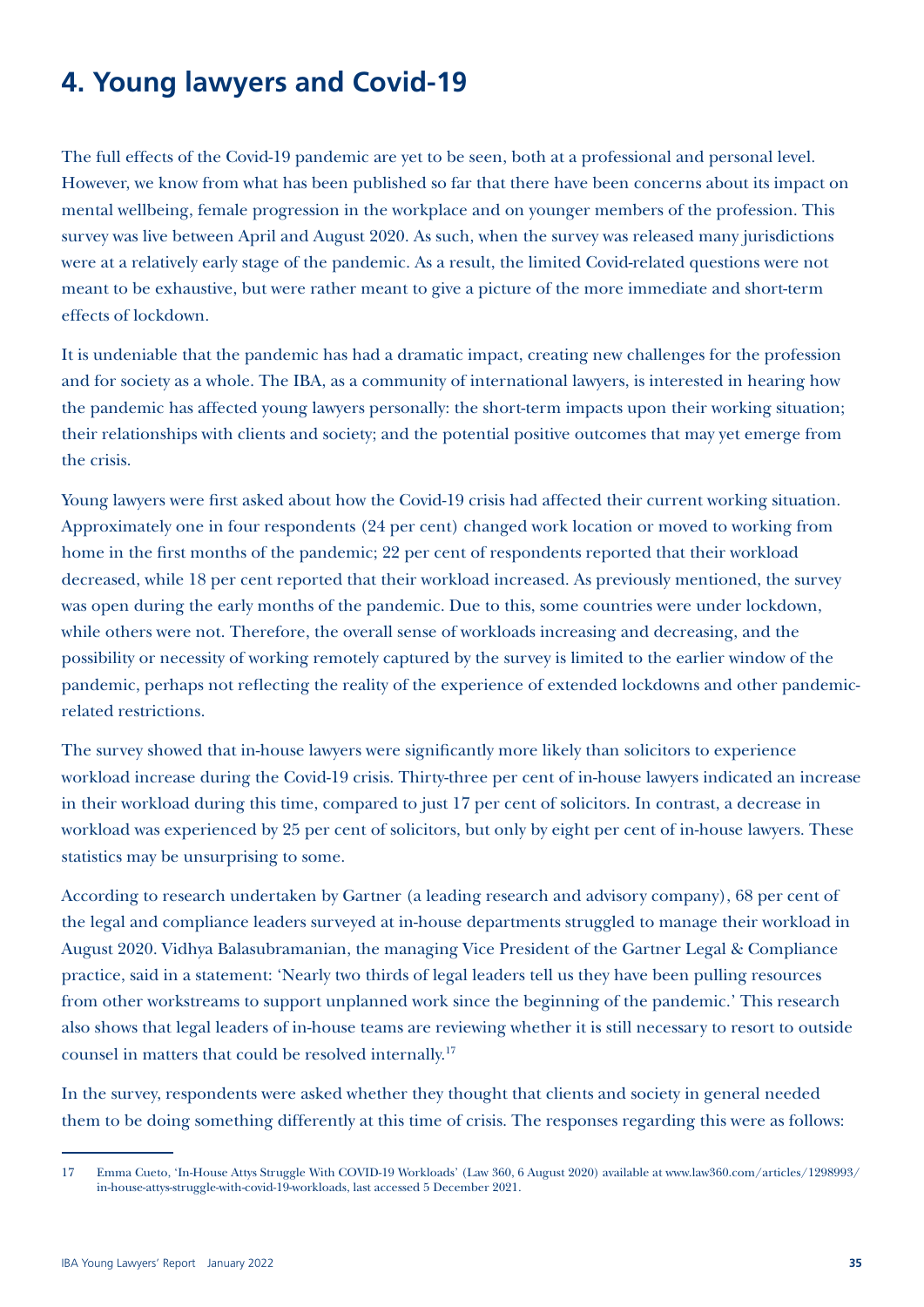- thirteen per cent of respondents indicated that clients and society will be likely to ask that legal professionals are more flexible and adaptable to the changing circumstances;
- eleven per cent indicated that they will have to be more empathic and understanding;
- nine per cent replied that being able to adapt to new technologies would be important; and
- seven per cent cited the need to be more cost-conscious.

Finally, respondents were also asked about the positive impact this crisis may have upon the legal industry's working practices. Thirty-five per cent of respondents would like to see working from home remain as a long-term option for lawyers, another 35 per cent were eager to see more flexible working arrangements in place and 26 per cent were keen to see an increase in the technological tools available to the legal profession.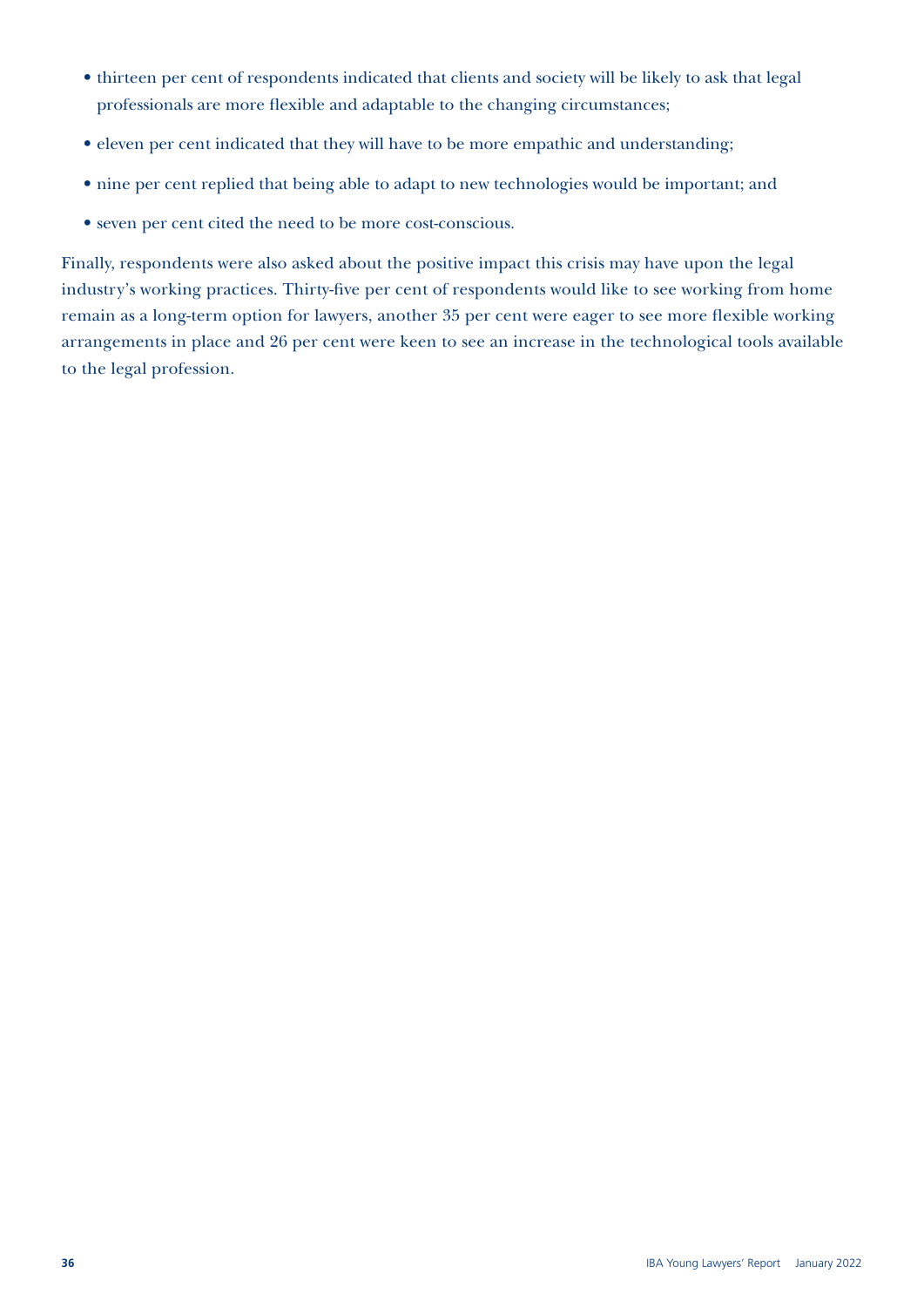# **Conclusion**

The legal profession is already aware of the issues affecting its younger members. Surveys intended to better understand the challenges faced by young lawyers have been undertaken (and continue to take place) around the world by bars, law societies and young lawyers' associations.18 These have unearthed problems in a wide range of areas: from wellbeing and diversity, to pay and working conditions more generally.

However, such studies have normally focused on a specific jurisdiction, providing only a snapshot of the issues faced by younger lawyers in that part of the world. This report is unique in that it is the first to offer a global perspective. It provides evidence that many of the core issues identified by existing regional studies are, in fact, faced by young lawyers worldwide. In doing so, it also adds to the mounting body of evidence regarding what is currently lacking from employers' responses to these problems, and the changes that are needed when it comes to employer engagement with the needs of younger lawyers.

This is important because a failure to address these concerns will inevitably lead to greater attrition rates. Consequently, this will give rise to increased challenges for some firms, and for the law more broadly, in recruiting the best candidates into the profession. The IBA Young Lawyers' Committee believes that it is now time for legal workplaces and institutions to take the necessary steps towards gaining a better understanding of the working dynamics within their own organisations, and about how these impact upon younger members of the profession.

Without this concerted engagement with the younger generation, the legal profession will not know how best to attract and retain the best talent, despite the labour market being saturated with law graduates. Those graduates are increasingly clear and steadfast regarding their expectations from their career choices. Legal workplaces must begin to ask themselves what it is that they can offer that will make their workplace, and a career in law more broadly, more attractive than the increasingly competitive and diverse alternatives.

The IBA Young Lawyers' Survey included nine extra questions to capture the experiences of the members of the IBA Young Lawyers' Committee. The IBA's next step will be to review these responses and action the necessary improvements.

<sup>18</sup> To name a few: The Florida Bar, 'Results of the Young Lawyers Division Mental Health & Wellness in the Legal Profession Survey' (2019) [www-media.floridabar.org/uploads/2019/04/Young-Lawyers-Division-Mental-Health-Wellness-Survey-Report-Final.pdf](https://www-media.floridabar.org/uploads/2019/04/Young-Lawyers-Division-Mental-Health-Wellness-Survey-Report-Final.pdf) accessed 14 October 2021; Law Council of Australia, 'National Inquiry into Sexual Harassment in Australian Workplaces' (2019) [https://humanrights.gov.au/sites/default/](https://humanrights.gov.au/sites/default/files/submission_249_-_law_council_of_australia_0.pdf) files/submission 249 - law council of australia 0.pdf accessed 14 October 2021; Junior Lawyers Division, 'Resilience and Wellbeing Survey 2019' (The Law Society 2019) <https://communities.lawsociety.org.uk/Uploads/b/y/k/resilience-wellbeing-survey-report-2019.pdf> accessed 14 October 2021.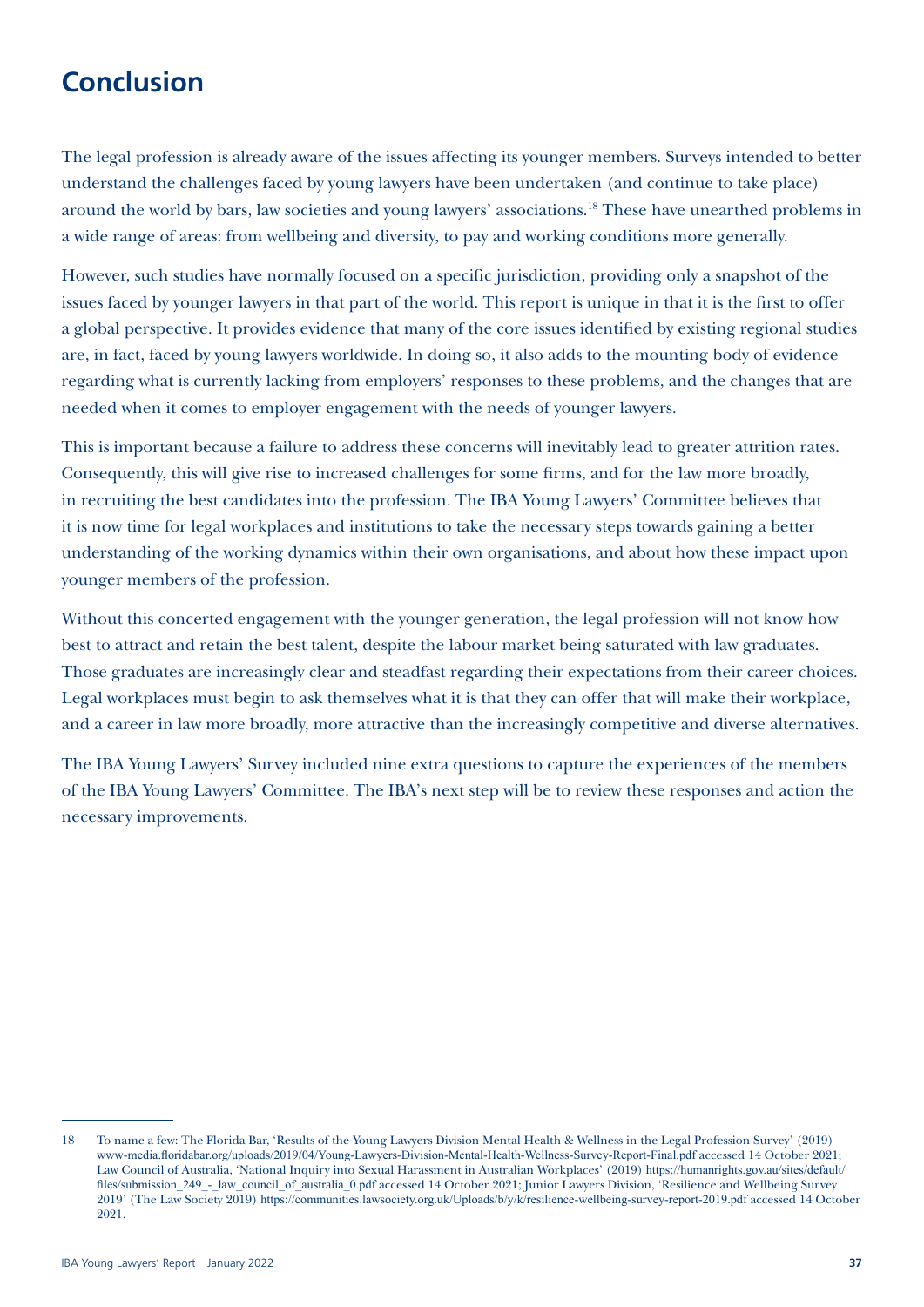# **Areas for action and future focus**

Overall, it is hoped that this report will provide further impetus for important conversations to be had, and actions to be taken by employers in relation to the key issues outlined below.

### **1. The relative importance of remuneration**

Young lawyers want to be paid well and are willing to work hard, but not at the expense of their mental wellbeing and broader work-life balance.<sup>19</sup> This inevitably creates a complex challenge, but is one which needs to be considered more widely by the profession and legal workplaces.

The survey results show that almost half of respondents cited salary as a reason to leave their current role, with 70 per cent citing it as an attractive factor when considering a new position. To some, this might appear a surprising statistic, particularly when considering the importance respondents also attribute to the non-salary-related aspects of the legal profession when choosing their career.

The truth is, however, that high remuneration alone is not enough. Attrition rates are a matter of concern. In the US, lawyer turnover increased in 2019 in firms of all sizes, except for those with 50–99 lawyers. In law firms with 200 or more lawyers, the average attorney turnover rate more than doubled, increasing from 10.8 per cent in 2018, to nearly 27 per cent the following year.<sup>20</sup> This report suggests that within the next five years, approximately half of young lawyers are somewhat or highly likely to move to a new but comparable workplace, a third to a new area of the legal profession and a fifth to leave the legal profession entirely. Money alone will not fix these issues.

### **2. Work-life balance and mental wellbeing**

This survey has highlighted that balancing commitments outside of work is the most common barrier for young lawyers entering the profession, with a lack of work-life balance being a concern for over 60 per cent of young lawyers.

Working long or anti-social hours is a key feature of working in the legal profession, and no firm or institution can be expected to promise young lawyers that they will never be subject to periods of intense demand upon their time. What is not necessary, however, is the expectation that lawyers should never be able to enjoy a healthy balance between life inside and outside the office. Younger lawyers in particular need shielding from the unreasonable demands of clients or senior figures within firms, who may rob younger lawyers of the chance to work a realistic or healthy number of hours in a way that can often be indistinguishable from bullying in the workplace.

Firms and institutions should introduce and/or review work-life balance-related policies where necessary to retain talent. These must be tailored to each individual workplace and reviewed on a continual basis. Such

<sup>19</sup> For further information on the global picture of mental wellbeing in the legal profession, see the work of the IBA's Mental Wellbeing Taskforce: [www.ibanet.org/mental-wellbeing-in-the-legal-profession](https://www.ibanet.org/Mental-wellbeing-in-the-legal-profession) accessed, 1 October 2021.

<sup>20</sup> Association of Legal Administrators, 'ALA's 2019 Compensation and Benefits Survey' (2019) [www.alanet.org/docs/default-source/](https://www.alanet.org/docs/default-source/compensation-benefits-survey/2019-compensation-and-benefits-survey-sample-sectiona72df218-0de4-4126-af04-d796637e9693.pdf?sfvrsn=f3a324ab_3) [compensation-benefits-survey/2019-compensation-and-benefits-survey-sample-sectiona72df218-0de4-4126-af04-d796637e9693.](https://www.alanet.org/docs/default-source/compensation-benefits-survey/2019-compensation-and-benefits-survey-sample-sectiona72df218-0de4-4126-af04-d796637e9693.pdf?sfvrsn=f3a324ab_3) [pdf?sfvrsn=f3a324ab\\_3](https://www.alanet.org/docs/default-source/compensation-benefits-survey/2019-compensation-and-benefits-survey-sample-sectiona72df218-0de4-4126-af04-d796637e9693.pdf?sfvrsn=f3a324ab_3) accessed 14 October 2021.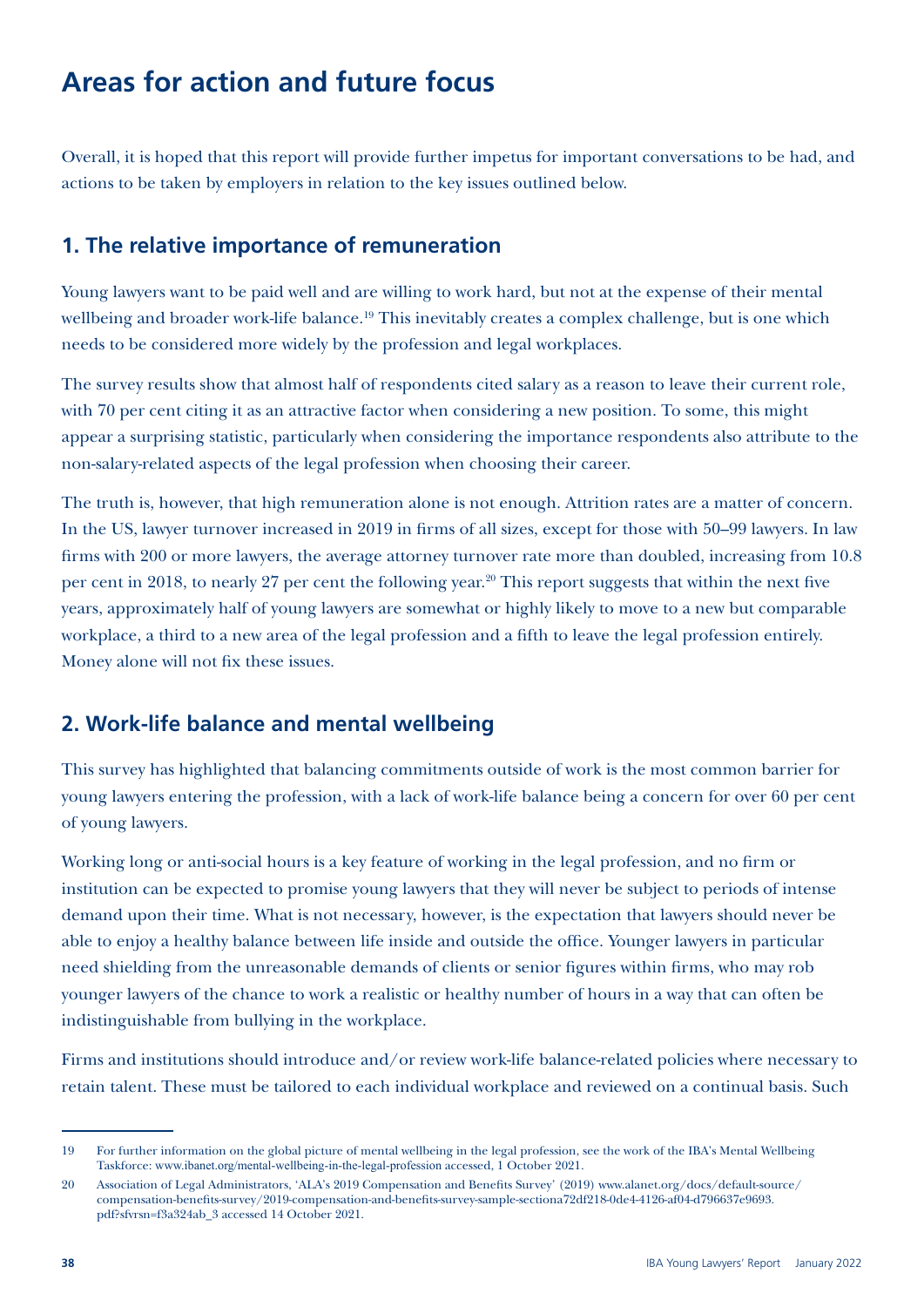policies should clearly set out what is, and what is not expected or tolerated regarding the demands on employees' time. Furthermore, lawyers should be reminded regularly of the policies in place within their organisation; it is important that they know that those policies exist and are in place for all lawyers to make use of when needed.

In recent years, many legal workplaces have made huge efforts to bring about change within their organisations to help improve the overall mental wellbeing of their staff. However, there is a sense that many firms are saying the appropriate things regarding these issues, but are not following through with them in practice. Offering employees yoga and meditation classes, for example, is not enough to address the issues raised by this survey. What young lawyers actually need is cultural change within the workplace and adequate training for all those who hold senior positions.<sup>21</sup>

Regardless of which form the mental wellbeing and work-life policies, initiatives and training take, it is vital that all of these measures co-exist as much as possible. For example, it is futile for a law firm to introduce mental wellbeing initiatives at work (eg, counselling) if lawyers are too busy to take advantage of them due to workload pressure.

### **3. Technology and career development**

Young lawyers are ambitious and would like to thrive in their chosen field, but it is clear that they are also worried about threats to their future careers due to a number of different developments. For instance, 40 per cent of respondents view AI and legal technology training as key to their staying relevant in the future. They hope to see better legal technology education in law schools, and for legal workplaces to introduce legal technology training. Young lawyers clearly do not wish to stagnate in their roles and this is why many look for employers that are willing to offer them continuous training in areas that are proving to be essential for their future careers.

Some workplaces have already identified opportunities in the relationship between technology and the law. Clifford Chance, for example, offers a specific training contract called IGNITE, with an emphasis on technology.22 Some law firms have also provided a safe space for lawyers to pitch innovative ideas that they feel could improve their daily tasks.<sup>23</sup>

Jurisdictions such as the US and Canada have made it mandatory for lawyers to be technologically competent. In 2012, the American Bar Association amended their Model Rules on Professional Conduct to address competency in technology: 'To maintain the requisite knowledge and skill, a lawyer should keep abreast of changes in the law and its practice, including the benefits and risks associated with relevant technology, engage in continuing study and education and comply with all continuing legal education requirements to which the lawyer is subject.'24 In Canada, the Model Code of Professional Conduct of the Federation of Law Societies of Canada states that: 'To maintain the required level of competence, a lawyer

<sup>21</sup> See the Principles contained in the IBA's, Mental Wellbeing in the Legal Profession, report for more details: [www.ibanet.org/mental](https://www.ibanet.org/Mental-wellbeing-in-the-legal-profession)[wellbeing-in-the-legal-profession](https://www.ibanet.org/Mental-wellbeing-in-the-legal-profession).

<sup>22</sup> *See* <https://careers.cliffordchance.com/london/what-we-offer/ignite.html>

<sup>23</sup> [www.law.com/americanlawyer/2021/07/12/how-innovative-firms-are-harnessing-young-lawyers-ideas-to-gain-a-competitive-edge/](http://www.law.com/americanlawyer/2021/07/12/how-innovative-firms-are-harnessing-young-lawyers-ideas-to-gain-a-competitive-edge/).

<sup>24</sup> American Bar Association, 'Model Rules of Professional Conduct' (last updated August 2020) [www.americanbar.org/groups/professional\\_](http://www.americanbar.org/groups/professional_responsibility/publications/model_rules_of_professional_conduct/rule_1_1_competence/comment_on_rule_1_1/) [responsibility/publications/model\\_rules\\_of\\_professional\\_conduct/rule\\_1\\_1\\_competence/comment\\_on\\_rule\\_1\\_1/](http://www.americanbar.org/groups/professional_responsibility/publications/model_rules_of_professional_conduct/rule_1_1_competence/comment_on_rule_1_1/) accessed 14 October 2021.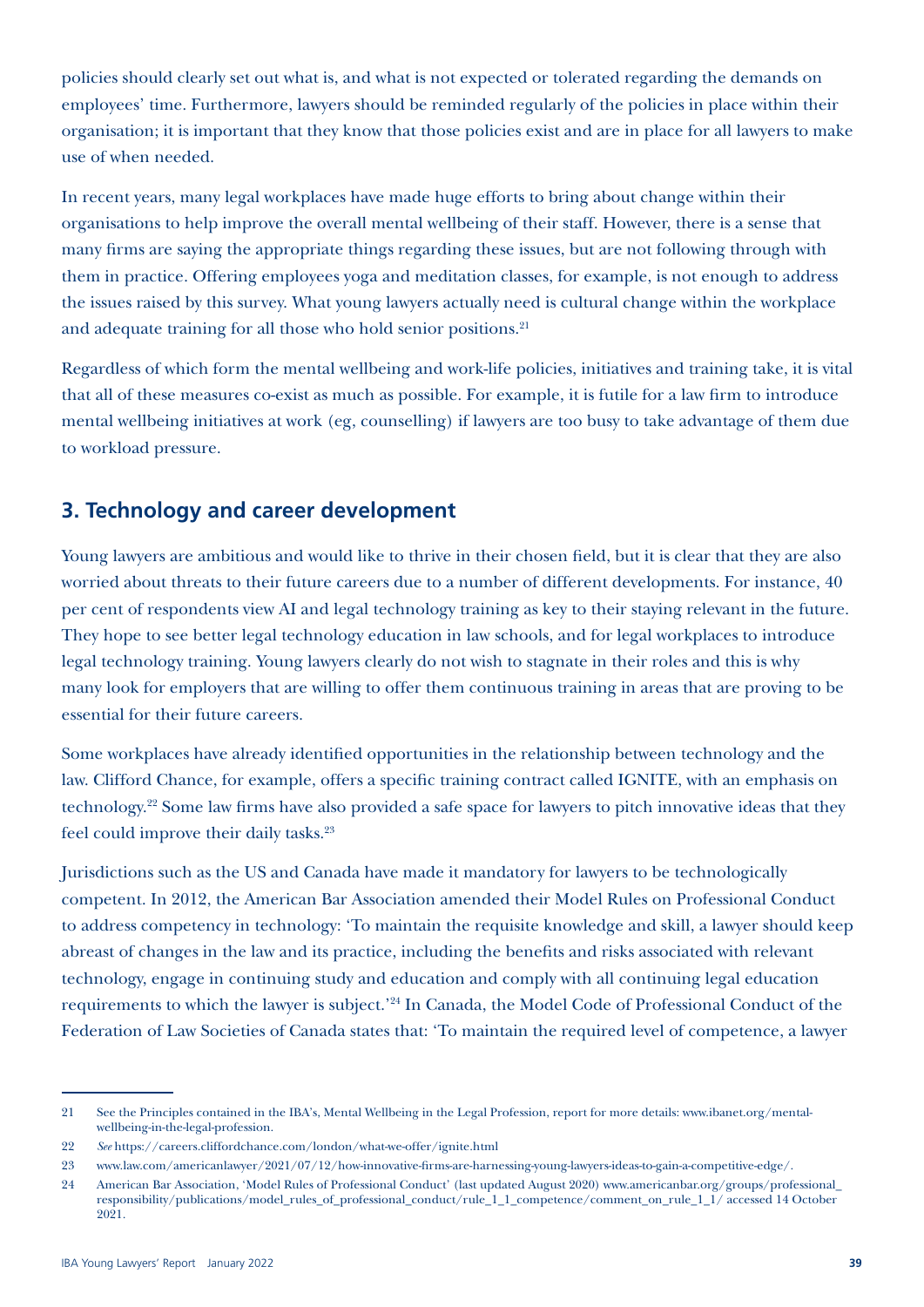should develop an understanding of, and ability to use, technology relevant to the nature and area of the lawyer's practice and responsibilities.'25

Legal workplaces should ensure that they keep abreast of the latest developments in legal technology and train their professionals accordingly. As with any other training, legal technology training should be regularly updated and offered on a continuous basis.

### **4. Workplace culture**

The role of workplace culture is becoming increasingly important for the younger generation of lawyers and for those law graduates thinking about their first steps in the legal industry. This study shows that whereas 27 per cent of male respondents were concerned about the failure to address toxic workplace cultures, this rose to 43 per cent among female respondents. Equally, 44 per cent of the 25 and under age group found this a concern, in comparison to just 28 per cent of the 36–40 age group. The failure to address toxic workplaces is also a concern from the perspective of mental wellbeing. A lack of workload control, no proper support and combatting bullying and harassment were the three areas in which respondents to the IBA's mental wellbeing surveys labelled their employer's responses as somewhat, or highly, ineffective.<sup>26</sup>

All legal workplaces should strive towards improving the overall workplace culture within their organisations. It is crucial that the positive changes that take place start at the top. Leaders of the profession should, within their workplaces, implement the strategies aimed at creating supportive working environments. After this, all lawyers should strive to make the culture of the organisation a positive one and work towards its steady improvement. As Cherie Blair notes in her 2019 paper: *Back to the Future: Reshaping law firm culture:* 'We must embrace the contribution that the younger generation, people from all classes and walks of life, individuals from diverse cultural backgrounds, [...] can bring.'27

### **5. Recovering from the effects of Covid-19**

The legal profession must actively work to recover from the Covid-19 pandemic which has exacerbated the challenges of working in the legal profession for many lawyers. A similar number of respondents reported both increases and decreases in their workloads, which means that the pandemic has affected every lawyer differently. Salaries also need to recover, as 15 per cent of respondents to this survey have experienced a forced pay reduction. This is especially important as salary is the most common stimulus for young lawyers looking to leave their current role. These results suggest that while young lawyers appreciate the more flexible working arrangements brought about by the pandemic, salary cuts and increased workloads risk pushing young lawyers out of their current roles.

### **6. Communication and evaluation**

<sup>25</sup> Federation of Law Societies of Canada, 'Model Code of Professional Conduct' (last updated October 2019) [https://flsc.ca/wp-content/](https://flsc.ca/wp-content/uploads/2019/11/Model-Code-October-2019.pdf) [uploads/2019/11/Model-Code-October-2019.pdf](https://flsc.ca/wp-content/uploads/2019/11/Model-Code-October-2019.pdf) accessed 14 October 2021.

<sup>26</sup> See the IBA's *Mental Wellbeing in the Legal Profession Report* for more details here: [www.ibanet.org/mental-wellbeing-in-the-legal](https://www.ibanet.org/Mental-wellbeing-in-the-legal-profession)[profession](https://www.ibanet.org/Mental-wellbeing-in-the-legal-profession) accessed 1 October 2021.

<sup>27</sup> Obelisk Legal, 'Back to the Future: Reshaping law firm culture' (2019) [https://obelisksupport.com/wp-content/uploads/2019/08/Obelisk-](https://obelisksupport.com/wp-content/uploads/2019/08/Obelisk-Support-Back-To-The-Future-cR2zeKG9F4Qv7QTXCBdabRWkHL97HzGy.pdf)[Support-Back-To-The-Future-cR2zeKG9F4Qv7QTXCBdabRWkHL97HzGy.pdf](https://obelisksupport.com/wp-content/uploads/2019/08/Obelisk-Support-Back-To-The-Future-cR2zeKG9F4Qv7QTXCBdabRWkHL97HzGy.pdf) accessed 14 October 2021.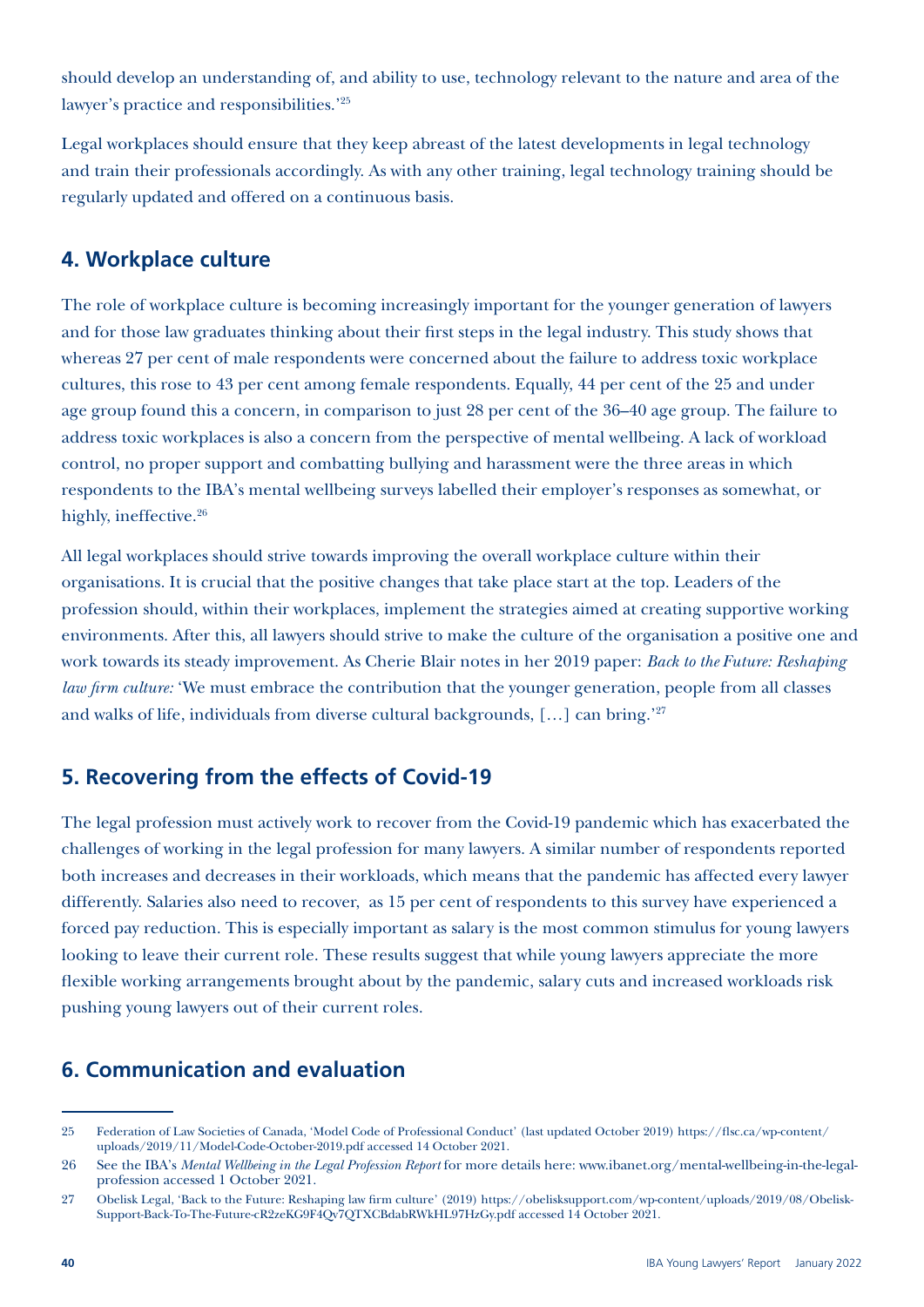Communication is key, as is evaluating the success of any interventions and changes made as a result of conversations with young lawyers about the aforementioned issues.

There are several different ways of gathering data and feedback. The most widely used approach being an engagement survey.28 Workplaces should consider undertaking regular staff engagement surveys, sharing the results and then taking any necessary action. Additionally, young lawyers should also be given the opportunity to give feedback at any time: permanent online suggestion boxes or intranet pages might prove useful for this purpose.

Surveys are only part of the solution, however, one-to-one meetings have also proven to be helpful when measuring employee sentiment and needs, and should be encouraged as frequently as possible.

Regardless of the methods used by legal organisations to gather information about their employees' satisfaction in the workplace, any feedback given will help to reveal areas of improvement. The feedback gathered by employers will also highlight which workplace policies and initiatives are currently working successfully.

### **7. Introducing and reviewing policies, initiatives and training**

Legal workplaces must acknowledge and build upon the results received from the feedback-gathering exercise. The next phase should be to act upon this feedback wherever possible, in order to address the issues of concern. Work-life balance, career development and workplace culture have emerged as the three key issues and these must not be dealt with in isolation as they do not exist in a vacuum. A lack of worklife balance, will inevitably impact upon the workplace culture of an organisation, for example. It is clear that all the issues explored through this report are interlinked, and that only by understanding the bigger picture and taking a holistic view of the legal landscape, will it be possible to create a healthier and more fulfilling profession for all.

<sup>28</sup> For the purposes of providing a useful template, the Young Lawyers' Survey used by the IBA has been **annexed** to this report (**Appendix 1**).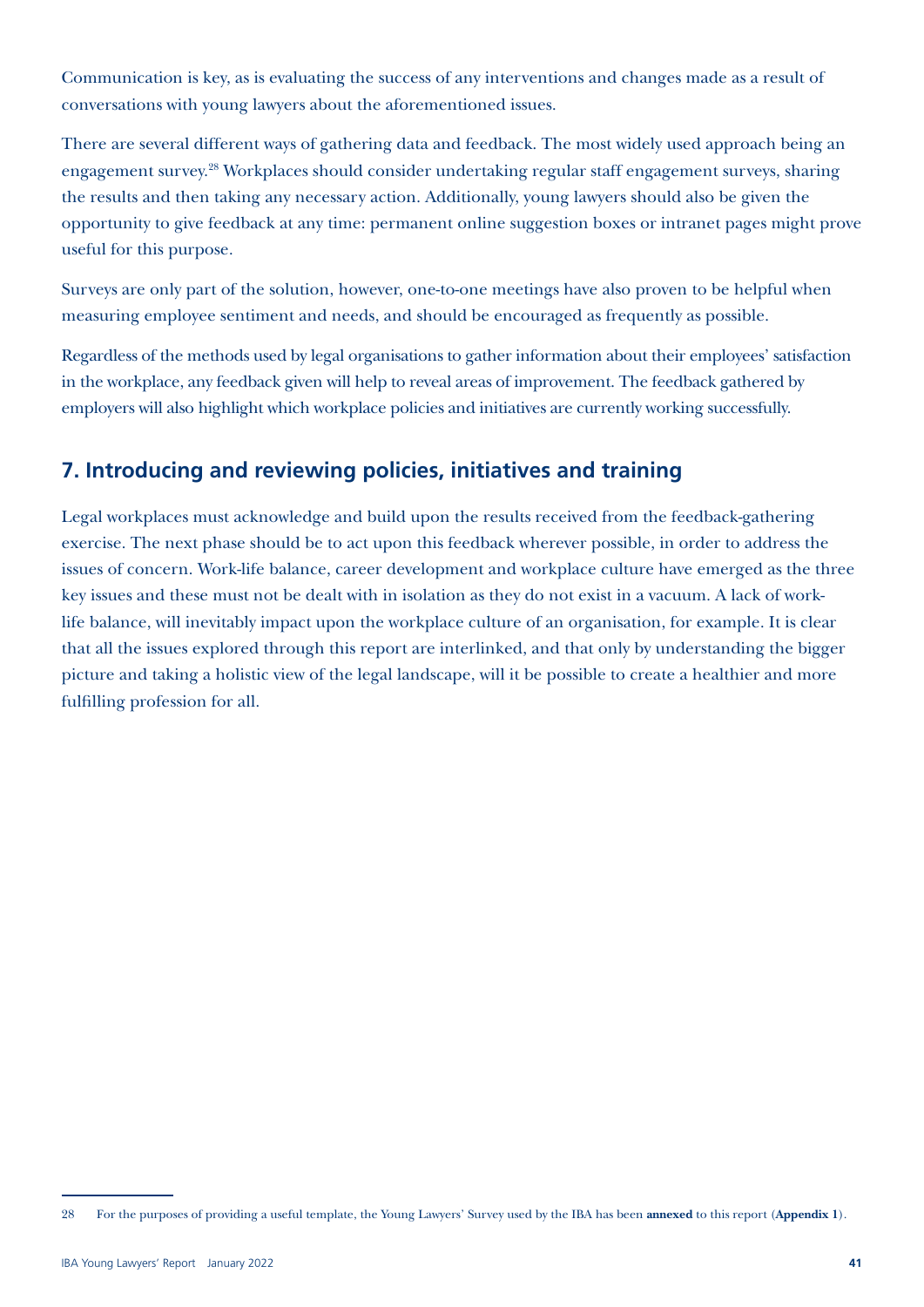# **Working Group**

This project was developed in collaboration with a Working Group drawn from across the IBA's membership. The Working Group's significant contribution to the report is sincerely acknowledged.

**Sara Carnegie** *IBA Legal Policy & Research Unit* **Beatriz Martinez** *IBA Legal Policy & Research Unit* **Marco Monaco Sorge** *Tonucci & Partners (Young Lawyers' Committee)* **Adriana Castro** *BLP Legal (Young Lawyers' Committee)* **Masha Ooijevaar** *Clyde & Co (Young Lawyers' Committee*) **Máximo Bomchil** *Bomchil (Senior Lawyers' Committee)* **Dragan Dameski** *Debarliev Dameski & Kelesoska Attorneys at Law (Law Firm Management Committee)* **Jonathan Goldsmith** *(Bar Issues Commission and International Trade and Customs Law Committee)* **Aderinsola Fagbure** *In Black and White Legal Practitioners (African Regional Forum)* **Sara Aranjo** *Al Tamimi & Company (Arab Regional Forum)* **Oya Deniz Kavame** *Kavame Law Firm (European Regional Forum)* **Nirmala Many** *Nirmala Many & Partners (Asia Pacific Regional Forum)* **Anna Midori Yamaoka-Enkerlin** *White & Case (North American Regional Forum)* **Juan Pablo Hugues** *Foley Hoag (North American Regional Forum)*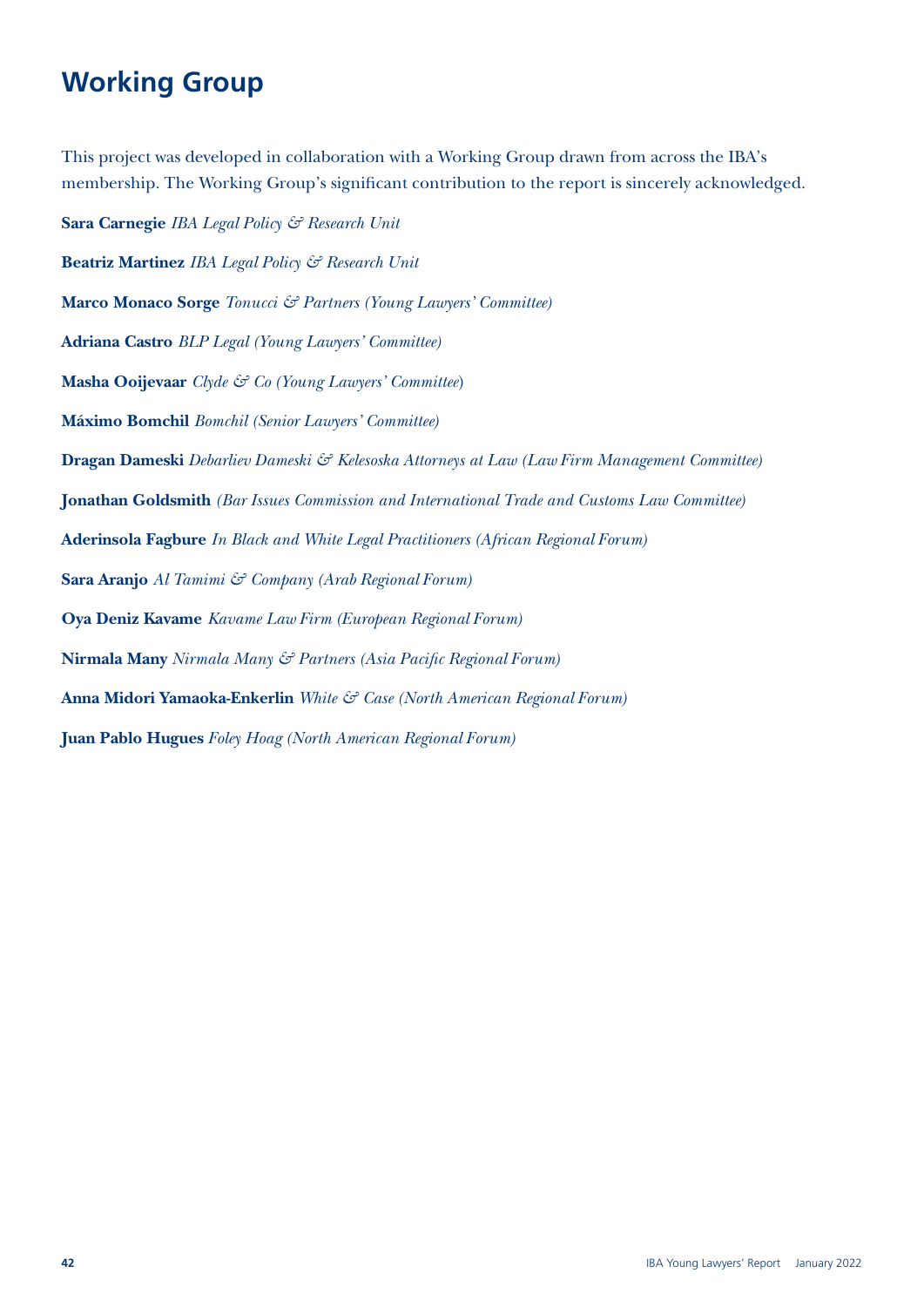# **Acknowledgments**

Our gratitude is owed first to Acritas, our survey and data analysis partner. Thank you to Tom Kelsey, Lucy Leach and Sam Varley.

A special thank you also to the driving force behind this project: the IBA's Young Lawyer's Committee. Thank you to both past and present members of this Committee: Marco Monaco Sorge, Adriana Castro, Michelle Bakhos and Masha Ooijevaar.

Our appreciation also goes to the various teams at the IBA London office who assisted with this project in various forms: Press (Romana St Matthew-Daniel); Divisions (Astrid Wargenau); Production (Penny Newton); Content (Zahrah Haider); Marketing (Jennie Castro and Aaron Drummond); Membership (Joanna Budzowska Gawlak) and the Legal Policy & Research Unit (Dr George Artley).

We also thank all the LPRU interns who have assisted with this project, including: Madeleine Brach, Emilia Cieslak, Vinuri Gajanayake, Sadaf Azimi, Beryl Meng, Edmund Crawley, Charlotte White, Anna Hübner, Harriet Watson, Eva Pitsi and Ellie Persellin.

Finally, thank you to all the respondents who took the time to complete the survey. Your feedback makes a huge difference. With this report, we hope to bring about further recognition of your interests and concerns as the future generation of lawyers.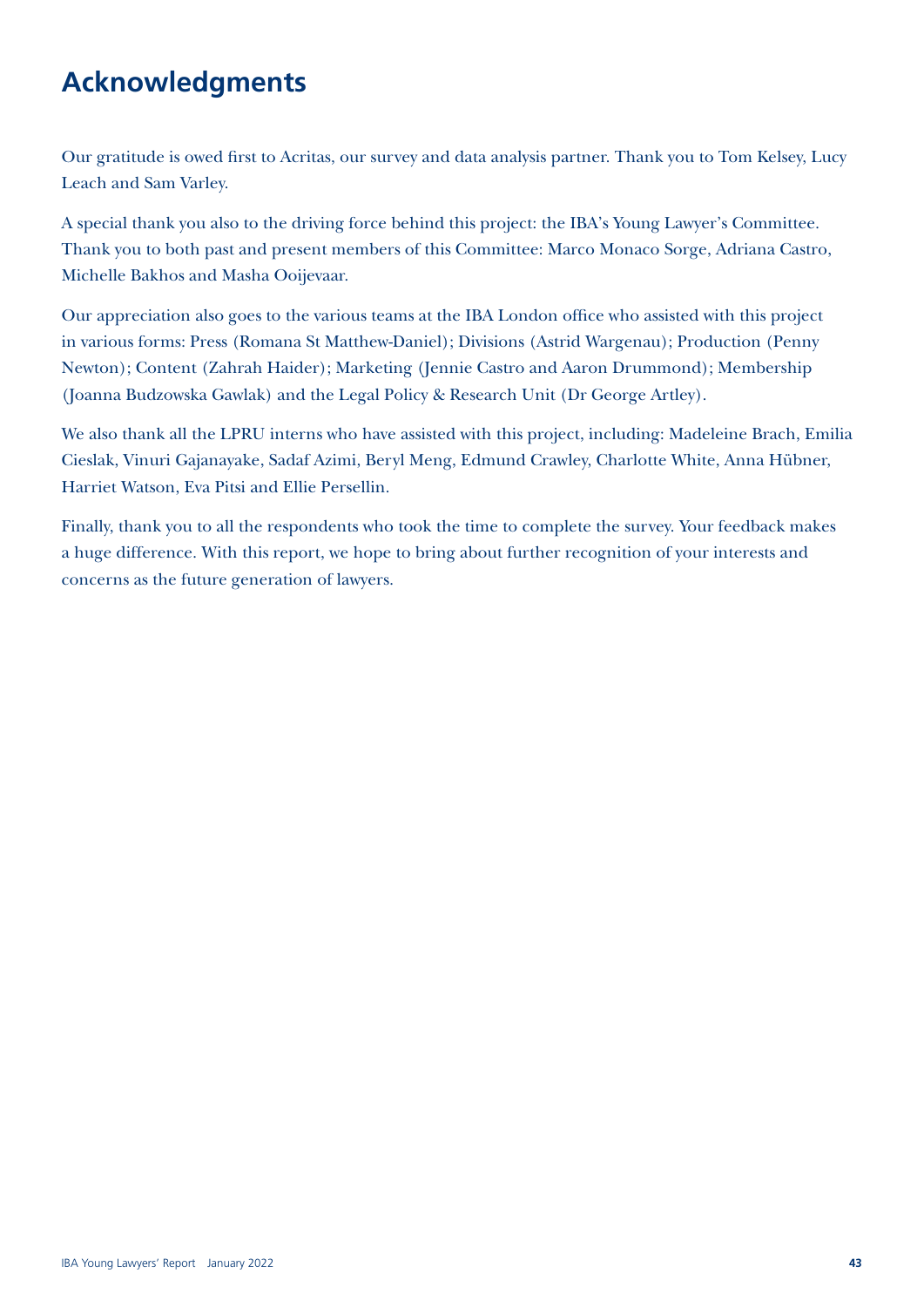# **Appendix 1: IBA Young Lawyers' Survey**

### **International Bar Association – Young Lawyers' Survey Questionnaire – April 2020**

#### **S1. Which of the following age groups do you fall into?**

| 25 and under                                                        |  |
|---------------------------------------------------------------------|--|
| $26 - 30$                                                           |  |
| $31 - 35$                                                           |  |
| $36 - 40$                                                           |  |
| Over 40 (proceed to screen out)                                     |  |
| Prefer not to say (please only proceed if you are aged 40 or under) |  |

#### **S2. Which of the below best describes your primary profession?**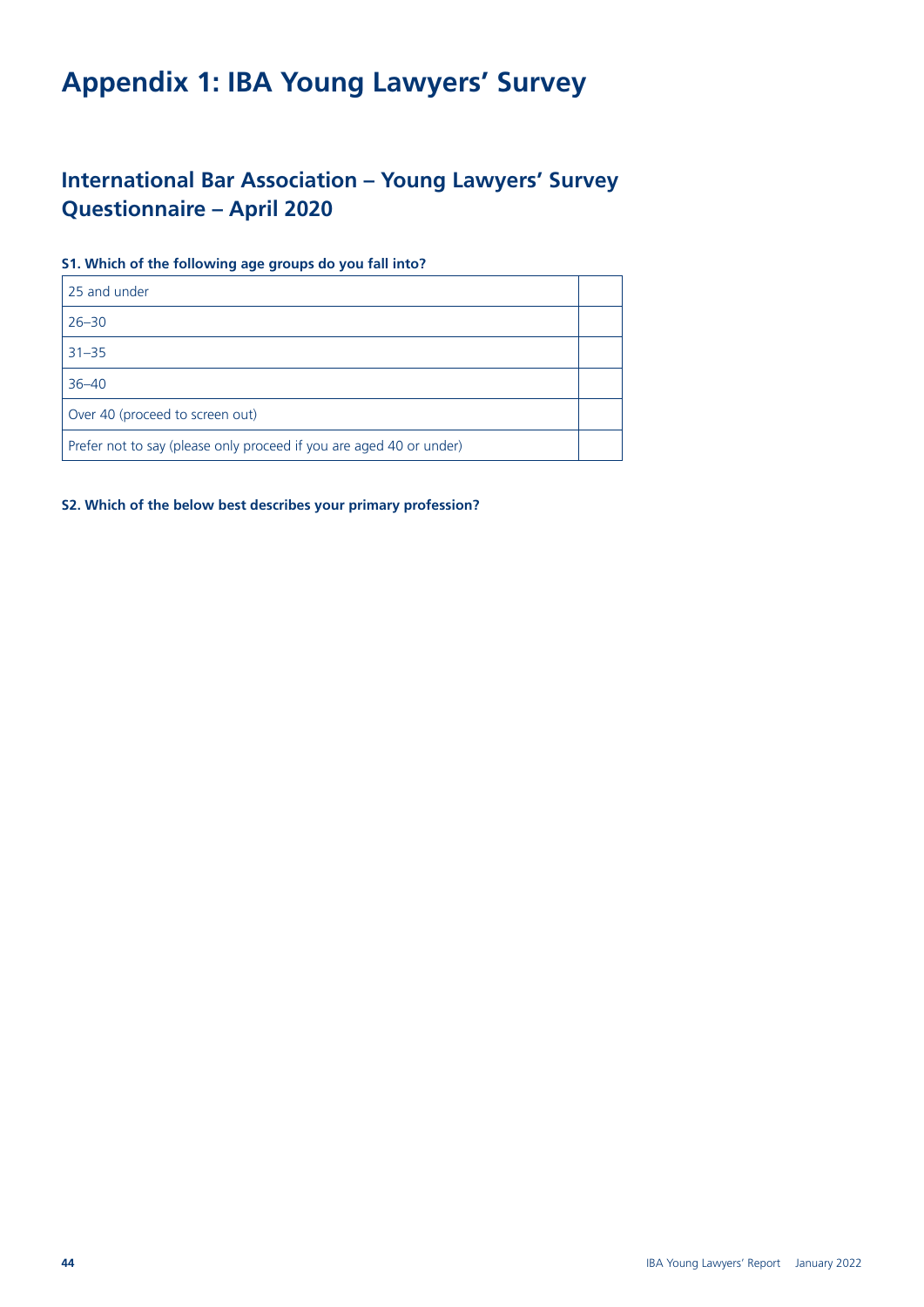| Solicitor                         |  |
|-----------------------------------|--|
| <b>Barrister</b>                  |  |
| Advocate/solicitor-advocate       |  |
| In-house counsel                  |  |
| Judge/magistrate                  |  |
| Legal advisor/legal officer       |  |
| Academic/researcher               |  |
| Paralegal                         |  |
| Other legal role (please specify) |  |
| None of the above                 |  |

#### **S3 – What is your gender?**

| Female                                         |  |
|------------------------------------------------|--|
| Male                                           |  |
| Other/prefer to self-describe (please specify) |  |
| Prefer not to say                              |  |

#### **S4 – Which country do you currently live in?**

| Full drop-down list of countries on survey |  |
|--------------------------------------------|--|
| North America                              |  |
| Latin America                              |  |
| Africa                                     |  |
| Middle East/North Africa                   |  |
| Mainland Europe                            |  |
| UK                                         |  |
| Eurasia/South Asia                         |  |
| East Asia                                  |  |
| Australia/Pacific                          |  |

#### **S5 – Are you an IBA member?**

| l Yes – Individual IBA member |  |
|-------------------------------|--|
| Yes - Group IBA member        |  |
| Nο                            |  |
| Unsure                        |  |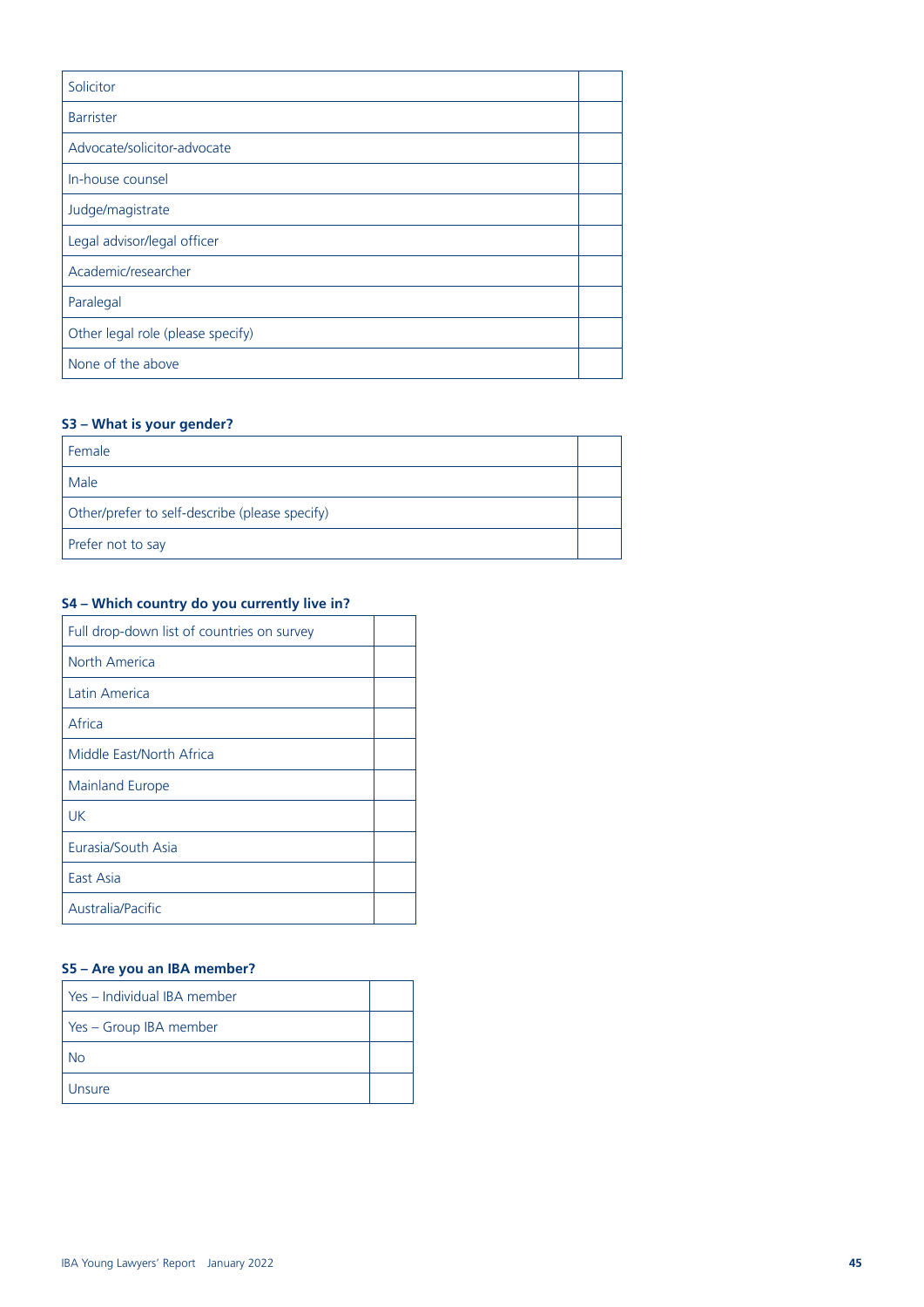#### **Q1 - Which best describes your current working situation?**

| Full-time work (at least 35 hours/week)                                                                                                                   |  |
|-----------------------------------------------------------------------------------------------------------------------------------------------------------|--|
| Part-time work (less than 35 hours/week)                                                                                                                  |  |
| Casual work                                                                                                                                               |  |
| Self-employed/contractor                                                                                                                                  |  |
| On long-term leave (eg. parental leave, leave of absence, etc)                                                                                            |  |
| Current working situation affected by Covid-19 crisis (eg, placed on furlough or made redundant with/<br>without agreement to return to role post-crisis) |  |
| Not employed                                                                                                                                              |  |
| Other (please specify)                                                                                                                                    |  |

#### **Q2 - How many years have you been in your current working situation?**

| Up to 1 year        |  |
|---------------------|--|
| $ >1-2$ years       |  |
| $\vert$ >2-5 years  |  |
| $\vert$ >5-10 years |  |
| $10 + years$        |  |

#### **Q3 – Do you primarily work in the public or private sector?**

| Public      |  |
|-------------|--|
| Private     |  |
| <b>Both</b> |  |
| N/A         |  |

#### **Q4 – At what stage of your career (after qualifying/registering to practise law) did you join your current workplace?**

| Up to 1 year        |  |
|---------------------|--|
| $\vert$ >1-2 years  |  |
| $\vert$ >2-5 years  |  |
| $\vert$ >5-10 years |  |
| $10+ years$         |  |

#### **Q5 –After qualifying/registering to practise law, did you have the option to choose your practice area/s?**

| Yes – and I was given my preferred option/s     |  |
|-------------------------------------------------|--|
| Yes - but I was not given my preferred option/s |  |
| No                                              |  |
| N/A                                             |  |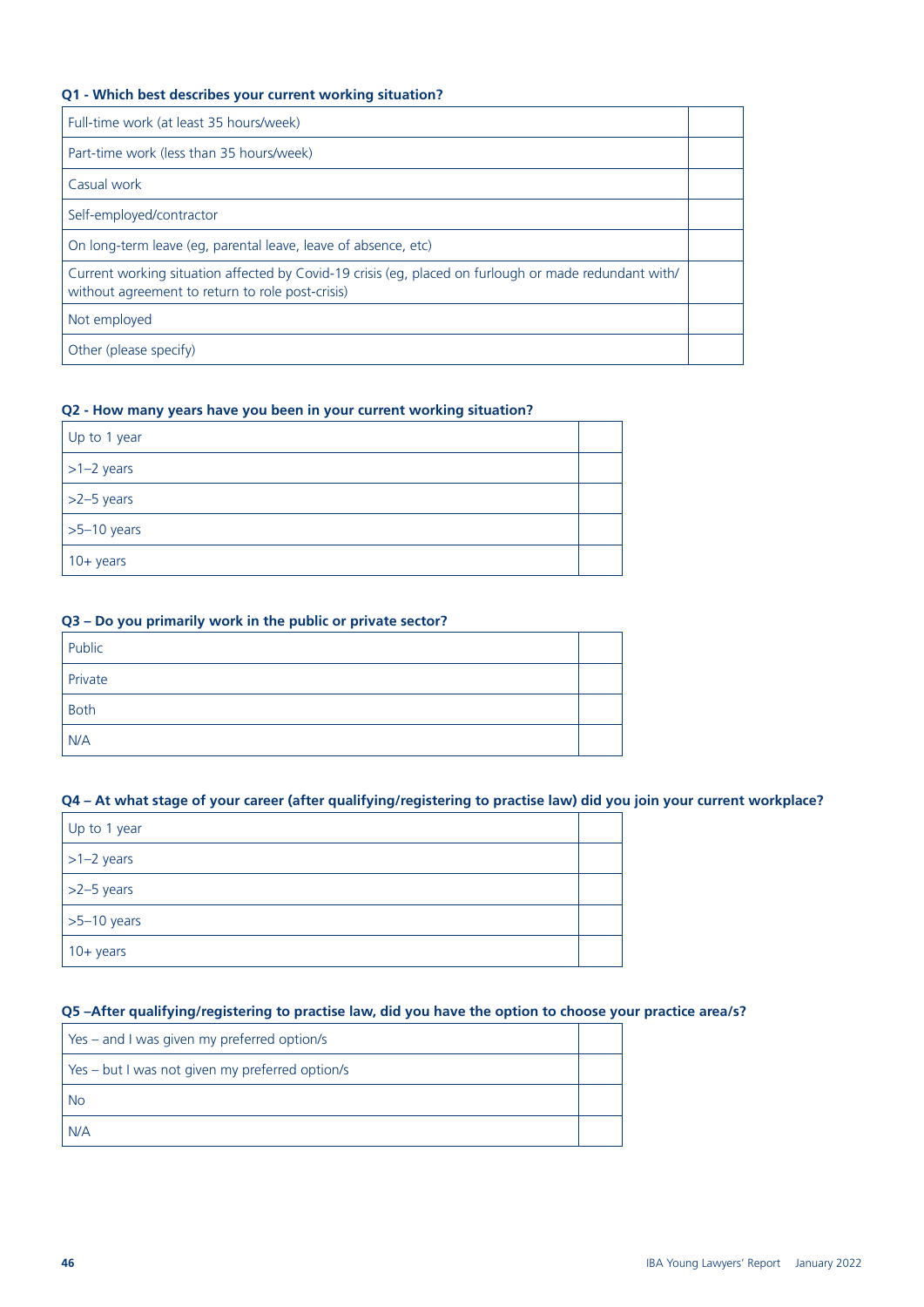#### **Q6 – Did you enter the legal profession straight after law school?**

| Yes                                          |  |
|----------------------------------------------|--|
| $No$ – but within two years of graduating    |  |
| $No$ – but within five years of graduating   |  |
| No – but five years or more after graduating |  |
| Other (please specify)                       |  |

#### **Q7 – Of the options given below, what were the top three factors that influenced your decision to enter your current profession within the law?**

| Experience at law school                        |  |
|-------------------------------------------------|--|
| Expectations by family/friends/colleagues/peers |  |
| Personal interest                               |  |
| Academic excellence/interest in practice area   |  |
| Opportunity to earn large salary                |  |
| Desire to work in courtroom / advocacy          |  |
| Work experience                                 |  |
| Job stability                                   |  |
| Other (please specify)                          |  |

#### **Q8 – Did you undertake any work experience or internships at a law-based workplace prior to starting your career?**

| Yes – paid legal work experience or internship                   |  |
|------------------------------------------------------------------|--|
| Yes – unpaid legal work experience or internship                 |  |
| l Yes – both paid and unpaid legal work experience or internship |  |
| <b>No</b>                                                        |  |

#### **Q9 – Have you changed law-based workplaces during your career?**

| Yes – stayed within the same profession (eq, move between law firms)         |  |
|------------------------------------------------------------------------------|--|
| Yes – moved to a different profession (eq, move from a law firm to academia) |  |
| <b>No</b>                                                                    |  |

#### **Q10 – How many law-based workplaces did you work at before your current workplace?**

| $2 - 3$ |  |
|---------|--|
| $4 - 5$ |  |
| $6+$    |  |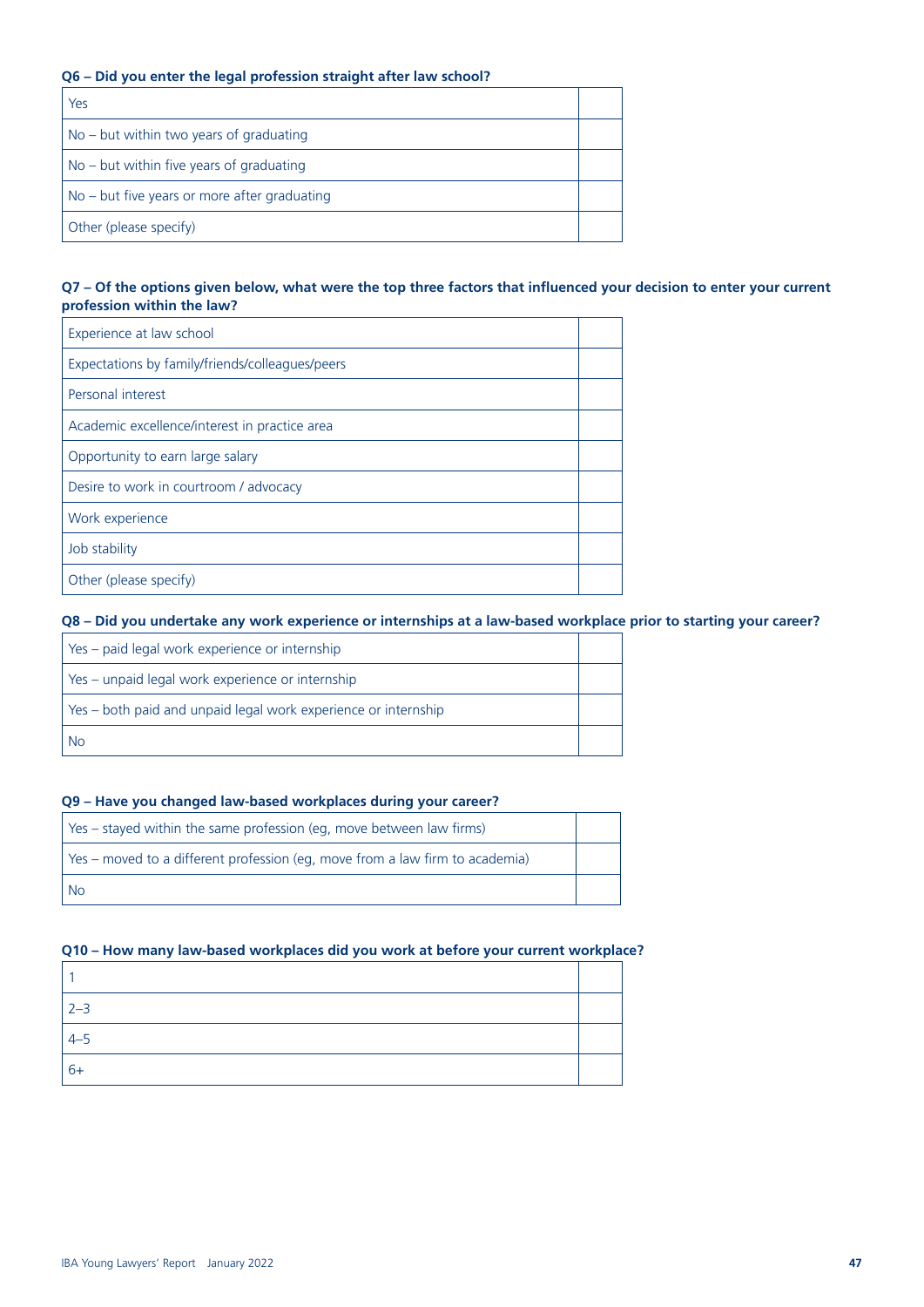#### **Q11 – Have you changed workplaces between the private and public sector during your career?**

| Yes |  |
|-----|--|
| No  |  |

#### **Q12 – Have you moved into new practice area/s within the same workplace during your career?**

| Yes       |  |
|-----------|--|
| <b>No</b> |  |

#### **Q13 – Have you moved into new practice area/s at the same time as moving to a new workplace during your career?**

| Yes - when commencing at current workplace  |  |
|---------------------------------------------|--|
| Yes - when commencing at previous workplace |  |
| -No                                         |  |

**Q14 – How likely do you feel it is that you will do each of the following in the next five years?**

- **Move to a new but comparable workplace (eg, from one law firm to another)**
- **Move to a different legal profession (eg, from a barrister to legal academic)**
- **Move out of the legal profession entirely**

| Highly likely     |  |
|-------------------|--|
| Somewhat likely   |  |
| Somewhat unlikely |  |
| Highly unlikely   |  |
| Unsure            |  |

#### **Q15 – Which, if any, of the following factors are making you consider leaving your current role? Select up to five factors that apply.**

| Salary/compensation (too low/uncompetitive/no increases)                                           |  |
|----------------------------------------------------------------------------------------------------|--|
| Workload/frequently working unsociable hours (eg, late nights and weekends)/poor work-life balance |  |
| Interest in moving to another profession in the law/workplace/specialisation                       |  |
| Interest in moving outside of the legal profession                                                 |  |
| Impact on mental health/wellbeing/poor support                                                     |  |
| Lack of progression opportunities in current role/workplace                                        |  |
| Lack of professional development/training in current role/workplace                                |  |
| Insufficient flexibility/agility in current role                                                   |  |
| Insufficient parental/carers leave and pay                                                         |  |
| Practical considerations (long commute, local housing prices etc)                                  |  |
| Poor workplace culture                                                                             |  |
| Experiencing bullying and/or sexual harassment in the workplace                                    |  |
| Lack of support/feedback from line manager (or equivalent)                                         |  |
| Lack of diversity and inclusion commitments/actions                                                |  |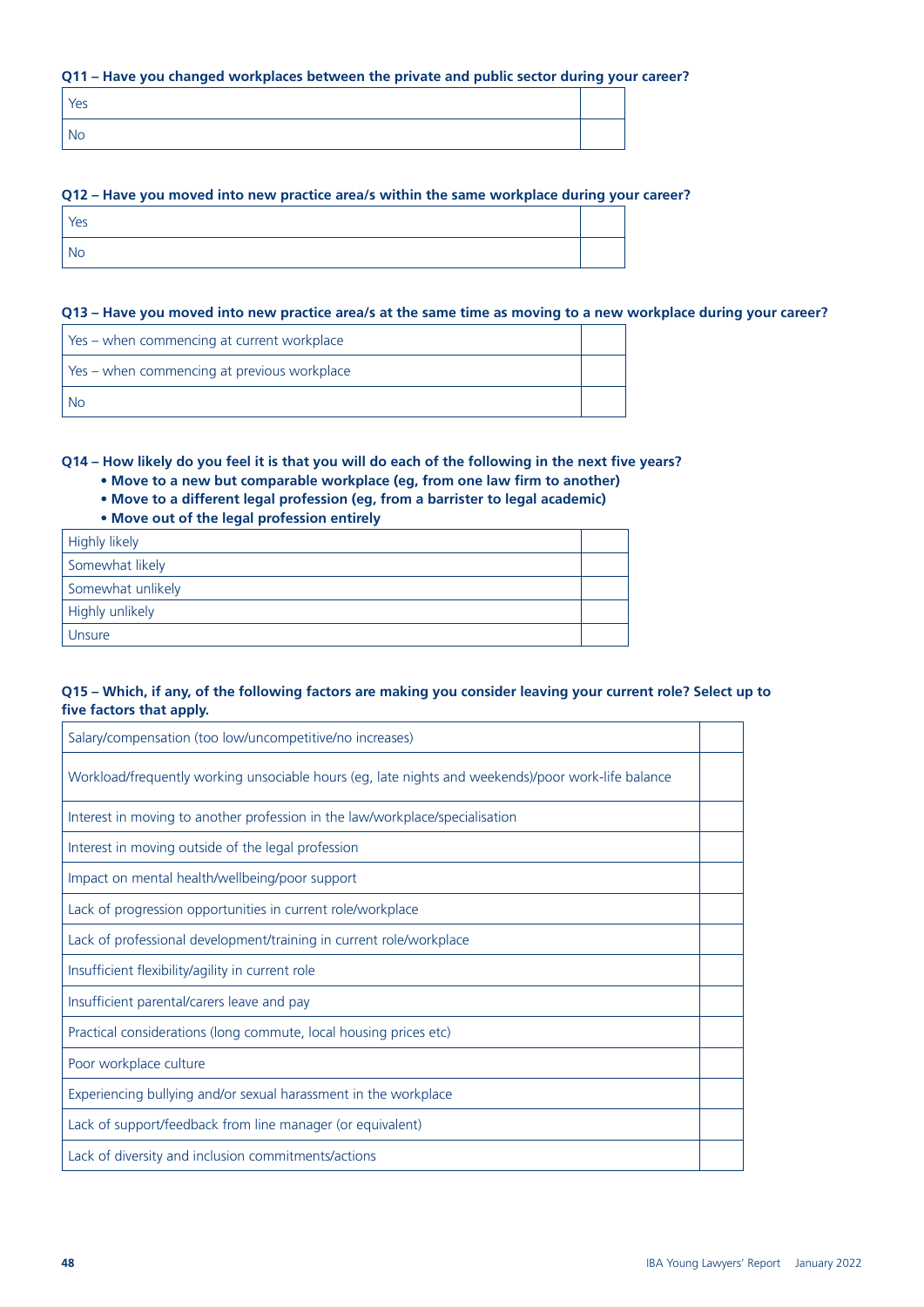| Would like to work abroad/in another location                               |  |
|-----------------------------------------------------------------------------|--|
| Other personal reasons (eg, spouse relocating, financial or health reasons) |  |
| None of the above                                                           |  |
| Other (please specify)                                                      |  |

#### **Q16 – Which, if any, of the following factors do you feel have had a direct negative impact on your own career progression? (Please select all that apply)**

| Lack of available mentors/career guidance and support from workplace                   |  |
|----------------------------------------------------------------------------------------|--|
| Lack of continuing legal education/training                                            |  |
| Little or lack of on-the-job assistance/guidance/constructive feedback                 |  |
| Little or lack of performance appraisals                                               |  |
| Lack of promotion opportunities                                                        |  |
| Complicated or length promotion process                                                |  |
| Competition with other colleagues on same job level                                    |  |
| Discrimination (gender, ethnicity, social background, sexual orientation etc)          |  |
| Finding the right work in practice area of choice                                      |  |
| Lack of flexible working arrangements                                                  |  |
| Difficulty in balancing commitments (work, family, studies etc)                        |  |
| Being on long-term leave due to personal circumstances (eg, parental, medical, carers) |  |
| None of the above                                                                      |  |
| Other (please specify)                                                                 |  |

#### **Q17 – Does new technology (including cryptocurrency), new computer programs or artificial intelligence play a role in your current workplace? If yes, please specify the name of the technology and what it is used for.**

| Tech name | Usage |
|-----------|-------|
|-----------|-------|

#### **Q18 – If you were to move to a new workplace within the legal sector, which of the following factors would be most attractive to you? Select up to five factors that apply.**

| Salary/compensation                                                                        |  |
|--------------------------------------------------------------------------------------------|--|
| Variety of practice areas to work in                                                       |  |
| Variety and type of work undertaken / intellectual challenge                               |  |
| High level of responsibility                                                               |  |
| Regular client contact                                                                     |  |
| Prominent clients/specific type of clients                                                 |  |
| Regular career or professional development support/feedback on work by supervisor          |  |
| Employer sponsorship for courses relating to professional qualifications or accreditations |  |
| Size/type of workplace                                                                     |  |
| Location of the workplace                                                                  |  |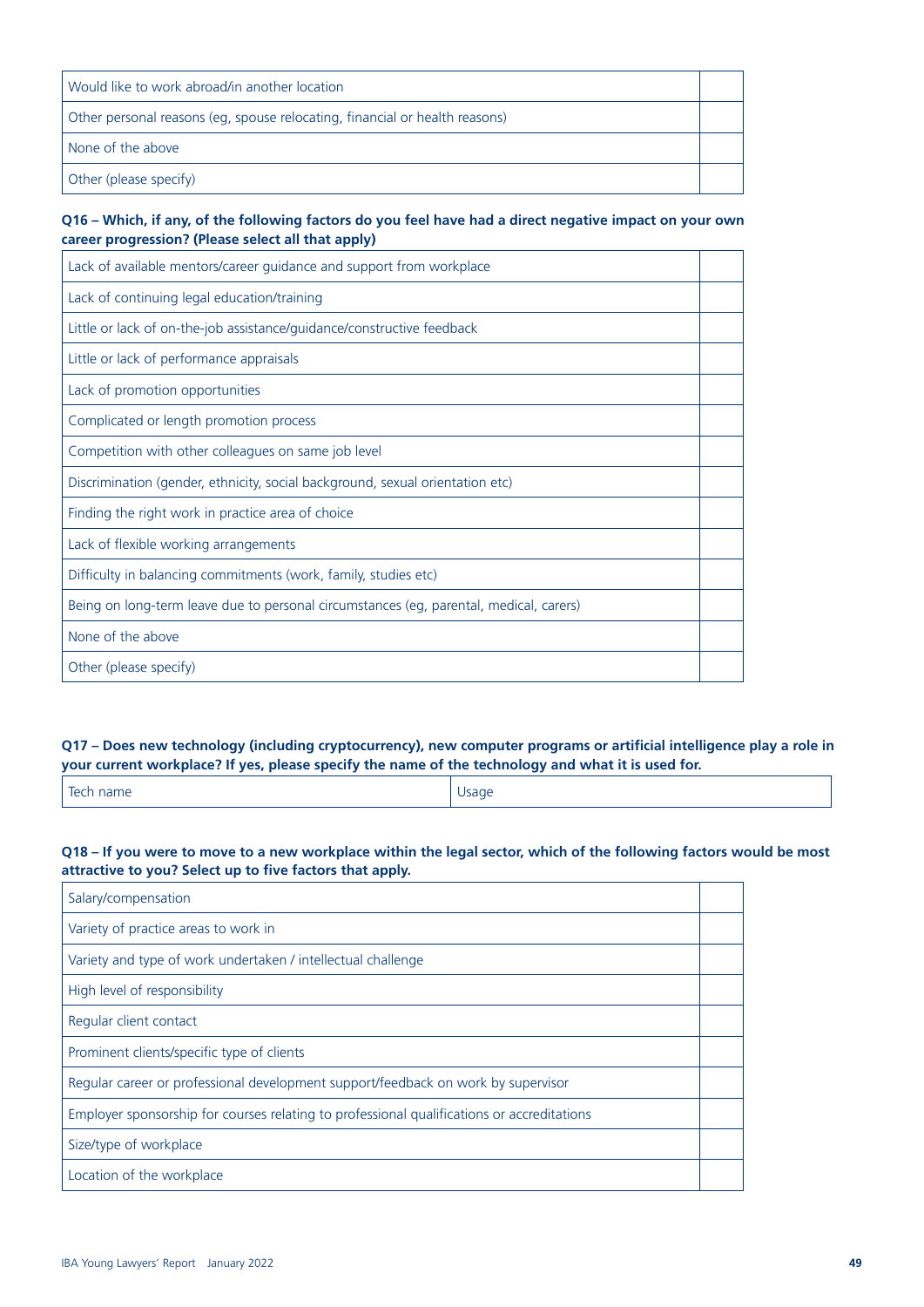| High staff retention rates/job stability                                 |  |
|--------------------------------------------------------------------------|--|
| Billable hour targets lower than current workplace                       |  |
| Workplace promoting a healthy work-life balance                          |  |
| Flexible working schemes or accruement of TOIL hours/flex time           |  |
| Opportunities to travel or work aboard                                   |  |
| Opportunities to work in clients' in-house teams                         |  |
| Equal gender representation at executive/management/partner level        |  |
| Commitment to diversity and inclusion at all levels within the workplace |  |
| Workplace mentoring/sponsorship programmes                               |  |
| Workplace mental health support programmes                               |  |
| Workplace addressing corporate social responsibility issues              |  |
| None of the above                                                        |  |
| Other (please specify)                                                   |  |

#### **Q19 – To what extend do you agree or disagree with the following statement:**

#### **A high level of spoken/written English is essential to a successful career in the law.**

| Completely agree           |  |
|----------------------------|--|
| Somewhat agree             |  |
| Neither agree nor disagree |  |
| Somewhat disagree          |  |
| Completely disagree        |  |
| Don't know                 |  |

#### **Q20 – Which, if any, of the following factors concerns you about your future career in the law? (Please select all that apply)**

| Artificial intelligence / technology taking the place of people                                                 |  |
|-----------------------------------------------------------------------------------------------------------------|--|
| Lack of opportunities for growth                                                                                |  |
| Commoditisation of legal services                                                                               |  |
| Difficulty in finding work                                                                                      |  |
| Oversaturation of the market with increase in law graduates                                                     |  |
| Lack of diversity and inclusion progression within the legal profession (eg, gender, ethnicity, disability etc) |  |
| Failure of workplaces and the profession to address toxic workplace cultures                                    |  |
| Threats to independence of the legal profession and the judiciary                                               |  |
| Decrease in legal aid funding                                                                                   |  |
| Poor work-life balance                                                                                          |  |
| Cybersecurity concerns                                                                                          |  |
| None of the above                                                                                               |  |
| Other (please specify)                                                                                          |  |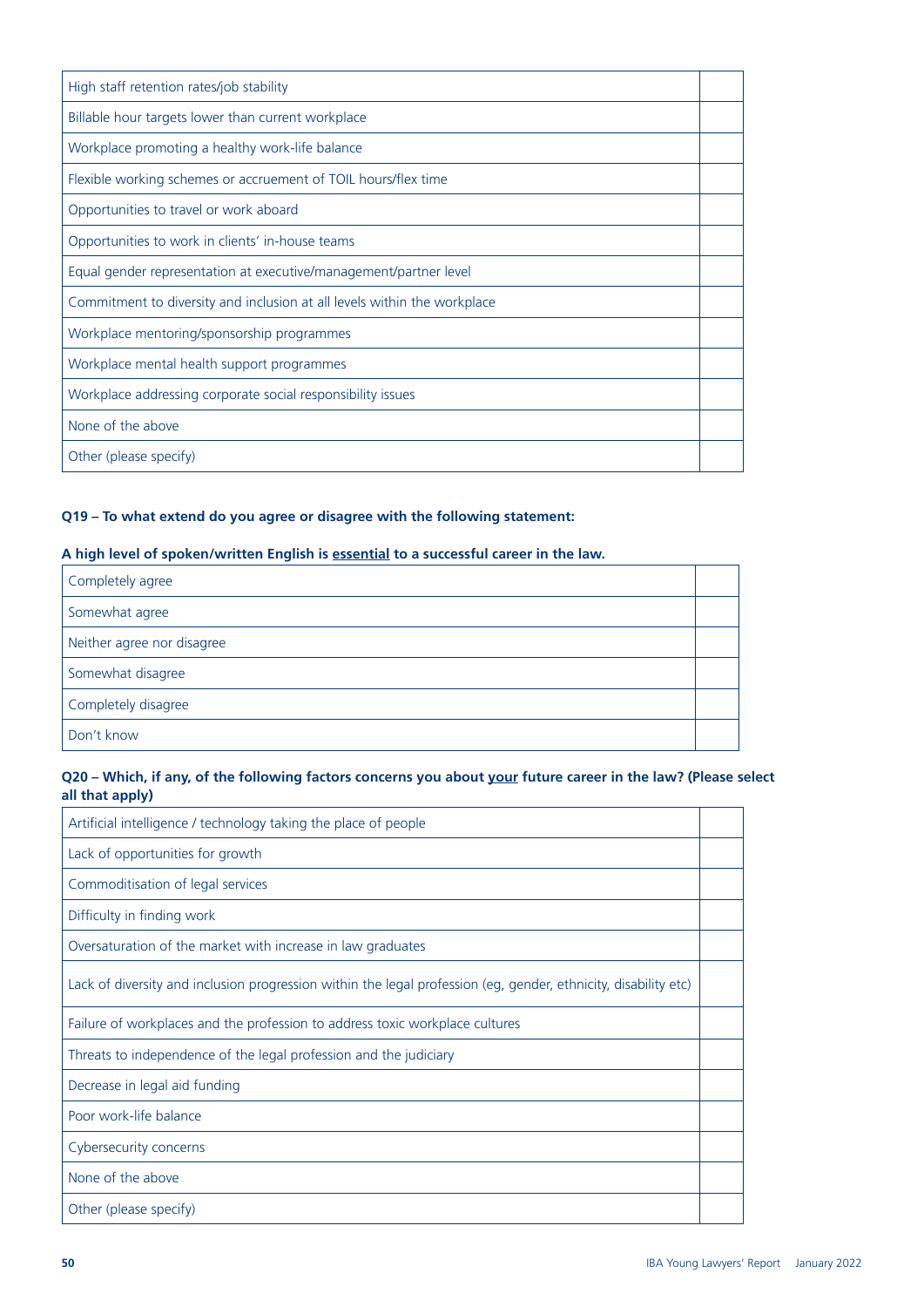Open ended question / written response.

#### **Q22 – From the following list, which three areas do you think are most critical for young lawyers to stay relevant in the future?**

| Practice area specific training              |  |
|----------------------------------------------|--|
| AI and legal technology training             |  |
| Mentorship                                   |  |
| Career guidance and support                  |  |
| Networking opportunities                     |  |
| Flexible work hours and/or work arrangements |  |
| Greater exposure to clients                  |  |
| Project management training                  |  |
| Commercial acumen training                   |  |
| Sector-specific training                     |  |
| None of the above                            |  |
| Other (please specify)                       |  |

**C19a – How has the Covid-19 crisis affected your current working situation? (eg, voluntary or forced pay reductions; redundancy; working hours/days reduced or increased; smaller or greater workload than usual; more responsibilities due to colleagues off sick etc)** 

Open ended question / written response.

#### **C19b– What do you think clients/society needs you to be doing differently at this time of crisis?**

Open ended question/written response.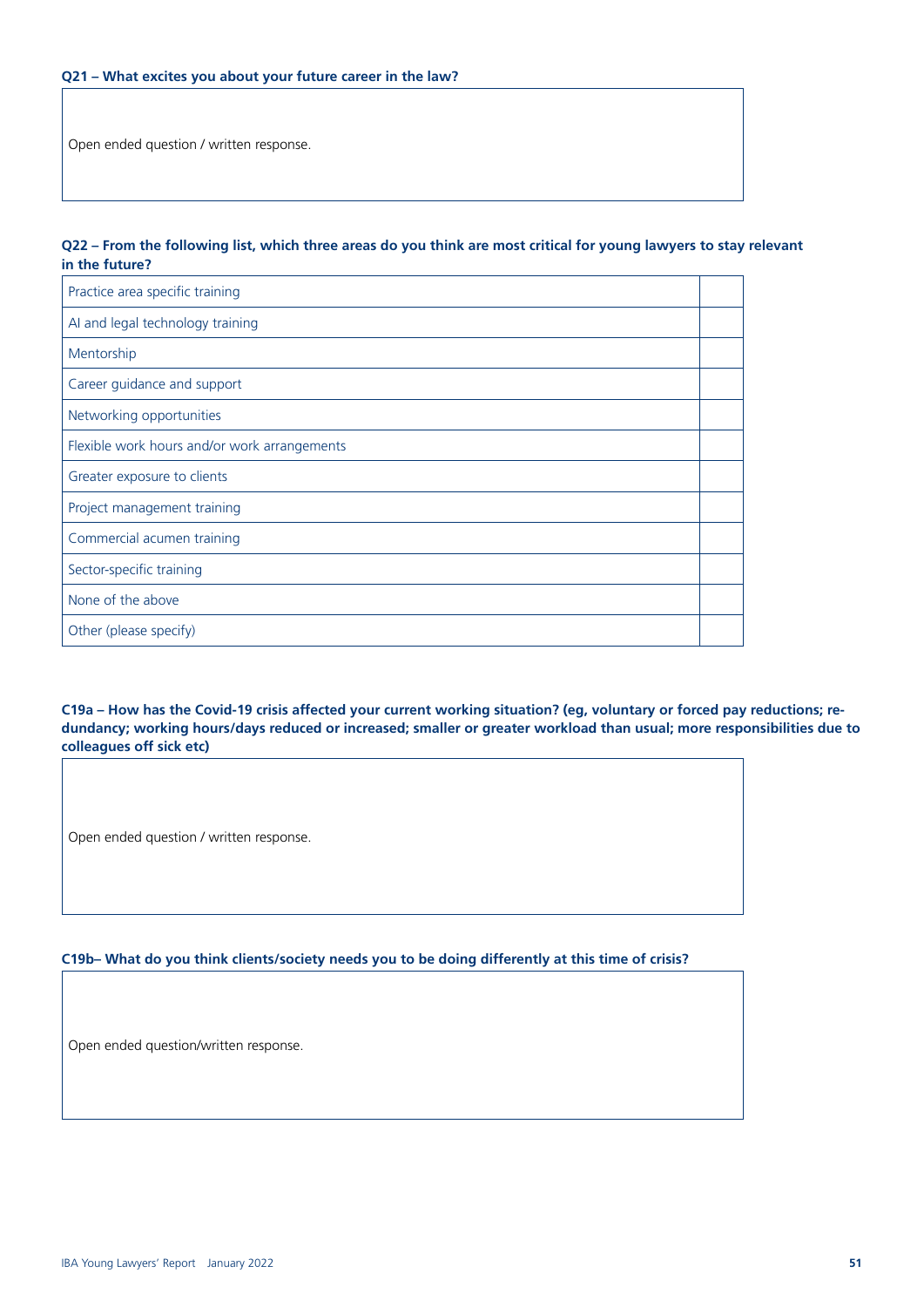#### **C19c - What positive things do you think will come out of this crisis, in terms of the legal industry's working practices?**

Open ended question/written response.

#### **C19d – What do you expect/wish to see from the IBA after the Covid-19 crisis passes?**

Open ended question/written response.

#### **Q23 – Have you ever been to any IBA conference or event? If yes, which ones? If no, why?**

| Yes - If yes, which ones? |  |
|---------------------------|--|
| No – If no, why?          |  |
|                           |  |

#### **Q24 – What topics would you like to see covered in the YLC training sessions? Select up to three topics that apply.**

| Practice area-specific training             |  |
|---------------------------------------------|--|
| Legal updates/developments                  |  |
| Legal technology/IT/artificial intelligence |  |
| Professional skills/networking              |  |
| Mental health and wellbeing                 |  |
| Diversity and inclusion strategies          |  |
| Career development and guidance             |  |
| Other (please specify)                      |  |

#### **Q25 - Would you be willing to travel internationally to attend IBA conferences? If not, why?**

| <sup>I</sup> Yes         |  |
|--------------------------|--|
| $\vert$ No – If no, why? |  |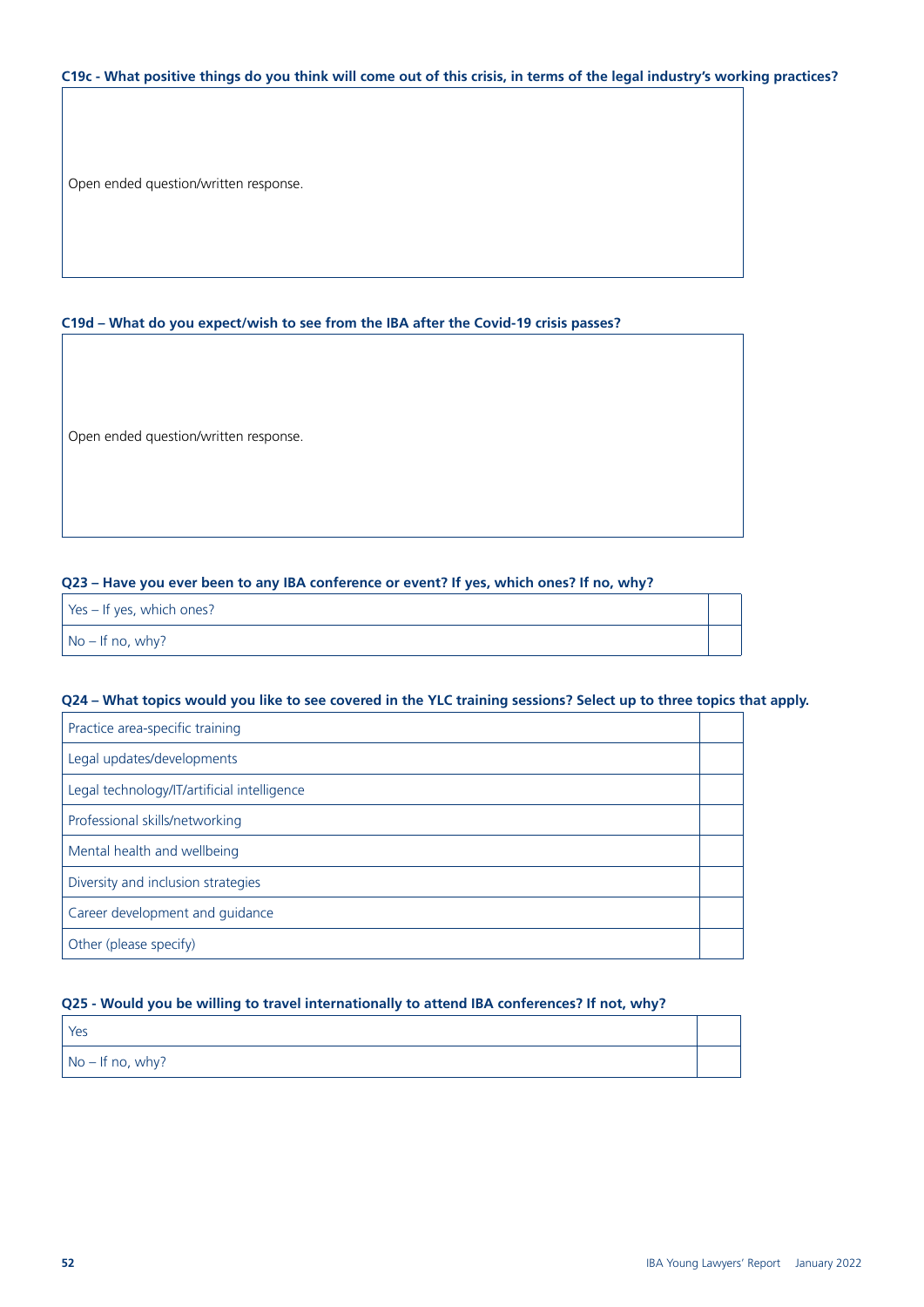#### **Q26 – Would you pay the IBA ~USD\$10 to carbon offset your travel for you?**

| Yes $-1$ would pay the IBA                                                    |  |
|-------------------------------------------------------------------------------|--|
| $\overline{a}$ No – my workplace would pay the carbon offset                  |  |
| No - I already pay airlines/other travel operators directly for carbon offset |  |
| No – I already pay a third party for carbon offset                            |  |
| No - I do not wish to pay for carbon offset                                   |  |

#### **Q27 - Would you be interested in attending a young lawyer-only topic specific conference? (eg, for young M&A lawyers only). If no, why?**

| Yes                      |  |
|--------------------------|--|
| $\vert$ No – If no, why? |  |

#### **Q28 - Do you think the IBA should engage with lawyers earlier in their careers? (eg, while at university/law school). If yes, how? If no, why not?**

| Yes - If yes, how?     |  |
|------------------------|--|
| $No - If no, why not?$ |  |

#### **Q29 – Do you think the IBA only operating in English is a barrier to greater membership for young lawyers?**

| Yes       |  |
|-----------|--|
| <b>No</b> |  |

#### **Q30 – What do you think may prevent other young lawyers from engaging with the IBA and the YLC? Select up to three factors that apply.**

| Language                                                                                |  |
|-----------------------------------------------------------------------------------------|--|
| Workplace/law firm policy                                                               |  |
| Time commitment                                                                         |  |
| Cost                                                                                    |  |
| Lack of incentives to engage with the IBA and YLC                                       |  |
| Lack of suitable opportunities tailored to personal or professional needs and interests |  |
| Not applicable                                                                          |  |
| I don't believe any factors prevent engagement                                          |  |
| Other (please specify)                                                                  |  |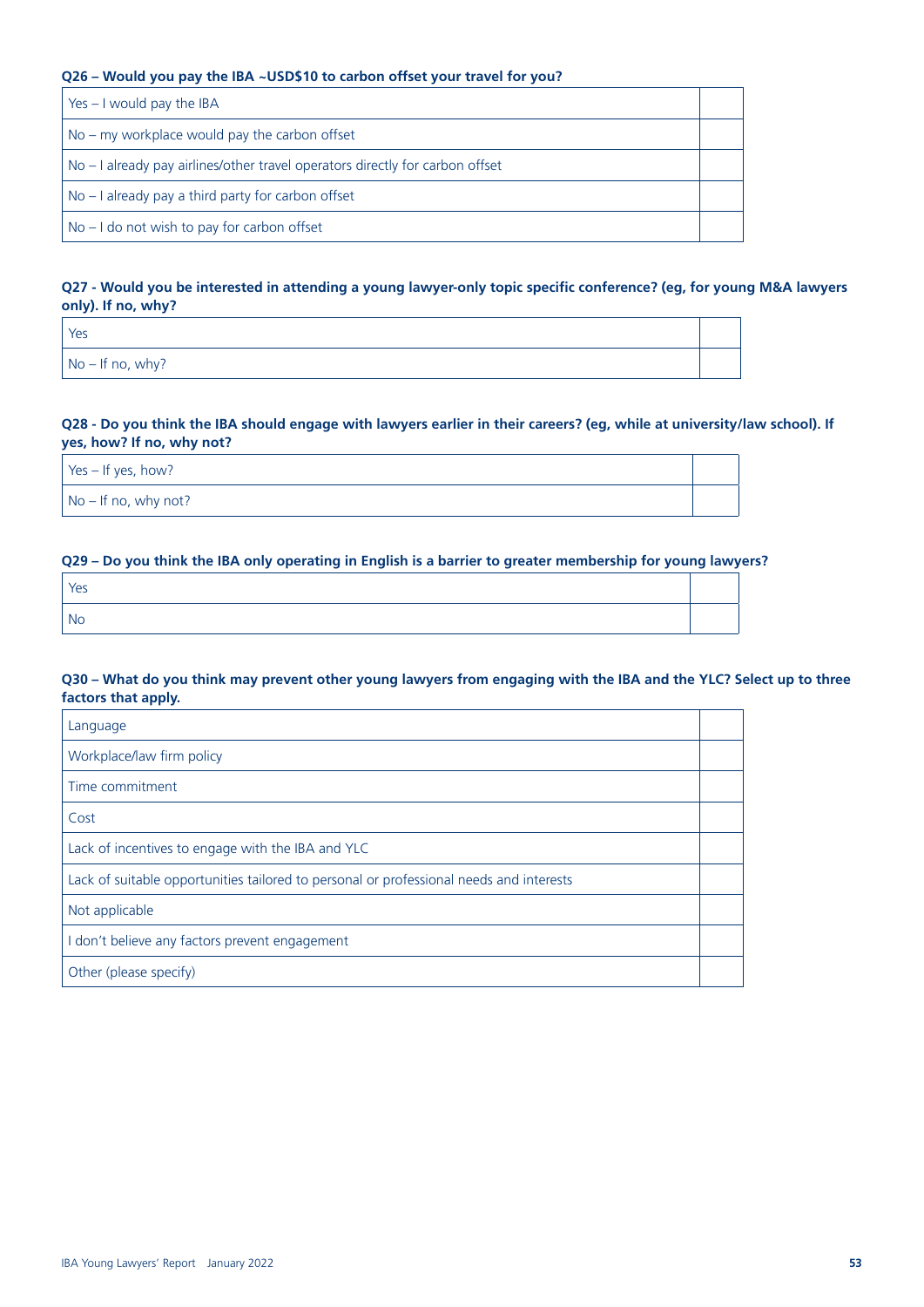#### **Q31 – What other events or initiatives would you like to see the YLC do for members? Select up to three factors that apply.**

| More frequent newsletters to update on YLC work                                       |  |
|---------------------------------------------------------------------------------------|--|
| Mentoring opportunities                                                               |  |
| Career guidance and support workshops                                                 |  |
| Webinars/podcasts                                                                     |  |
| Monthly updates on legal developments in specific geographical regions/practice areas |  |
| Regional-based networking events                                                      |  |
| Sponsorship/promotion for networking or training events organised by members          |  |
| Scholarship opportunities                                                             |  |
| None of the above                                                                     |  |
| Other (please specify)                                                                |  |